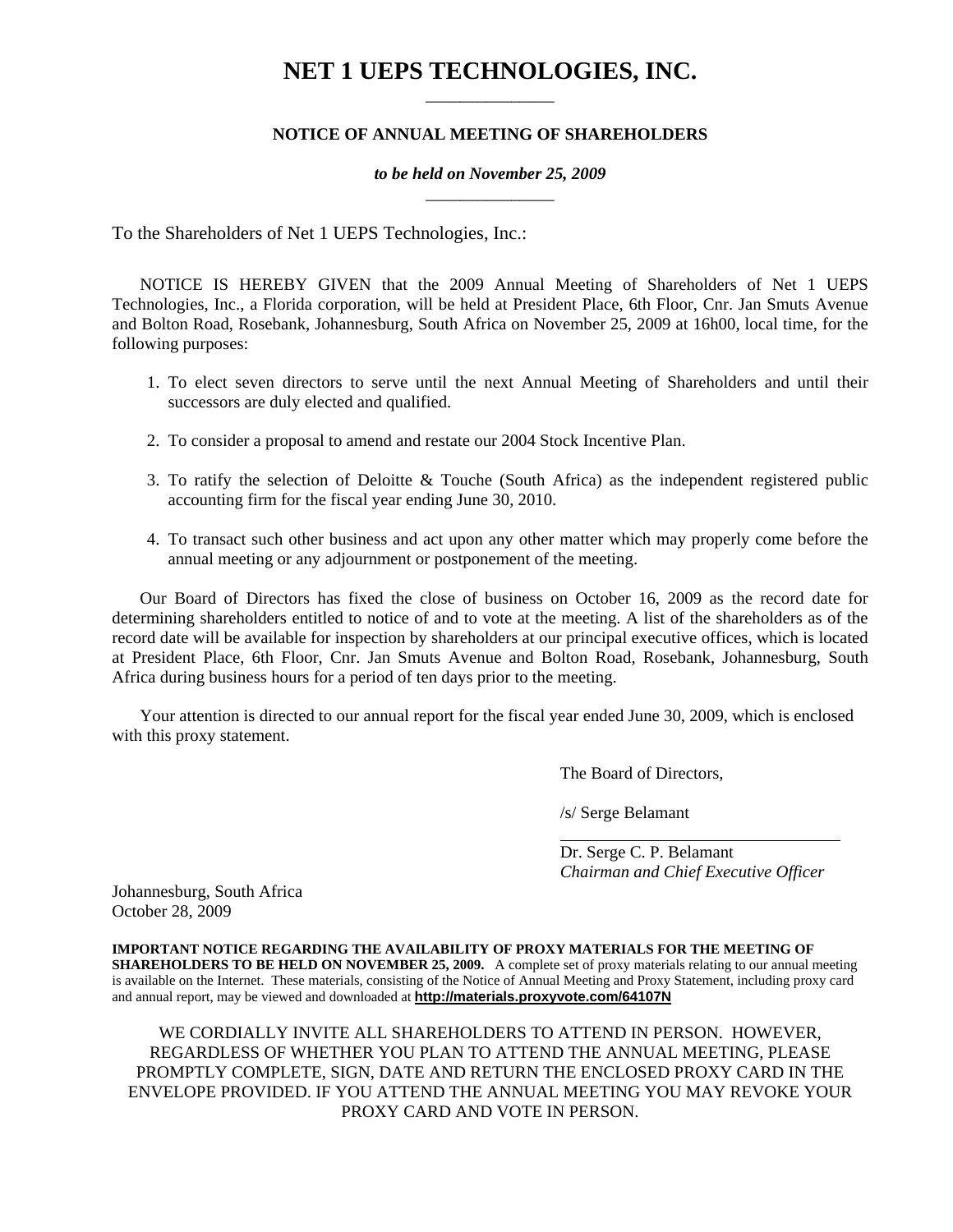### **NET 1 UEPS TECHNOLOGIES, INC. President Place, 6th Floor, Cnr. Jan Smuts Avenue and Bolton Road Rosebank, Johannesburg, South Africa**

### \_\_\_\_\_\_\_\_\_\_\_\_\_\_\_ **PROXY STATEMENT \_\_\_\_\_\_\_\_\_\_\_\_\_\_\_**

### **TABLE OF CONTENTS**

| Information concerning solicitation and voting                                             | $\overline{c}$ |
|--------------------------------------------------------------------------------------------|----------------|
| Proposals to be voted on at the annual meeting                                             | 3              |
| Proposal no. 1: Election of directors                                                      | 3              |
| Proposal no. 2: Amend and restate 2004 Stock Incentive Plan                                | 6              |
| Proposal no. 3: Ratification of selection of independent registered public accounting firm | 13             |
| Board of Directors and Corporate Governance                                                | 13             |
| Meetings of the Board and director independence                                            | 13             |
| Committees of the Board                                                                    | 14             |
| Remuneration Committee interlocks and insider participation                                | 16             |
| Nominations process and director qualifications                                            | 16             |
| Shareholder communications with the Board                                                  | 16             |
| Corporate governance guidelines                                                            | 17             |
| Code of ethics                                                                             | 17             |
| Compensation of directors                                                                  | 17             |
| Equity compensation plan information                                                       | 18             |
| <b>Executive Compensation</b>                                                              | 19             |
| <b>Compensation Discussion and Analysis</b>                                                | 19             |
| <b>Remuneration Committee report</b>                                                       | 25             |
| Summary compensation table                                                                 | 26             |
| Grants of plan-based awards                                                                | 27             |
| Outstanding equity awards at 2009 fiscal year-end                                          | 28             |
| Option exercises and stock vested                                                          | 29             |
| Potential payments upon termination or change-in-control                                   | 29             |
| Certain relationships and related transactions                                             | 29             |
| Audit and non-audit fees                                                                   | 30             |
| Audit Committee report                                                                     | 31             |
| Security ownership of certain beneficial owners                                            | 31             |
| <b>Additional information</b>                                                              | 33             |

Exhibit A - Amended and restated stock incentive plan of Net 1 UEPS Technologies, Inc.

#### **GENERAL**

This proxy statement is being furnished to shareholders of Net 1 UEPS Technologies, Inc., a Florida corporation, in connection with the solicitation by our Board of Directors, or the Board, of proxies for use at the Annual Meeting of Shareholders to be held at President Place, 6th Floor, Cnr. Jan Smuts Avenue and Bolton Road, Rosebank, Johannesburg, South Africa on November 25, 2009 at 16h00, local time, and at any adjournment or postponement of the annual meeting.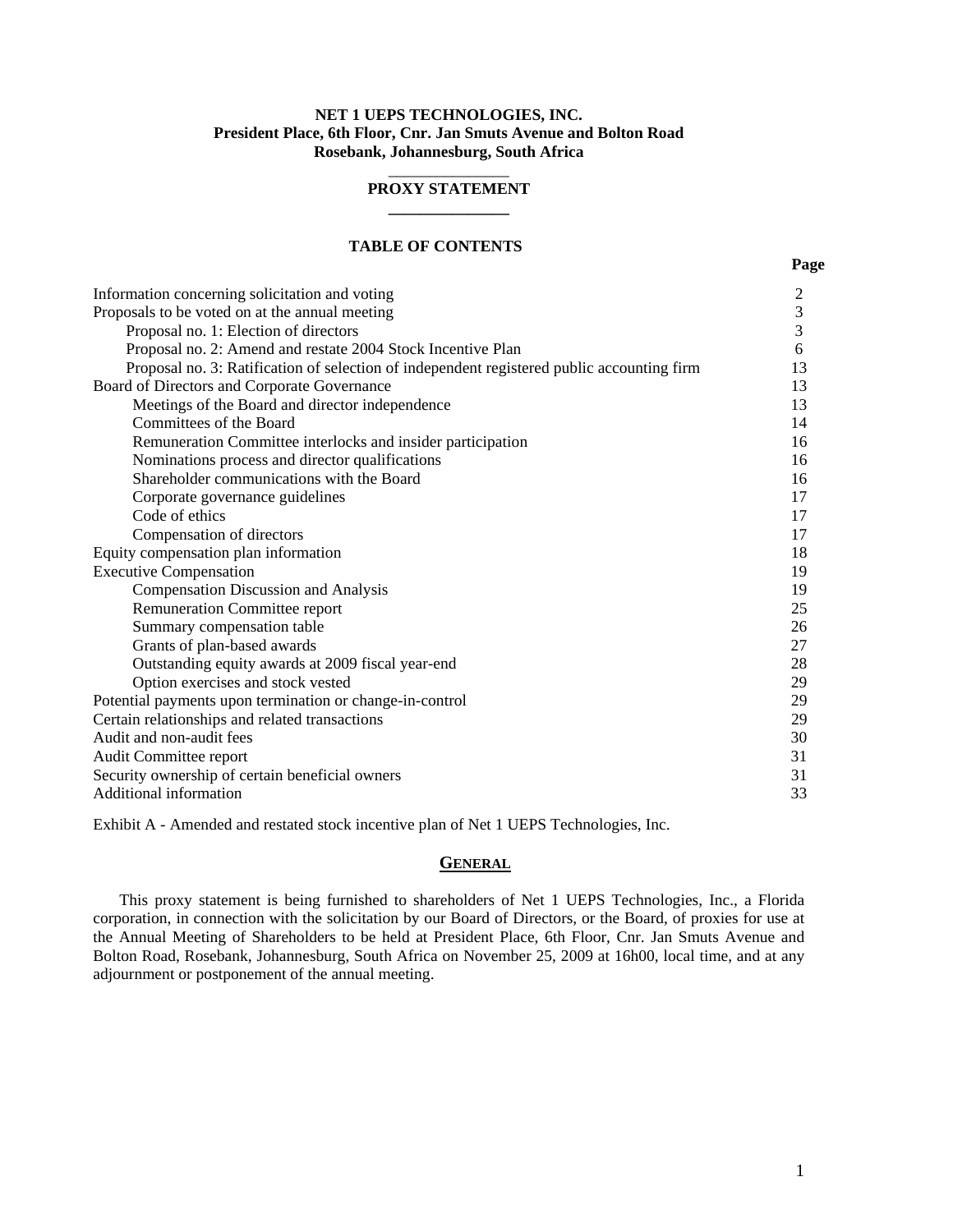# **INFORMATION CONCERNING SOLICITATION AND VOTING**

#### **Solicitation**

We will bear the entire cost of the solicitation, including the preparation, assembly, printing and mailing of this proxy statement, including the proxy card and any additional solicitation materials furnished to our shareholders. Copies of solicitation materials will be furnished to brokerage houses, fiduciaries and custodians holding shares in their names that are beneficially owned by others so that they may forward this solicitation material to such beneficial owners. We may reimburse these persons for their reasonable expenses in forwarding solicitation materials to beneficial owners. The original solicitation of proxies by mail may be supplemented by a solicitation by personal contacts, telephone, facsimile, electronic mail or any other means by our directors, officers or employees. No additional compensation will be paid to our directors, officers or employees for performing these services. Except as described above, we do not presently intend to solicit proxies other than by mail.

This proxy statement and the accompanying solicitation materials are being sent to our shareholders on or about October 28, 2009.

#### **Revocation of Proxies**

You may revoke your proxy at any time prior to exercise of the proxy by (1) delivering a written notice of revocation or a duly executed proxy with a later date by mail to our corporate secretary at Net 1 UEPS Technologies, Inc., P O Box 2424, Parklands 2121, Gauteng, South Africa, or (2) attending the meeting and voting in person. If you hold shares through a bank or brokerage firm, you must contact that firm to revoke any prior voting instructions. However, if you are a shareholder whose shares are not registered in your own name, you will need documentation from your record holder stating your ownership as of October 16, 2009 in order to vote personally at the annual meeting.

#### **Record Date, Quorum and Voting Requirements**

Each holder of shares of our common stock on the close of business on October 16, 2009, the record date, is entitled to notice of and vote at the annual meeting or any adjournment thereof. There were 45,378,397 shares of common stock outstanding on the record date. The presence at the annual meeting, in person or by a proxy, of a majority of the total number of outstanding shares of common stock, or 22,689,199 shares, is necessary to constitute a quorum. Each share of common stock is entitled to one vote on all matters to be acted upon at the annual meeting. For purposes of the quorum and the discussion below regarding the vote necessary to take shareholder action, holders of record of common stock who are present at the annual meeting in person or by proxy and who abstain, including brokers holding customers' shares of record who cause abstentions to be recorded at the annual meeting, are considered shareholders who are present and entitled to vote and they count toward the quorum. In the event that there are not sufficient votes to approve any proposal at the annual meeting, the annual meeting may be adjourned in order to permit the further solicitation of proxies.

Brokers holding shares of record for customers generally are not entitled to vote on certain matters unless they receive voting instructions from their customers. "Broker non-votes" mean the votes that could have been cast on the matter in question if the brokers had received instructions from their customers, and as to which the brokers have notified us on a proxy form in accordance with industry practice or have otherwise advised us that they lack voting authority.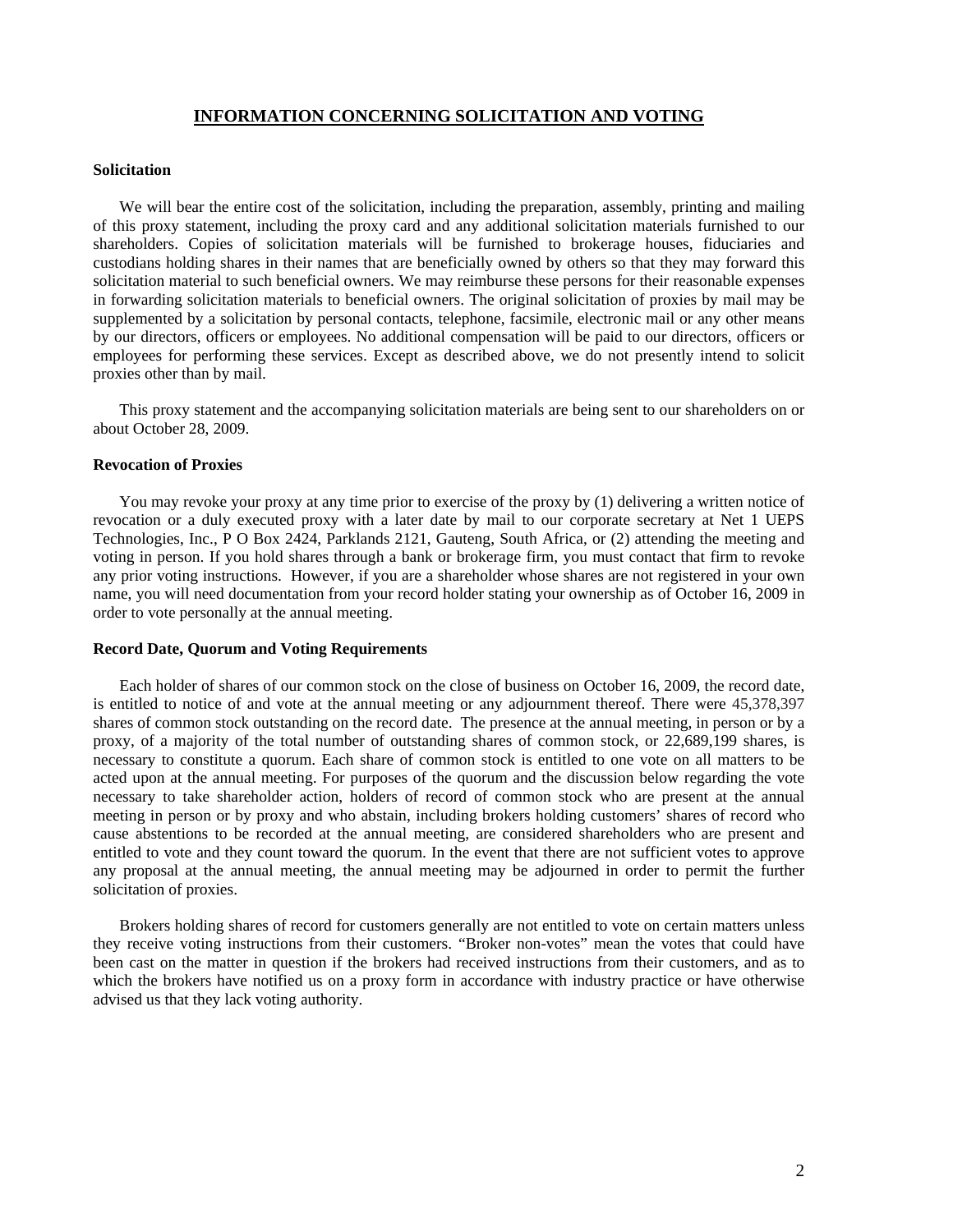Under the rules that govern brokers who are voting with respect to shares held in a fiduciary capacity, brokers have the discretion to vote shares on routine matters, but not on non-routine matters. Routine matters include, among other things, the election of directors in an uncontested election and ratification of the appointment of an independent registered public accounting firm. Non-routine matters include amendments to stock plans. This means that if you hold your shares through a broker, bank or other nominee, and you do not provide voting instructions by the tenth day before the annual meeting, the broker, bank or other nominee has the discretion to vote your shares on all proposals described in this proxy statement except for the amendment and restatement of our 2004 Stock Incentive Plan.

All outstanding shares of common stock represented by valid and unrevoked proxies received in time for the annual meeting will be voted. Shares will be voted as instructed in the accompanying proxy on each matter submitted to shareholders. A shareholder may, with respect to the election of directors (1) vote for the election of the named director nominees, (2) withhold authority to vote for all such director nominees or (3) vote for the election of all such director nominees other than any nominee(s) with respect to whom the shareholder withholds authority to vote by writing such nominee's name on the proxy in the space provided. A shareholder may, with respect to each other matter specified in the notice of meeting (1) vote "FOR" the matter, (2) vote "AGAINST" the matter or (3) "ABSTAIN" from voting on the matter. If no instructions are given on a properly completed and returned proxy, the shares will be voted FOR the election of the named director nominees, FOR approval of the amendment and restatement of our 2004 Stock Incentive Plan, and FOR the ratification of the selection of Deloitte & Touche (South Africa), or Deloitte, as our independent registered public accounting firm for the fiscal year ending June 30, 2010.

Our seven director nominees will be elected by a plurality of votes. Withholding a vote as to any director nominee is the equivalent of abstaining. In an uncontested election such as this, abstentions have no effect, since approval by a specific percentage of the shares present or outstanding is not required. With respect to the proposal to amend and restate our 2004 Stock Incentive Plan, the affirmative vote of a majority of the shares of common stock present in person or by proxy at the meeting and voting is required to approve the proposal. Abstentions will have the same effect as a vote against the proposal. With respect to the ratification of the selection of Deloitte as our independent registered public accounting firm, the proposal will be approved if the votes cast in favor of the proposal exceed the number of votes cast against the proposal, and abstentions and broker non-votes will not be taken into account in determining the outcome of the vote on this proposal.

The Board knows of no additional matters that will be presented for consideration at the annual meeting. Return of a valid proxy, however, confers on the designated proxy holders the discretionary authority to vote the shares in accordance with their best judgment on such other business, if any, that may properly come before the meeting or any adjournment or postponement thereof. Proxies solicited hereby will be tabulated by inspectors of election designated by the Board.

### **PROPOSALS TO BE VOTED ON AT THE ANNUAL MEETING**

### **PROPOSAL NO. 1: ELECTION OF DIRECTORS**

The terms of office of each of our current directors will expire at the annual meeting or at such time as their successors shall be elected and qualified. The Board has determined to nominate for re-election each of our current directors (see "Information Regarding the Nominees" for information on all directors) for a oneyear term expiring at the annual meeting of shareholders in 2010 or until their successors shall be duly elected and qualified.

The persons named in the enclosed proxy intend to vote properly executed and returned proxies **FOR** the election of all nominees proposed by the Board unless authority to vote is withheld. In the event that any nominee is unable or unwilling to serve, the persons named in the proxy will vote for such substitute nominee or nominees as they, in their discretion, shall determine. The Board has no reason to believe that any nominee named herein will be unable or unwilling to serve.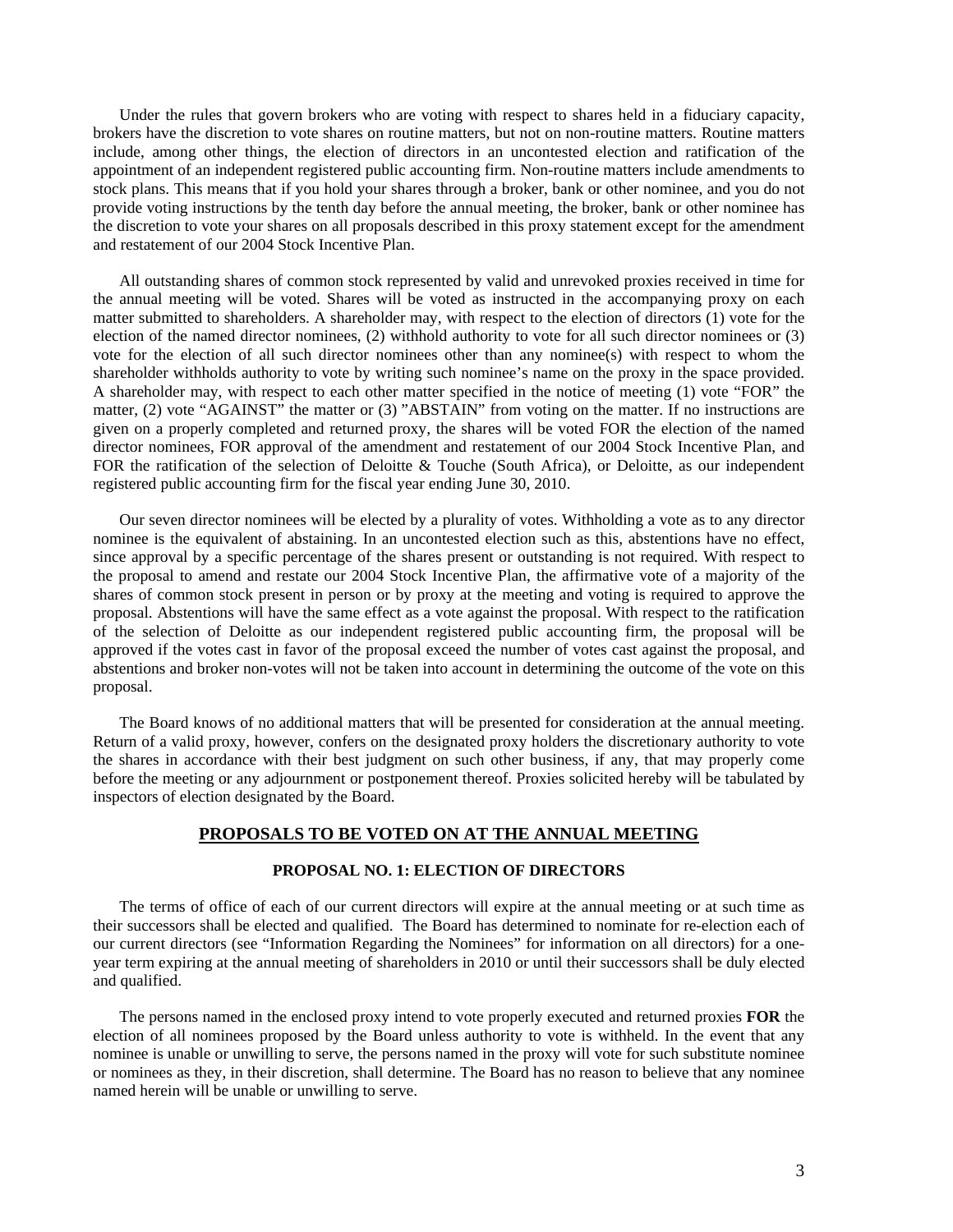#### **The Board recommends that you vote FOR election of each of its director nominees.**

#### **Information Regarding the Nominees**

The current members of our Board are as follows:

**Dr. S. C. P. Belamant**  56 years old Director since 1997 Chairman and Chief Executive Officer Dr. Belamant has been our chief executive officer since October 2000 and the chairman of our Board since February 2003. From June 1997 until June 2004, Dr. Belamant served as chief executive officer and a director of Net 1 Applied Technology Holdings, or Aplitec, whose business was acquired by Net 1 in June 2004. From 1996 to 1997, Dr. Belamant served as a consultant in the development of Chip Off-Line Pre-Authorized Card, which is a Visa product. From October 1989 to September 1995, Dr. Belamant served as the managing director of Net 1 (Pty) Limited, a privately owned South African company specializing in the development of advanced technologies in the field of transaction processing and payment systems. Dr. Belamant also serves on the boards of a number of other companies that perform welfare distribution services and the provision of microfinance to customers. Dr. Belamant spent ten years working as a computer scientist for Control Data Corporation where he won a number of international awards. Later, he was responsible for the design, development, implementation and operation of the Saswitch ATM network in South Africa that rates today as the third largest ATM switching system in the world. Dr. Belamant has patented a number of inventions besides the FTS patent ranging from biometrics to gaming-related inventions. Dr. Belamant has more than 29 years of experience in the fields of operations research, security, biometrics, artificial intelligence and online and offline transaction processing systems. Dr. Belamant holds a PhD in Information Technology and Management.

**Herman G. Kotzé**  40 years old Director since 2004 Chief Financial Officer, Secretary and Treasurer Mr. Kotzé has been our chief financial officer, secretary and treasurer since June 2004. From January 2000 until June 2004, he served on the board of Aplitec as group financial director. In mid-1997 until October 1998, Mr. Kotzé worked for the Industrial Development Corporation of South Africa Limited as a business analyst. Mr. Kotzé served his articles from 1994 to 1996 at KPMG in Pretoria, South Africa, and in 1997 he became the audit manager for several major corporations in the manufacturing, mining, retail and financial services industries. Mr. Kotzé joined Aplitec in November 1998 as a strategic financial analyst. Mr. Kotzé is a member of the South African Institute of Chartered Accountants.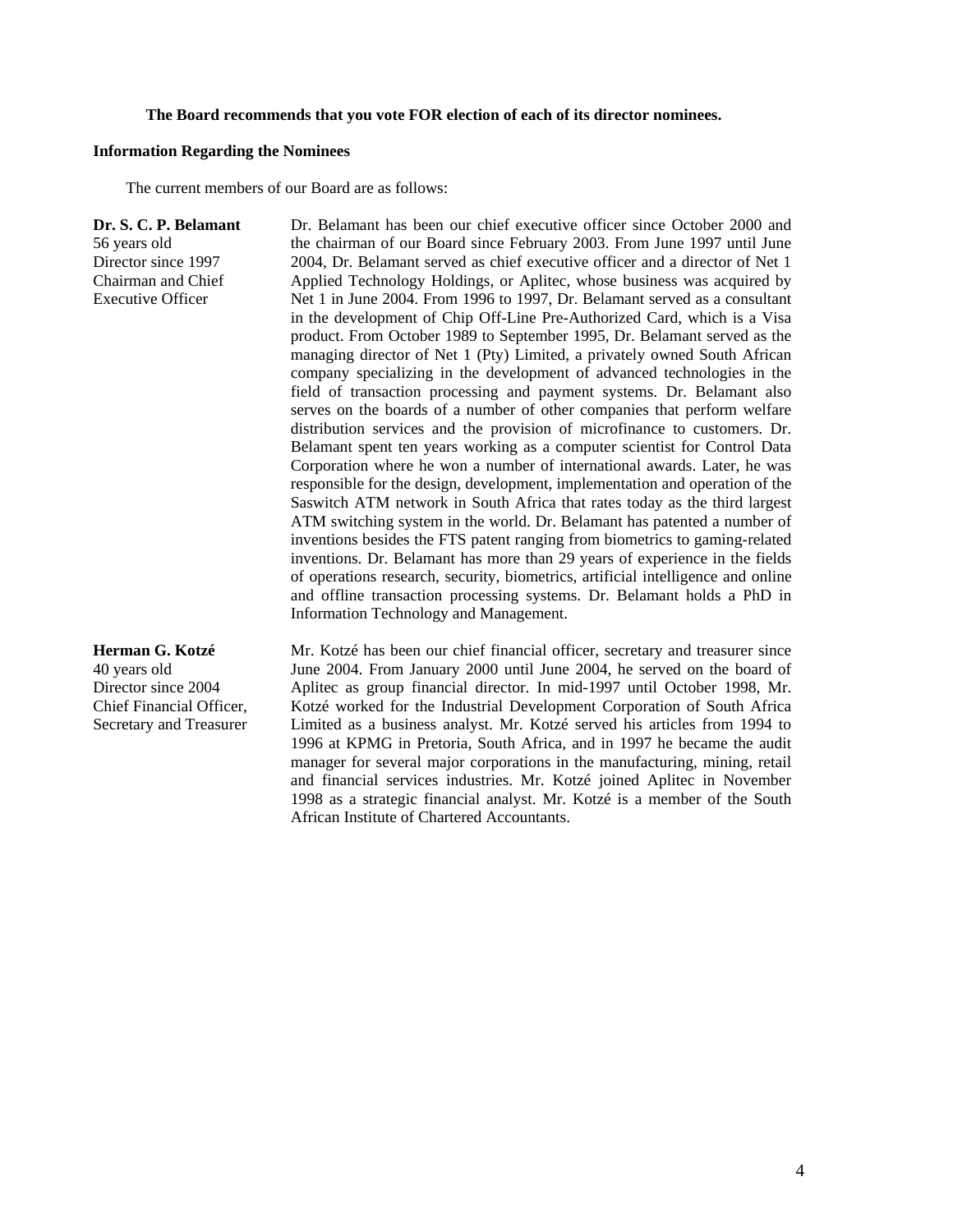**Christopher S. Seabrooke**  56 years old Director since 2005 Chief Executive Officer of Sabvest Limited

**Antony C. Ball**  50 years old Director since 2004 Chief Executive Officer of Brait Group

**Alasdair J. K. Pein**  49 years old Director since 2005

Mr. Seabrooke has been a member of our Board since January 2005. Mr. Seabrooke is chief executive officer and a director of Sabvest Limited, an investment holding company which is listed on the JSE Limited ("JSE"). Mr. Seabrooke also serves as a director of the following JSE-listed companies-- Metrofile Holdings Limited, Setpoint Technology Holdings Limited (a Sabvest portfolio company), Massmart Holdings Limited, Datatec Limited and Primedia Holdings. Mr. Seabrooke is also a director of Brait, S.A. Mr. Seabrooke is a member of The Institute of Directors in South Africa. Formerly, he was the chairman of the South African State Theater and the deputy chairman of each of the National Arts Council and the Board of Business and Arts South Africa. Mr. Seabrooke has degrees in Economics and Accounting from the University of Natal and an MBA from the University of Witwatersrand.

Mr. Ball has been a member of our Board since June 2004. Mr. Ball has held various senior leadership positions with the Brait Group since 1998 and has been the chief executive officer of Brait since October 1, 2006. Mr. Ball has led the raising and governance of a number of Brait's private equity funds and is responsible for certain of its private equity investments. Prior to assuming his current position at Brait, Mr. Ball served as joint deputy chairman of Brait from 1998 to March 2000. Prior to joining Brait, Mr. Ball was the chief executive of Capital Partners, which was the predecessor company to Brait and which pioneered the private equity market in South Africa, from 1991 to 1998. Mr. Ball began his career with Deloitte & Touche Consulting (1986-1991), where he co-founded its Strategy Group.

Mr. Pein has been a member of our Board since February 2005. Between 1994 and March 2009, Mr. Pein served as the CEO of the Oppenheimer family's private equity business (excluding Rest of Africa). During this period of time Mr. Pein served as a director of a number of private companies including companies in the Stockdale Street Group (formerly Southern Cross Capital Group), Central Holdings Limited and E Oppenheimer & Son International Limited. From 1995 to 2002 Mr. Pein served as President and CEO of Task (USA), Inc., a New York-based investment company. In addition, from 1998 to 2002, Mr. Pein was a director of Archangel Diamond Corporation Inc. and from 2001 to 2008, was a director of Arsenal Digital Solutions, a privately-held US company that provides on-demand data protection services. Prior to 1994, Mr. Pein worked in London for Bankers Trust International mergers and acquisitions team. Mr. Pein is a qualified South African chartered accountant and completed his articles with Deloitte in Johannesburg in 1987.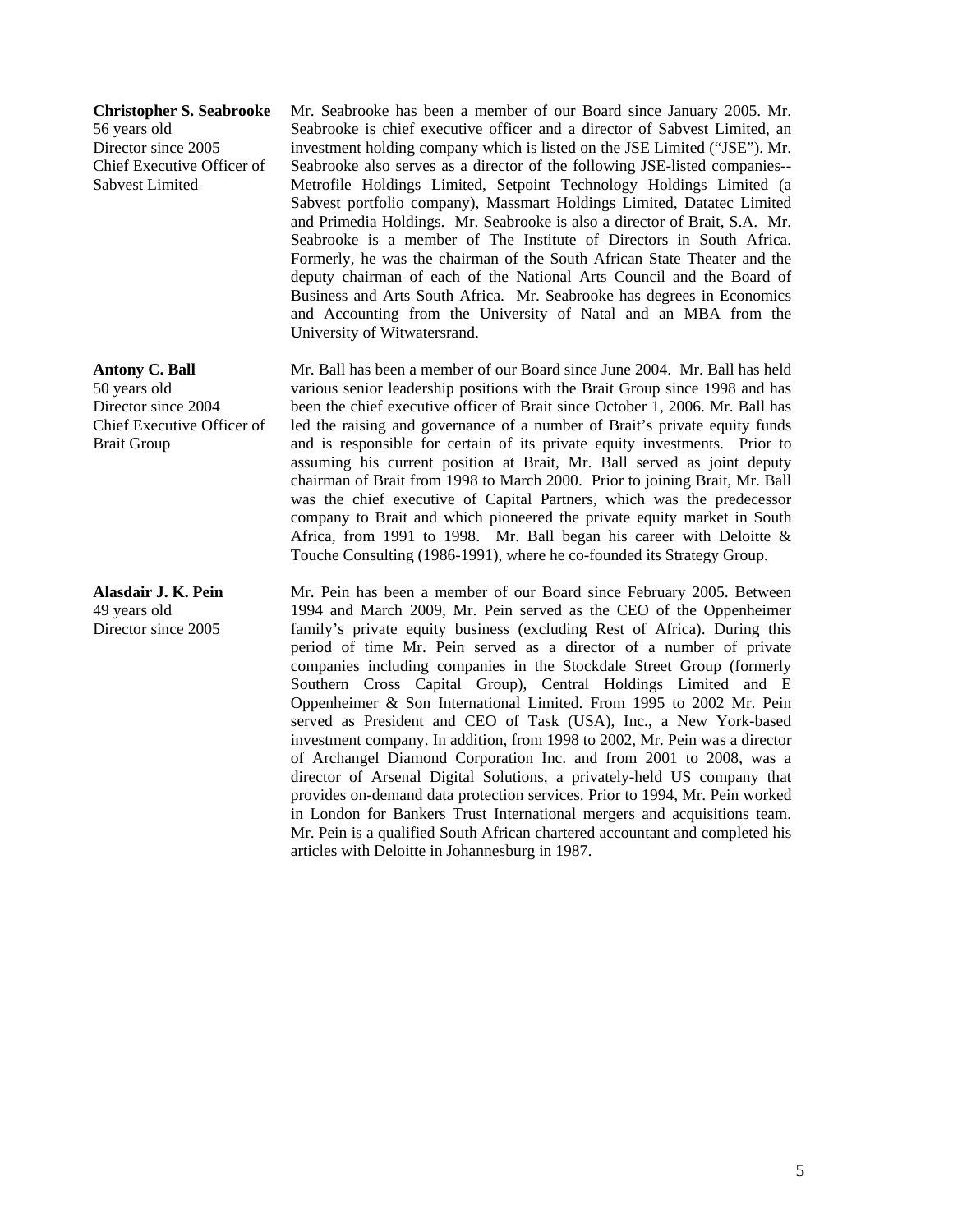**Paul Edwards**  55 years old Director since 2005 Executive Chairman of Merryn Capital Mr. Edwards has been a member of our Board since July 2005. Mr. Edwards is the executive chairman of Merryn Capital, a privately-owned financial services group. From 2002 to 2005, Mr. Edwards was executive chairman of Chartwell Capital Group. In January 2005, Mr. Edwards was appointed nonexecutive vice chairman of Starcomms Limited, a Nigerian telecommunications operator. Prior to that, Mr. Edwards was the chief executive officer of MTN Group, a pan-African mobile operator. Between 1999 and 2001, Mr. Edwards was the chief executive officer of the Johnnic Group in South Africa, of which the MTN Group was a subsidiary. Between 1995 and 1999, Mr. Edwards was the chief operating officer of MEASAT Broadcast Network, a Malaysian-based regional pay television operator. Between 1993 and 1995, Mr. Edwards was executive vice president of satellite television broadcaster Star TV, based out of Hong Kong. Between 1989 and 1993, Mr. Edwards was chief executive officer of Multichoice, Africa's leading pay television operator. Mr. Edwards has a BSc and an MBA from the University of Cape Town. **Tom C. Tinsley**  56 years old Director since 2008 Director of General Atlantic LLC Mr. Tinsley has been a member of our Board since September 2008. He has

been employed by General Atlantic LLC, or GA, since 1999 and currently serves as a managing director of GA. Mr. Tinsley has served on numerous boards of directors of both private and public companies in the United States. Prior to joining GA, he served as Chairman and Chief Executive of the management board of Baan Company NV, a leading provider of enterprise software solutions. Prior to joining Baan Company NV, he was a director at McKinsey & Company, where he was employed for 18 years. Mr. Tinsley serves on our Board as the nominated director pursuant to a contractual arrangement between us and investment entities affiliated with GA pursuant to which GA is entitled to designate one person to serve on our Board. Mr. Tinsley received an MBA from The Stanford Graduate School of Business in 1978.

# **PROPOSAL NO. 2: APPROVE THE AMENDMENT AND RESTATEMENT OF OUR 2004 STOCK INCENTIVE PLAN**

The 2004 Stock Incentive Plan of Net 1 UEPS Technologies, Inc. and Its Subsidiaries (the "Stock Incentive Plan") was initially adopted solely for the purpose of granting awards in connection with the Aplitec acquisition. In 2006, our shareholders approved the first amendment and restatement of the Stock Incentive Plan, which authorized the issuance of an additional 2,845,600 shares for awards that were expected to be granted during a five-year period of annual grants beginning in 2006. As of October 28, 2009, only 570,506 shares, or approximately one-fifth of the 2006 share increase, remain available for the August 2010 annual grant cycle and beyond.

On September 22, 2009, our Board further amended and restated the Stock Incentive Plan, subject to shareholder approval, to (among other things) increase the number of shares available for issuance and extend the term of the plan by five years. Our Board recommends that shareholders approve the amended and restated Stock Incentive Plan to allow us to continue granting stock options and other stock-based awards. As discussed below under "--Compensation Discussion and Analysis", equity awards granted under the Stock Incentive Plan are a principal element of our executive officers' compensation package. These awards emphasize long-term company performance, as measured by creation of shareholder value, and foster a commonality of interest between shareholders and employees. We believe that the Stock Incentive Plan is critical in enabling us to attract and retain key employees and to create effective incentives for those employees to contribute to our growth and financial success.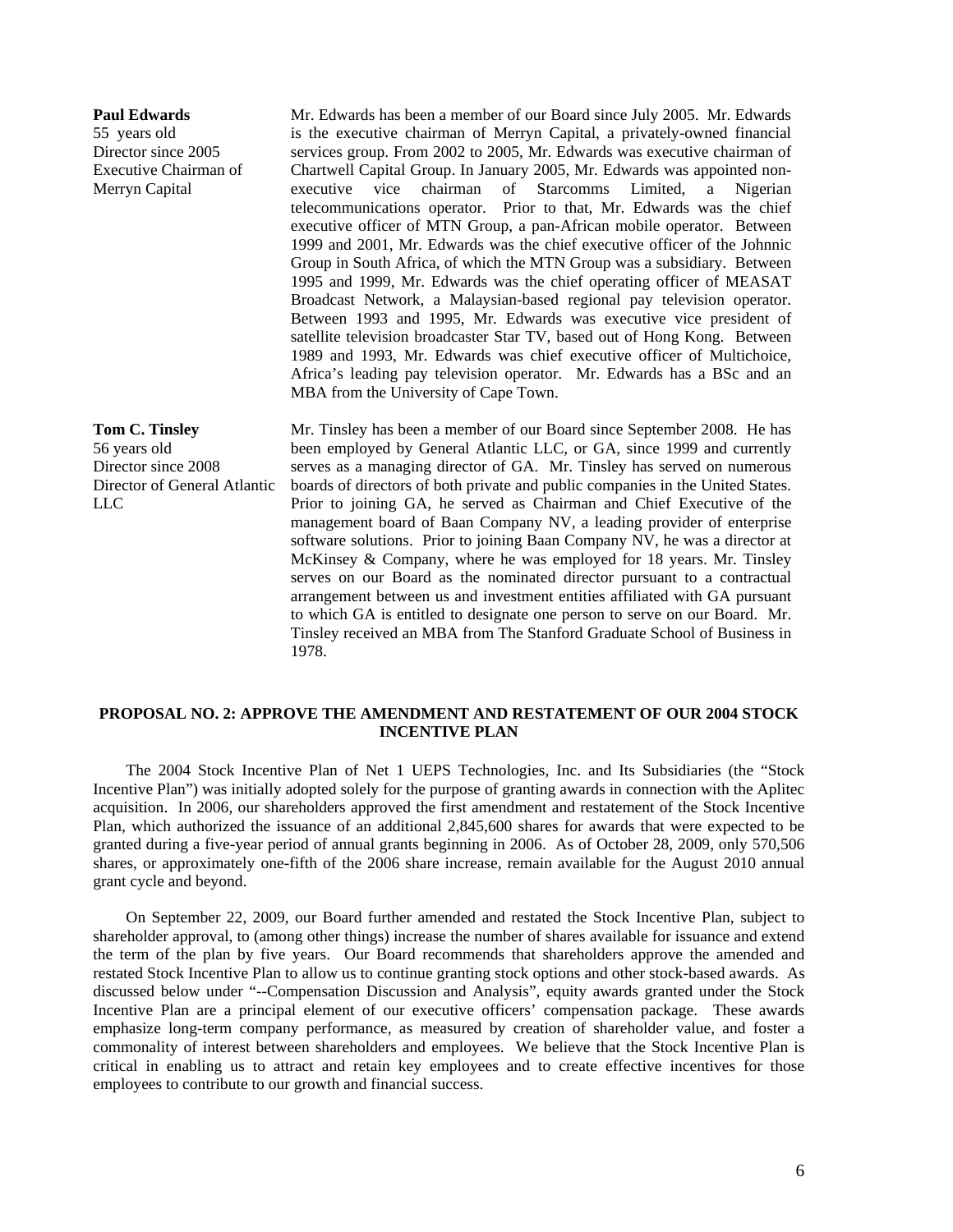In addition, the amended and restated Stock Incentive Plan reflects our continuing commitment to preserving shareholder value and promoting corporate responsibility, as evidenced by the following design features:

- No evergreen provisions are included in the amended and restated Stock Incentive Plan. This means that the maximum number of shares issuable under the plan is fixed and cannot be increased without shareholder approval, the plan expires by its terms upon a specified date, and no new stock options are awarded automatically upon exercise of an outstanding stock option.
- Shareholder approval is required for the repricing of awards or the implementation of any award exchange program.
- There are limits on the number of awards that any one participant may receive in a given year.
	- The maximum number of shares that may be granted during a calendar year to any one participant with respect to stock options, stock appreciation rights, and other stock-based awards (other than performance-based awards that are not options) is 569,120 shares.
	- For performance-based awards that are not options, a participant is limited during a calendar year to receiving awards having an aggregate value of up to \$20,000,000 as of the grant date.
	- The 569,120-share limit on most awards represents 20% of the original share reserve under the Stock Incentive Plan at its inception. Although the Board is proposing to increase the share reserve under the amended and restated Stock Incentive Plan, we have decided to maintain the original 569,120-share award limit.
- Performance-based awards exempt from the \$1,000,000 cap on deductible compensation imposed by Section 162(m) of the Internal Revenue Code of 1986, or the Code, may be granted under the Stock Incentive Plan. The performance criteria permitted to be used for such awards are designed to provide the Remuneration Committee maximum flexibility to tailor incentives targeted toward performance that it believes best achieves our corporate objectives and financial success.

If the amended and restated Stock Incentive Plan is approved, 2,800,000 new shares of common stock will be available for issuance (in addition to the shares currently available for future awards or subject to outstanding awards), and the plan would be scheduled to remain in effect until June 7, 2019. Other material differences included in the amended and restated Stock Incentive Plan are described throughout the summary below, which is qualified in its entirety by reference to the full text of the plan set forth in Exhibit A to this proxy statement. If the amended and restated Stock Incentive Plan is not approved, the plan will continue in effect until June 7, 2014, unless the share reserve is exhausted before then.

#### **Number of Shares**

At its inception, the Stock Incentive Plan provided for the issuance of 2,906,980 shares of our common stock, as adjusted to reflect the reverse stock split effectuated on June 13, 2005. In 2006, the number of shares issuable under the Stock Incentive Plan was increased by 2,845,600 shares to an aggregate of 5,752,580 shares. As of October 28, 2009, only 570,506 shares remain available for grant under the Stock Incentive Plan, although shares underlying outstanding awards that are subsequently forfeited or expire without exercise will again be available for future grants.

If the amended and restated Stock Incentive Plan is approved, the number of shares issuable under the Stock Incentive Plan will be increased by 2,800,000 shares to an aggregate of 8,552,580 shares. The increase in the number of shares under the amended and restated Stock Incentive Plan represents approximately six percent of the aggregate number of outstanding shares of our common stock as of October 28, 2009. We anticipate that this increase in available shares will enable us to continue our equity compensation program at its current rate of aggregate annual awards for approximately five additional years.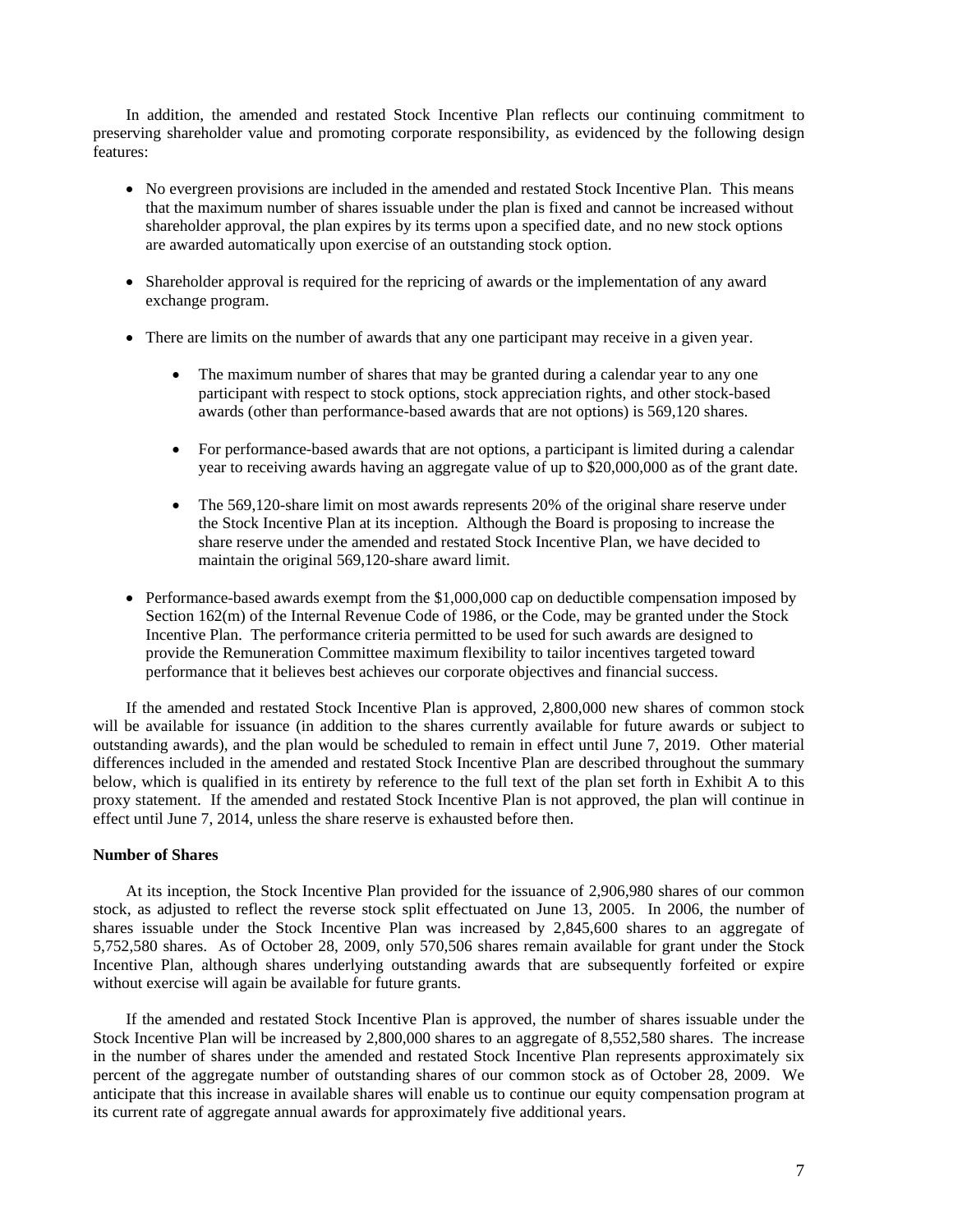Shares covered by awards that expire, terminate or lapse without payment will again be available for the grant of awards under the Stock Incentive Plan, as well as shares that are delivered to us by the holder to pay withholding taxes or as payment for the exercise price of an award, if permitted by the committee that administers the plan. The number of shares underlying any substitute awards granted are counted against the aggregate number of shares available for awards under the Stock Incentive Plan. The maximum number of shares for which stock options, stock appreciation rights, and other stock-based awards (other than performance-based awards that are not options) may be granted during a calendar year to any participant is 569,120 shares. For performance-based awards that are not options, a participant is limited during a calendar year to receiving awards having an aggregate value of up to \$20,000,000 as of the grant date. The shares deliverable in connection with awards granted under the Stock Incentive Plan may consist, in whole or in part, of authorized but unissued shares or treasury shares.

To account for stock splits, stock dividends, reorganizations, recapitalizations, mergers, consolidations, spin-offs and other corporate events, the amended and restated Stock Incentive Plan requires the committee that administers the plan to equitably adjust the number and kind of shares of common stock issued or reserved pursuant to the plan or outstanding awards, the maximum number of shares issuable pursuant to awards, the exercise price for awards, and other affected terms of awards to reflect such event. Such adjustments to outstanding awards are discretionary, rather than mandatory, under the existing terms of the Stock Incentive Plan. Discretionary adjustments made to outstanding awards to reflect events such as stock splits could result in our having to record significant additional compensation expenses at that time. This change in the amended and restated Stock Incentive Plan to mandatory adjustments is equitable and should enable us to avoid having to record additional compensation expenses for adjustments to outstanding awards to reflect stock splits and the like.

In the event of certain corporate events, including stock sales, mergers, and sales of substantial assets, the committee may, but is not obligated to, cancel outstanding awards for full value, waive vesting requirements, provide for the issuance of substitute awards, and/or provide that, for a period of time before such corporate event, stock options will be exercisable for all shares subject to the option and that upon the occurrence of the corporate event the options will terminate. In this regard, the amended and restated Stock Incentive Plan clarifies that the committee's discretion is limited by the anti-acceleration provisions of Section 409A of the Code.

#### **Administration**

The Board or a designated subcommittee of the Board administers the Stock Incentive Plan. A designated subcommittee must, unless the Board determines otherwise, consist solely of (i) at least two individuals who qualify as "non-employee directors" within the meaning of Rule 16b-3 under the Exchange Act, during any period that the Company are subject to Section 16 of the Exchange Act; and (ii) "outside directors" within the meaning of Section  $162(m)$  of the Code, during any period that the Company is subject to Section 162(m) of the Code. The Board has designated the Remuneration Committee as the subcommittee responsible for administering the Stock Incentive Plan (the "Committee").

The Committee determines who receives awards under the Stock Incentive Plan, as well as the form of the awards, the number of shares underlying the awards, and the terms and conditions of the awards consistent with the terms of the plan. Awards may, in the discretion of the Committee, be made in assumption of, or in substitution for, outstanding awards previously granted by us or our affiliates or a company acquired by us or with which we combine. However, the amended and restated Stock Incentive Plan clarifies that, consistent with applicable Nasdaq marketplace rules, no repricing of outstanding awards may be undertaken without obtaining prior shareholder approval.

The Committee is authorized to interpret the Stock Incentive Plan, to establish, amend and rescind any rules and regulations relating to the plan, and to make any other determinations that it deems necessary or desirable for the administration of the plan. The Committee also may correct any defect, supply any omission or reconcile any inconsistency in the Stock Incentive Plan in the manner and to the extent that the Committee deems it necessary or desirable.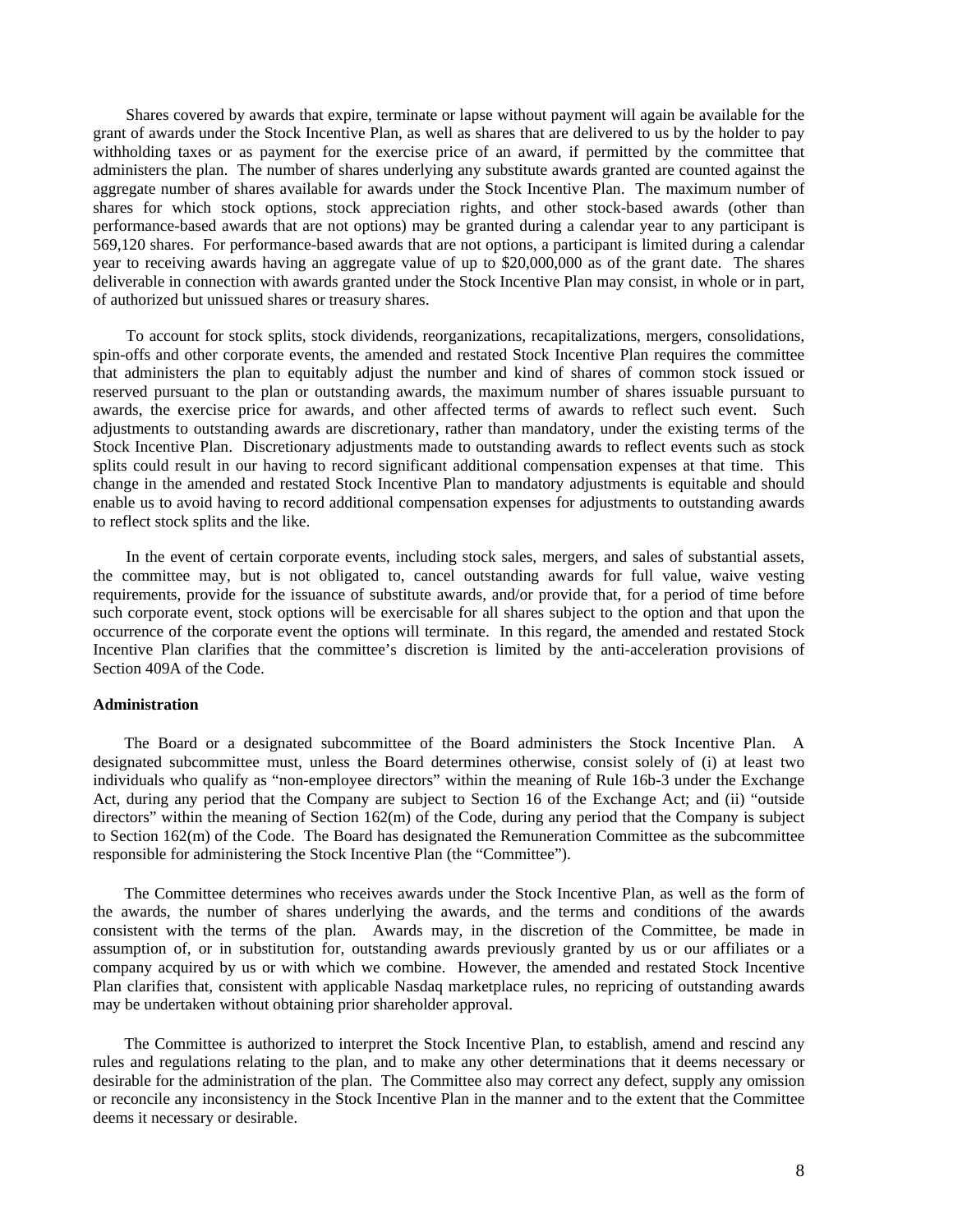The Stock Incentive Plan authorizes the Committee to require payment of any amount determined to be necessary to withhold for federal, state, local or other taxes resulting from the exercise, grant or vesting of an award. The amended and restated Stock Incentive Plan clarifies, however, that any payment of withholding taxes by delivery of shares or having shares withheld by the Company may not exceed the amount necessary to satisfy the statutory minimum withholding amount due.

### **Eligibility**

The Stock Incentive Plan permits grants of awards to our employees, directors and consultants. Any eligible person may be granted nonqualified stock options, but only employees may be granted incentive stock options. As of October 28, 2009, we had approximately 2,000 employees, including three executive officers and five non-executive directors, who were eligible under the Stock Incentive Plan.

#### **Types of Awards**

Incentive stock options, nonqualified stock options, stock appreciation rights, limited stock appreciation rights, restricted stock, performance-based awards and other awards based on our common stock may be granted under the Stock Incentive Plan.

### *Stock Options*

The Stock Incentive Plan permits the Committee to grant employees incentive stock options, which qualify for special tax treatment in the United States, and permits the Committee to grant employees, directors and consultants nonqualified stock options. The Committee establishes the duration of each stock option at the time it is granted. The maximum duration of an incentive stock option is ten years after the date of grant.

The Committee establishes the exercise price of each stock option at the time it is granted. The exercise price of a stock option may not be less than the fair market value, as defined in the Stock Incentive Plan, of our common stock on the date of grant. As of October 16, 2009**,** the fair market value of our common stock as reported on the Nasdaq Global Select Market was \$20.67 per share. The Committee may establish vesting and performance requirements that must be met before the exercise of stock options. Unless otherwise determined by the Committee, stock options vest ratably (20%), on an annual basis, over a period of five years, commencing with the first anniversary of the grant date and subject to the holder's continued service with us.

The exercise price of stock options may be paid in cash or cash equivalents by the holder. The Committee may permit an option holder to pay the exercise price, or to satisfy withholding tax liabilities that arise upon exercise, by tendering shares of our common stock owned by the holder or by having us withhold some of the shares deliverable upon exercise of the option, with a fair market value equal to the exercise price and statutory minimum tax withholding liabilities. The Committee may also permit a stock option holder to exercise the option by tendering a promissory note, in such form as the Committee may specify, that bears a market rate of interest and is fully recourse.

If there is a public market for our common stock, the committee may permit a stock option holder to exercise all or part of the option holder's vested options through a cashless exercise procedure. Under a cashless exercise procedure, the option holder delivers irrevocable instructions to a broker to sell the shares obtained upon exercise of the option and deliver promptly to the Company proceeds of the sale equal to the exercise price of the option and related tax withholding obligation.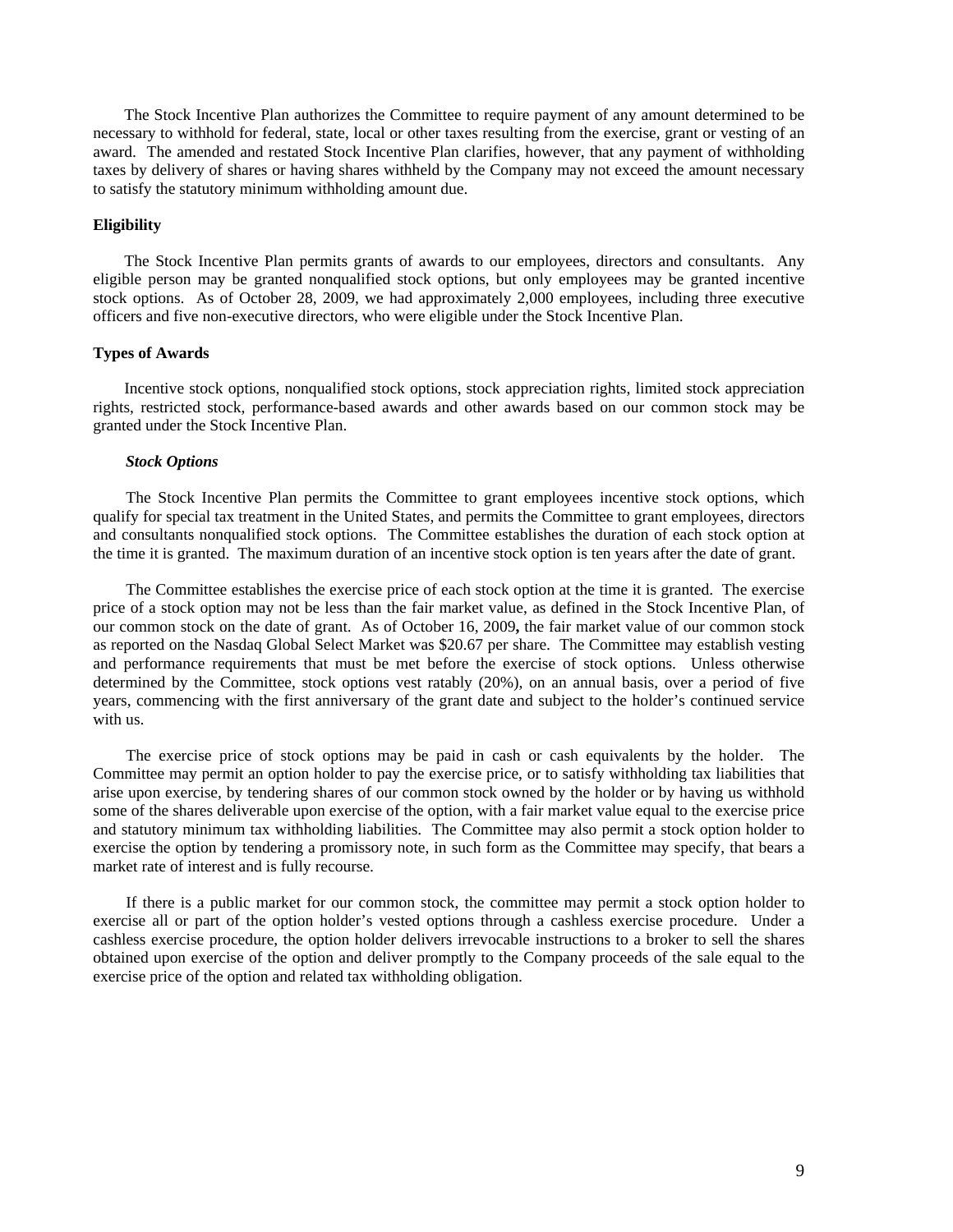#### *Stock Appreciation Rights*

The Committee also may grant stock appreciation rights, either alone or in tandem with stock options. Stock appreciation rights entitle their holder upon exercise to receive an amount in any combination of cash or shares of our common stock (as determined by the Committee) equal in value to the excess of the fair market value of the shares covered by the rights over the grant price. The Committee may also grant limited stock appreciation rights that are exercisable upon the occurrence of specified contingent events. Such awards may provide for a different method of determining appreciation, specify that payment must be made only in cash, or provide that any related awards are not exercisable while such limited stock appreciation rights are exercisable. No stock appreciation right may have a term longer than ten years' duration under the amended and restated Stock Incentive Plan. In contrast, the existing terms of the Stock Incentive Plan do not include a term limit on stock appreciation rights.

#### *Other Stock-Based Awards*

The Stock Incentive Plan also permits the Committee to grant awards that are valued by reference to, or otherwise based on the fair market value of, our common stock. The Committee determines the form of award and the conditions to which awards are subject, including the satisfaction of performance goals, the completion of periods of service, or the occurrence of events. Stock-based awards may be granted alone or in conjunction with any other award granted under the Stock Incentive Plan. Unless otherwise determined by the Committee, stock-based awards vest as to 20% of the shares on each of the grant date and the first four anniversaries of the grant date subject to the recipient's continued service with us.

### *Performance-Based Awards*

In general, Section 162(m) of the Code prevents the deductibility for US income tax purposes of compensation in excess of one million dollars paid in any taxable year to an individual who, on the last day of that year, is the company's chief executive officer or is among its three other most highly compensated executive officers (other than the chief financial officer, to whom Section 162(m) does not apply), except that a deduction may be taken for compensation that qualifies as performance-based compensation under Section 162(m) of the Code.

Stock options granted at fair market value ordinarily satisfy the performance-based requirements of Section 162(m) of the Code, if shareholder disclosure and approval requirements are met. If restricted stock or other performance-based awards are intended to satisfy the Code Section 162(m) deductibility requirements, payments under such awards must be conditioned on attainment of pre-established objective performance measures that have been established and certified by a committee of outside directors and approved by shareholders. The performance criteria under the Stock Incentive Plan on which applicable performance measures may be based include:

- consolidated earnings before or after taxes (including earnings before interest, taxes, depreciation and amortization),
- net income,
- operating income,
- earnings per share,
- fundamental earnings per share (as determined by the Remuneration Committee),
- book value per share,
- return on shareholder's equity,
- expense management,
- return on investment,
- improvements in capital structure,
- profitability of an identifiable business unit or product,
- maintenance or improvement of profit margins,
- stock price,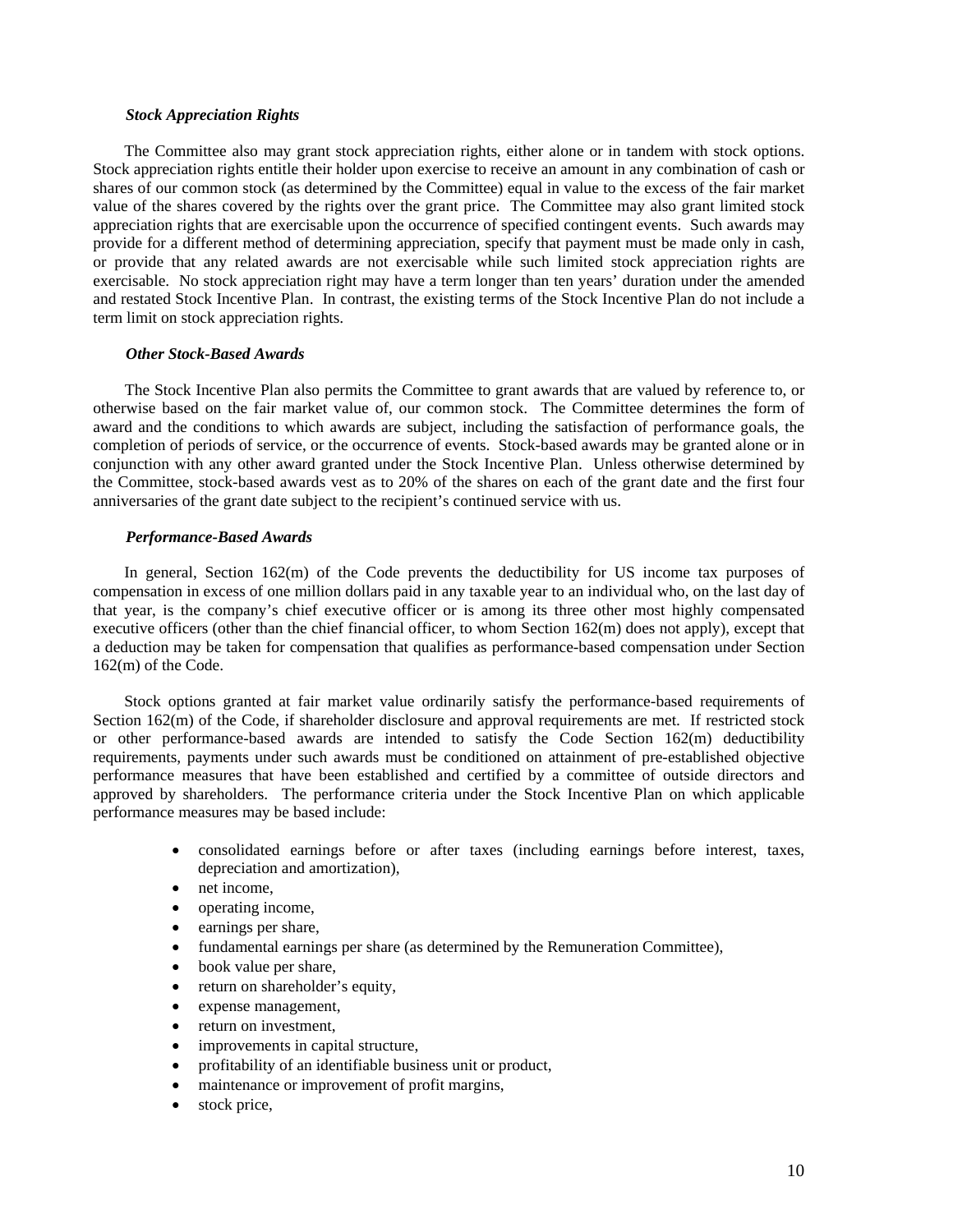- market share.
- revenues or sales,
- costs,
- cash flow,
- working capital, and
- return on assets.

Performance criteria for performance-based awards under the Stock Incentive Plan may relate to any combination of the total corporation, a subsidiary, and/or any business unit. Performance targets may be set at a specific level or may be expressed relative to measures at comparison companies or a defined index.

Under the amended and restated Stock Incentive Plan, the maximum amount of a performance-based award that may be granted during a calendar year to any participant is: (i) with respect to performance-based awards that are stock options, options covering 569,120 shares, and (ii) with respect to performance-based awards that are not options, awards having an aggregate value as of the grant date of \$20,000,000. A performance-based award is paid, if at all, at such time as determined by the Committee in its discretion, subject to Section 162(m) of the Code and, as clarified under the amended and restated Stock Incentive Plan, Section 409A of the Code.

### **Transferability**

Unless otherwise determined by the Committee, awards may not be transferred or assigned by the holder other than by will or the laws of descent and distribution.

### **Awards Granted to Certain Persons**

The aggregate number of shares of common stock subject to options and other stock-based awards granted to certain persons under the Stock Incentive Plan since its inception are as follows: Dr. Serge C.P. Belamant, Chief Executive Officer, Chairman of the Board and Director, 826,668 shares (comprising 453,334 options and 373,334 other stock-based awards in the form of restricted stock); Herman G. Kotze, Chief Financial Officer, Treasurer, Secretary and Director, 701,668 shares (comprising 328,334 options and 373,334 other stock-based awards in the form of restricted stock); and Nitin Soma, Senior Vice President – Information Technology, 503,334 shares (comprising 223,334 options and 280,000 other stock-based awards in the form of restricted stock); all current executive officers as a group, an aggregate of 2,031,670 shares; all current directors who are not executive officers, as a group, an aggregate of 183,522 shares; and all employees, including current officers who are not executive officers, as a group, an aggregate of 2,966,882 shares. In addition, the following persons, who constitute all of our director nominees who are not also executive officers as named above, have received the number of options and other stock-based awards since inception of the Stock Incentive Plan as follows:

| <b>Name</b>           | <b>Stock</b><br>options | <b>Restricted</b><br>stock | <b>Total</b> |
|-----------------------|-------------------------|----------------------------|--------------|
| Antony Ball           | 41,667                  | 1,365                      | 43,032       |
| Paul Edwards          | 41,667                  | 4,691                      | 46,358       |
| Alasdair Pein         | 41,667                  | 2,729                      | 44,396       |
| Christopher Seabrooke | 41,667                  | 6,704                      | 48,371       |
| Tom Tinsley           |                         | 1,365                      | 1,365        |
|                       |                         |                            | 183,522      |

#### **Amendment**

The Board may amend the Stock Incentive Plan at any time, provided that no amendment may be made without the consent of an affected award holder that diminishes the rights of the holder, except that the Board may amend the plan in any manner it deems necessary for awards to meet the requirements of the Code or other applicable laws.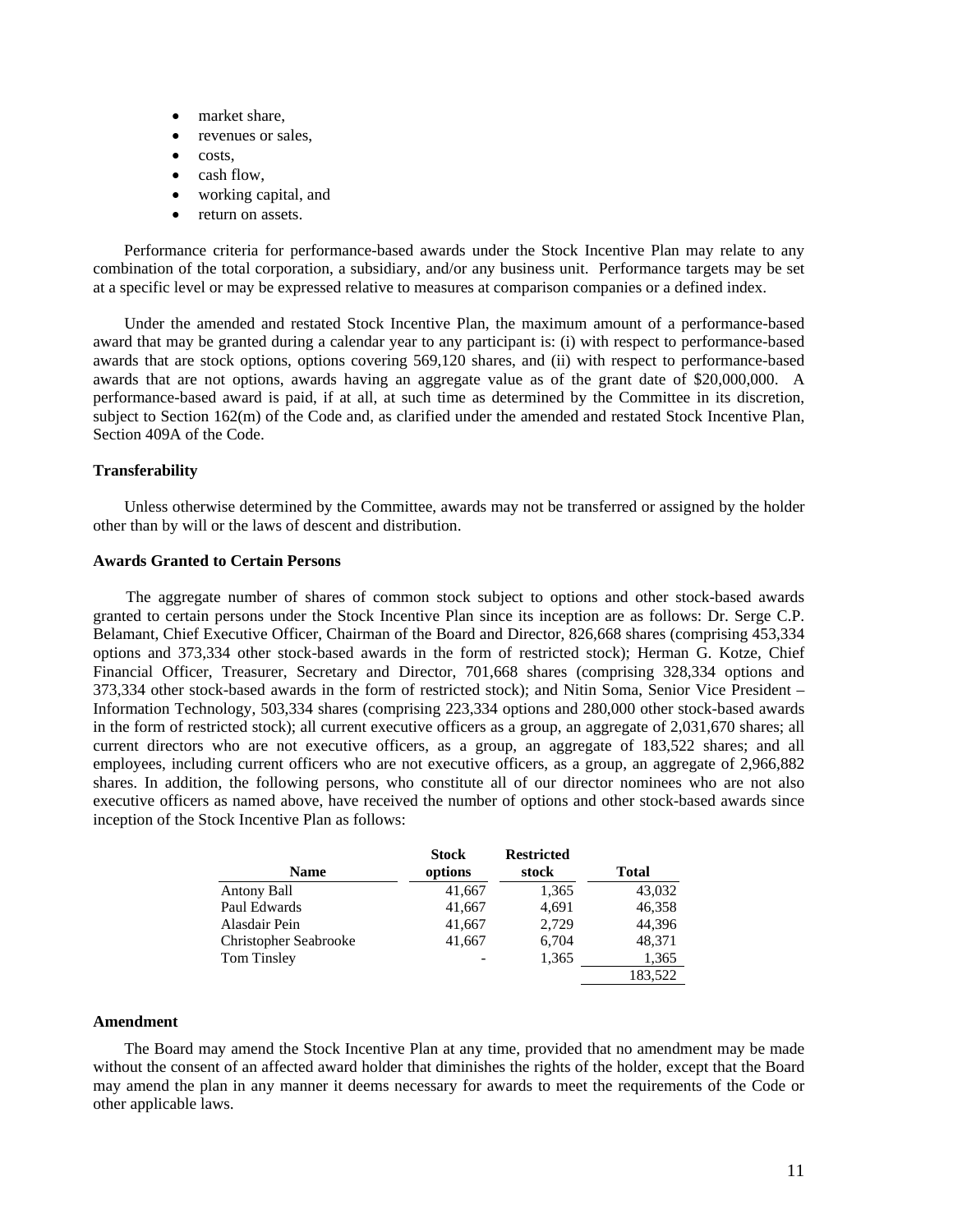No amendment to the Stock Incentive Plan may be made without the approval of shareholders if the amendment would increase the total number of shares reserved for issuance under the plan or change the maximum number of shares for which awards may be granted to participants, except for such changes in accordance with the plan's adjustment provisions described above.

### **Plan Term**

Under the amended and restated Stock Incentive Plan, no award may be granted after June 7, 2019, but awards granted before that date may extend beyond that date. Under the terms of the existing Stock Incentive Plan, no awards may be granted after June 7, 2014.

#### **United States Federal Income Tax Consequences**

The following discussion of the US federal income tax consequences relating to the Stock Incentive Plan is based on present US federal tax laws and regulations and does not purport to be a complete description of the US federal tax laws. Participants may also be subject to certain state and local taxes and non-United States taxes, which are not described below.

When a nonqualified stock option is granted, there are generally no United States income tax consequences for the option holder or the company at that time. When a nonqualified stock option is exercised, the option holder generally recognizes compensation equal to the excess, if any, of the fair market value of the underlying shares on the exercise date over the exercise price. The company or its subsidiary that employs the stock option holder may be entitled to a deduction equal to the compensation recognized by the stock option holder.

When an incentive stock option, within the meaning of Section 422 of the Code, is granted, there are no United States income tax consequences for the option holder or the company at that time. Generally, when an incentive stock option is exercised, the option holder does not recognize income and the company does not receive a deduction. The incentive stock option holder, however, must treat the excess, if any, of the fair market value of the shares on the exercise date over the exercise price as an item of adjustment for purposes of the alternative minimum tax.

If an incentive stock option holder disposes of the shares after holding them for at least two years after the incentive stock option was granted and one year after the option was exercised, the amount the option holder receives upon the disposition over the exercise price is treated as long-term capital gain to the option holder. The company or its subsidiary is not entitled to a deduction.

If the stock option holder makes a "disqualifying disposition" of the shares by disposing of the shares before satisfying the holding periods described above, the option holder generally recognizes compensation income equal to the excess, if any, of (1) the fair market value of the shares on the exercise date, or, if less, the amount received on the disposition, over (2) the exercise price. The company or its subsidiary may be entitled to a deduction equal to the compensation recognized by the stock option holder.

When a stock appreciation right is granted, there are no US federal income tax consequences for the participant or the company at that time. When a stock appreciation right is exercised, the participant generally recognizes compensation equal to the cash and/or the fair market value of the shares received on exercise. The company or its subsidiary may be entitled to a deduction equal to the compensation recognized by the participant.

In general, other types of awards that may be issued under the Stock Incentive Plan are taxable to the holder upon receipt, except that awards of restricted stock are taxable to the holder on the date the shares vest or become transferable, or on the date of receipt if the holder makes an election under Section 83(b) of the Code. The company or its subsidiary may be entitled to a deduction equal to the compensation recognized by the participant receiving other stock-based awards, including restricted stock awards.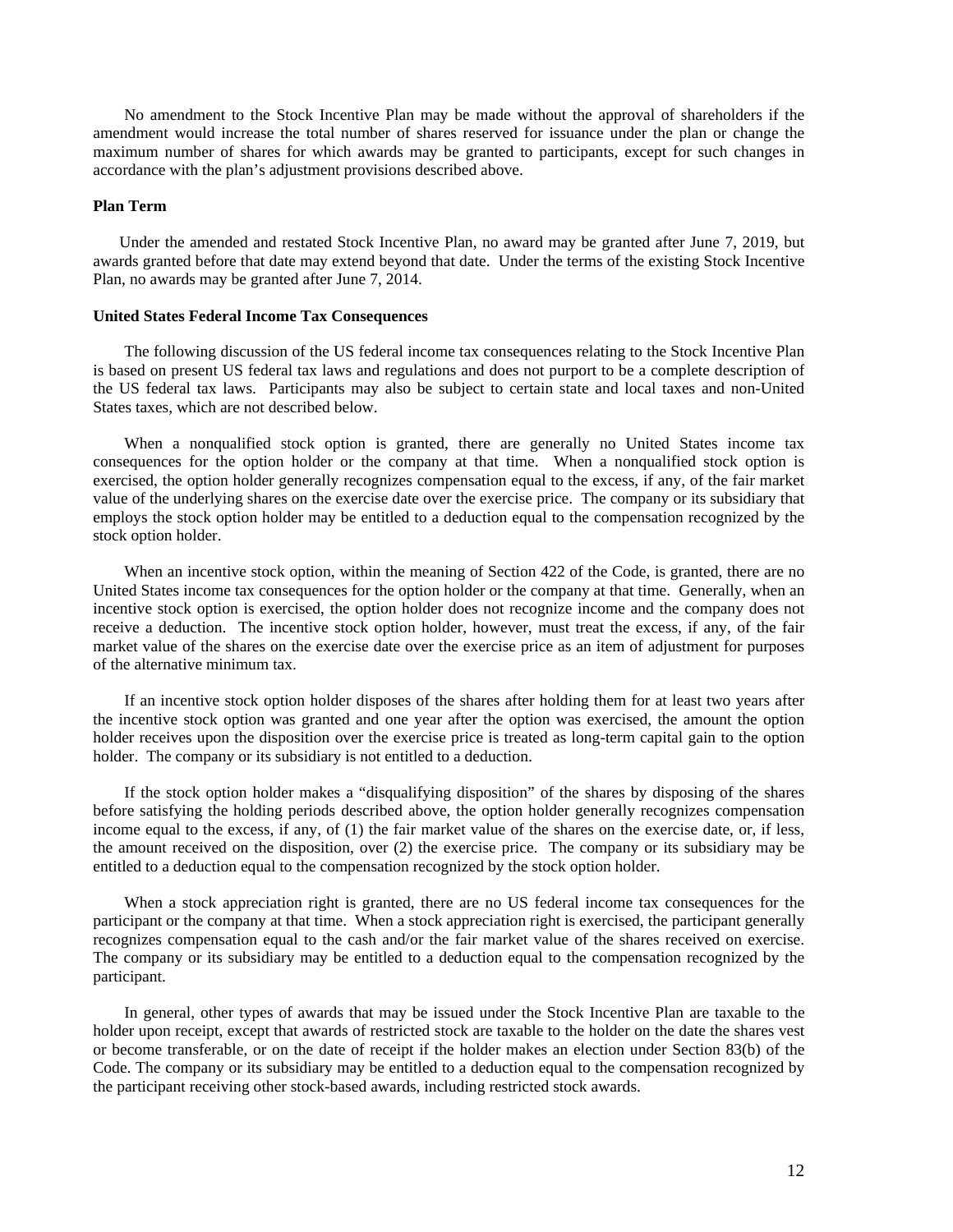### **The Board recommends a vote FOR approval of the amendment and restatement of the Stock Incentive Plan.**

# **PROPOSAL NO. 3: RATIFICATION OF SELECTION OF INDEPENDENT REGISTERED PUBLIC ACCOUNTING FIRM**

The Audit Committee of our Board has proposed that Deloitte be selected to serve as independent registered public accounting firm for the fiscal year ending June 30, 2010. A representative of Deloitte is expected to be present at the annual meeting. Such representative will have an opportunity to make a statement if he or she desires to do so and is expected to be available to respond to appropriate questions from shareholders. Deloitte currently serves as our independent registered public accounting firm.

We are asking our shareholders to ratify the selection of Deloitte as our independent registered public accounting firm. Although ratification is not required by our by-laws or otherwise, the Board is submitting the selection of Deloitte to our shareholders for ratification as a matter of good corporate practice. In the event our shareholders fail to ratify the appointment, the Audit Committee may reconsider this appointment. Even if the selection is ratified, the Audit Committee in its discretion may select a different registered public accounting firm at any time during the year if it determines that such a change would be in our best interests and the best interests of our shareholders.

### **The Board recommends a vote FOR ratification of Deloitte.**

### **BOARD OF DIRECTORS AND CORPORATE GOVERNANCE**

### **MEETINGS OF THE BOARD AND DIRECTOR INDEPENDENCE**

Our Board typically holds a regular meeting once every quarter and holds special meetings when necessary. During the fiscal year ended June 30, 2009, our Board held a total of six meetings. All of the directors who served during our 2009 fiscal year attended or participated in more than 75% of the aggregate number of meetings of the Board and meetings of those committees of the Board on which such director served during the year. We encourage each member of the Board to attend the annual meeting of shareholders, but have not adopted a formal policy with respect to such attendance**.** Three of our directors who served during fiscal 2009 attended last year's annual meeting. The non-management directors meet regularly without any management directors or employees present. These meetings are held on the day of or day preceding other Board or committee meetings.

The Board annually examines the relationships between the Company and each of its directors. After this examination, the Board has concluded that Messrs. Seabrooke, Pein, Edwards and Ball are "independent" as defined under Nasdaq Rule 5605(a)(2) and under Rule 10A-3(b)(1) under the Securities Exchange Act of 1934, or the Exchange Act, as that term relates to membership on the Board and the various Board committees. Mr. Tinsley is an "independent" director as defined under Nasdaq rules but is not eligible to serve on our Audit Committee, under Rule 10A-3(b)(1) due to the number of shares owned by GA and its affiliated investment entities. Mr. Ball was not eligible to serve on our Audit Committee during fiscal 2009 but became so eligible in August 2009 after we repurchased Brait's shares.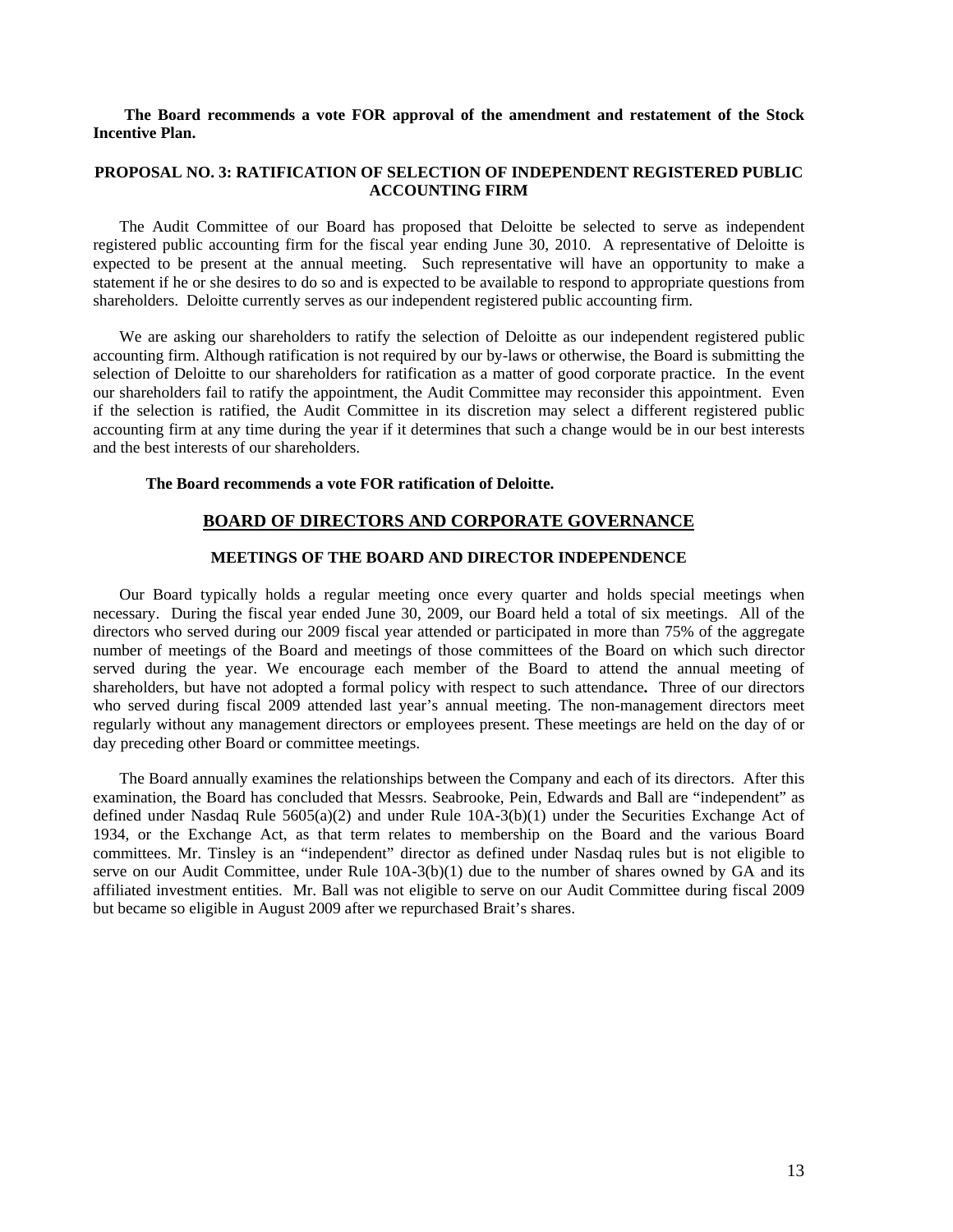### **COMMITTEES OF THE BOARD**

The Board has established an Audit Committee, a Remuneration Committee and a Nominating and Corporate Governance Committee. The members of our Board Committees are presented in the table below:

| <b>Director</b>             | Audit<br><b>Committee</b> | <b>Remuneration</b><br><b>Committee</b> | Nominating and<br>Corporate<br>Governance<br><b>Committee</b> |
|-----------------------------|---------------------------|-----------------------------------------|---------------------------------------------------------------|
| Antony C. Ball              |                           | X                                       | X                                                             |
| Dr. Serge C.P. Belamant (#) |                           |                                         |                                                               |
| Paul Edwards                | X                         | X                                       | X                                                             |
| Herman G. Kotzé (#)         |                           |                                         |                                                               |
| Alasdair J.K. Pein          | X                         | $X^*$                                   | X                                                             |
| Christopher S. Seabrooke    | $X^*$                     | X                                       | $X^*$                                                         |
| Tom C. Tinsley              |                           | X                                       | X                                                             |

# Executive

\* Chairperson

#### **Audit Committee**

The Audit Committee consists of Messrs. Seabrooke, Pein and Edwards, with Mr. Seabrooke acting as the chairperson. The Board has determined that Mr. Seabrooke is an "audit committee financial expert" as that term is defined in applicable Securities and Exchange Commission, or SEC, rules, and that all three members meet Nasdaq's financial literacy criteria. The Audit Committee held eight meetings during the 2009 fiscal year. See "Audit Committee Report" on page 31.

The Audit Committee was established by the Board for the primary purpose of overseeing or assisting the Board in overseeing the following:

- the integrity of our financial statements;
- our compliance with legal and regulatory requirements;
- the qualifications and independence of our registered public accounting firm;
- the performance of our independent auditors and of the internal audit function;
- the accounting and financial reporting processes and the audits of our financial statements; and
- our systems of disclosure controls and procedures, internal controls over financial reporting, and compliance with ethical standards adopted by us.

A copy of our Audit Committee charter is available without charge on our website, www.net1.com under the "Investor Relations – Governance" section.

#### **Remuneration Committee**

The Remuneration Committee comprises Messrs. Pein, Seabrooke, Edwards, Tinsley and Ball, with Mr. Pein acting as the chairperson. The Remuneration Committee held five meetings during the 2009 fiscal year. The Remuneration Committee has the following principal responsibilities, authority and duties:

• review and approve performance goals and objectives relevant to the compensation of all our executive officers, evaluate the performance of each executive officer in light of those goals and objectives, and set each executive officer's compensation, including incentive-based and equity-based compensation, based on such evaluation;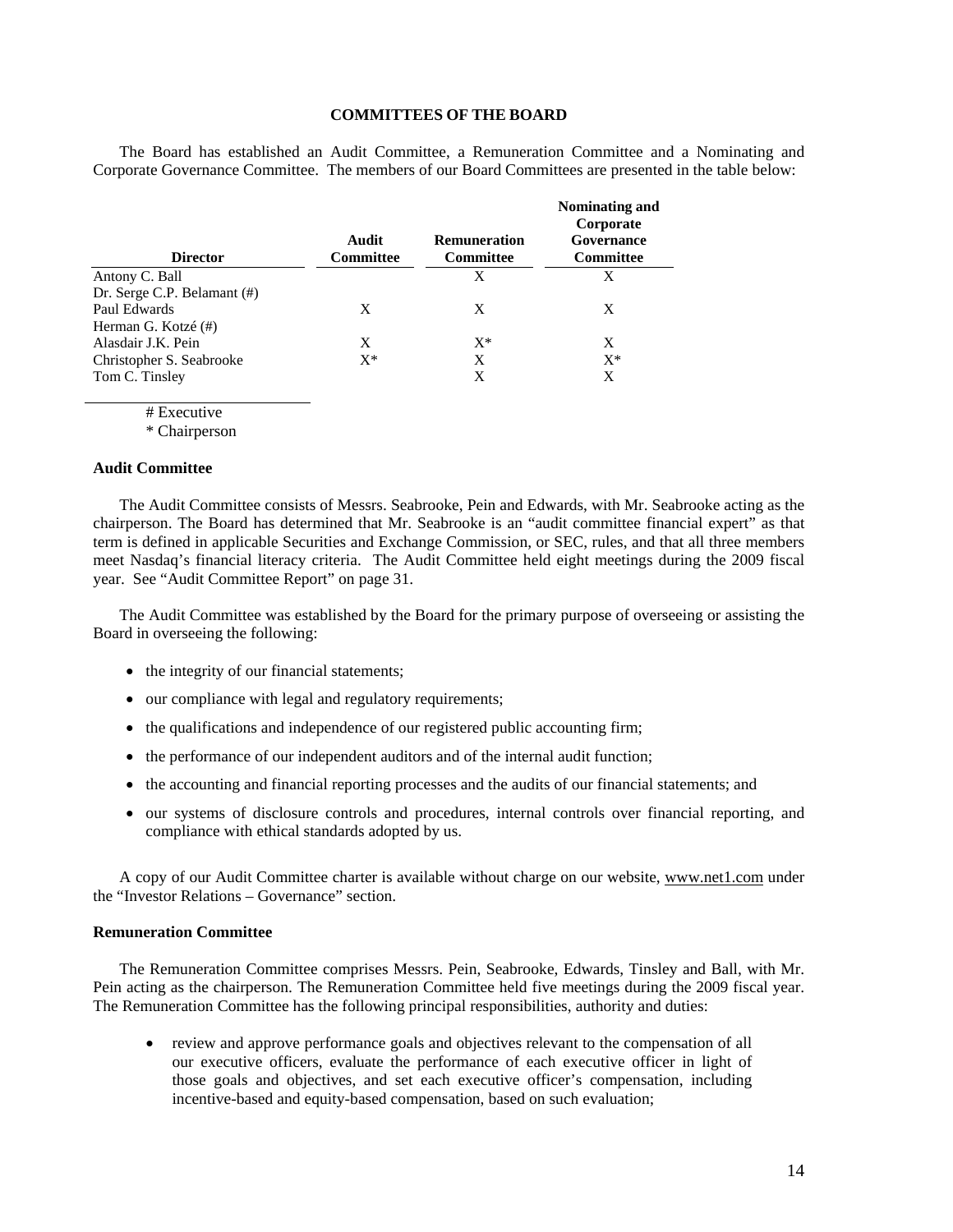- make recommendations to the Board with respect to incentive and equity-based compensation plans;
- review and make recommendations to the Board regarding compensation-related matters outside the ordinary course, including but not limited to employment contracts, changein-control provisions and severance arrangements;
- administer our stock option, stock incentive, and other stock compensation plans, including the function of making and approving all grants of options and other awards to all executive officers and directors, and all other eligible individuals, under such plans;
- review annually and make recommendations to the Board regarding director compensation;
- assist management in developing and, when appropriate, recommend to the Board, the design of compensation policies and plans;
- review and discuss with management the disclosures in our "Compensation Discussion and Analysis" and any other disclosures regarding executive compensation to be included in our public filings or shareholder reports; and
- recommend to the Board whether the Compensation Discussion and Analysis should be included in our proxy statement, Form 10-K, or information statement, as applicable, and prepare the related report required by the rules of the SEC.

 A copy of our Remuneration Committee charter is available without charge on our website, www.net1.com under the "Investor Relations – Governance" section.

### **Nominating and Corporate Governance Committee**

The Nominating and Corporate Governance Committee comprises Messrs. Seabrooke, Ball, Pein, Edwards and Tinsley, with Mr. Seabrooke acting as the chairperson. The Nominating and Corporate Governance Committee held four meetings during the 2009 fiscal year. The principal duties and responsibilities of the Nominating and Corporate Governance Committee are as follows:

- monitor the composition, size and independence of the Board;
- establish criteria for Board and committee membership and recommend to our Board proposed nominees for election to the Board and for membership on each committee of the Board;
- monitor our procedures for the receipt and consideration of director nominations by shareholders and other persons and for the receipt of shareholder communications directed to our Board;
- make recommendations regarding proposals submitted by our shareholders;
- establish and monitor procedures by which the Board will conduct, at least annually, evaluations of its performance;
- review our Corporate Governance Guidelines annually and recommend changes, as appropriate, for review and approval by the Board; and
- make recommendations to the Board regarding management succession planning and corporate governance best practices.

 A copy of our Nominating and Corporate Governance Committee charter is available without charge on our website, www.net1.com under the "Investor Relations – Governance" section.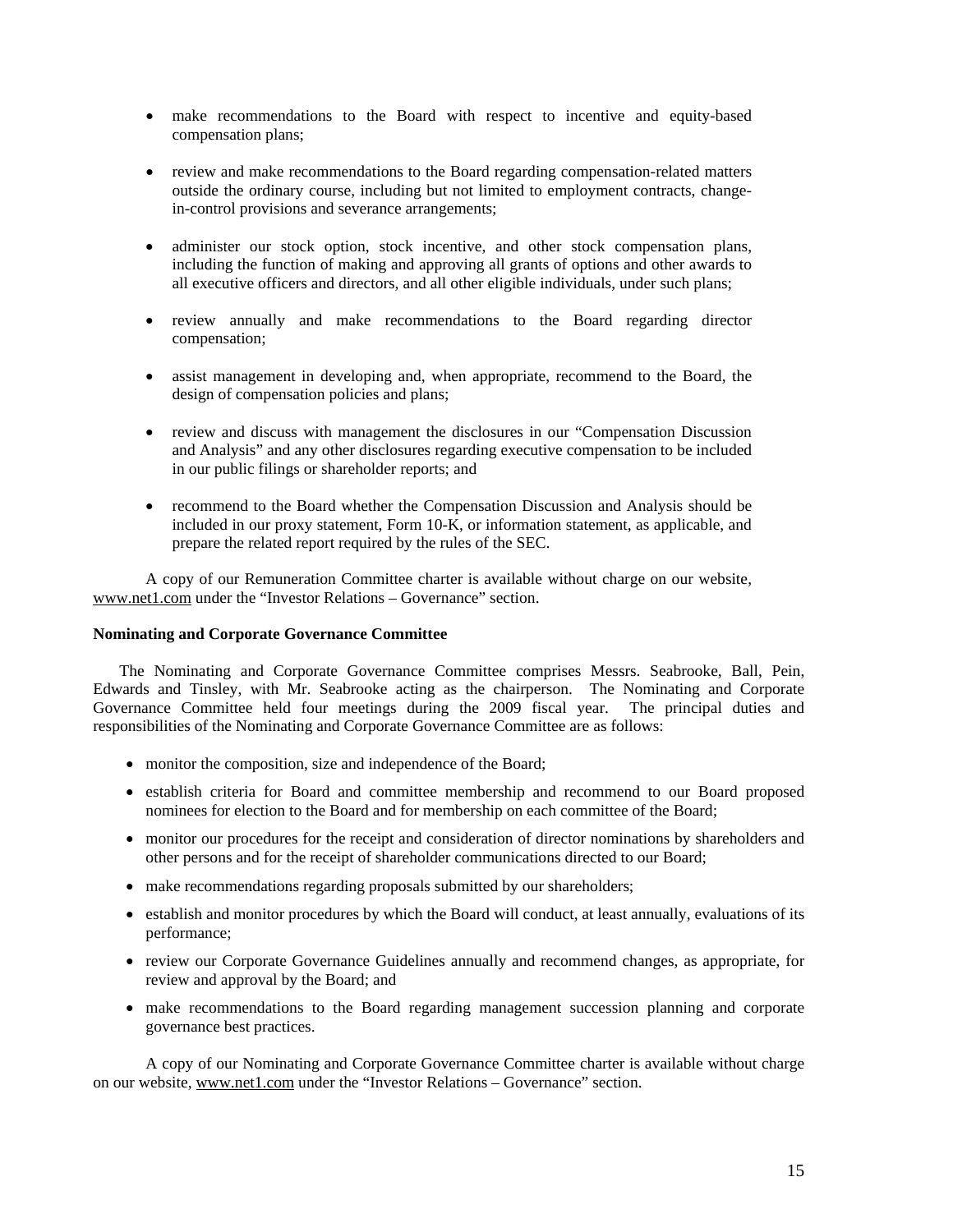#### **REMUNERATION COMMITTEE INTERLOCKS AND INSIDER PARTICIPATION**

None of the members of our Remuneration Committee has at any time been one of our officers or employees. None of our executive officers serves or in the past has served as a member of the Board or remuneration committee of any entity that has one or more of its executive officers serving on our Board or our Remuneration Committee.

During fiscal 2009, Messr. Ball served on our Board as a designee of SAPEF, an affiliate of Brait, in accordance with the 2004 agreement pursuant to which SAPEF purchased shares of the Company. As a result of our repurchase of Brait's shares in August 2009, Messrs. Ball no longer serves as a designee of Brait.

Pursuant to the stock purchase agreement, dated July 18, 2005, among the investment entities affiliated with GA, us and certain other parties, GA is entitled to designate one nominee to our Board. Mr. Tinsley serves as the GA designee. In addition, pursuant to the stock purchase agreement, we granted rights, under certain circumstances and subject to certain limitations, with respect to the registration of our shares held by investment entities affiliated with GA.

### **NOMINATIONS PROCESS AND DIRECTOR QUALIFICATIONS**

The Nominating and Corporate Governance Committee reviews with the Board the skills and characteristics required of Board members. The committee will consider a candidate's independence, as well as the perceived needs of the Board and the candidate's background, skills, business experience and expected contributions. At a minimum, members of the Board must possess the highest professional ethics, integrity and values, and be committed to representing the long-term interests of our shareholders. They must also have an inquisitive and objective perspective, practical wisdom and mature judgment. The committee may also take into account the benefits of diverse viewpoints, as well as the benefits of constructive working relationships among directors.

The Nominating and Corporate Governance Committee also reviews and determines whether existing members of the Board should stand for re-election, taking into consideration matters relating to the number of terms served by individual directors, the ability of an individual director to devote the appropriate level of time and attention to Board duties in light of other positions he holds (including other directorships) and the changing needs of the Board. We do not have a limit on the number of terms an individual may serve as a director on our Board.

The Nominating and Corporate Governance Committee utilizes a variety of methods for identifying and evaluating nominees for director. The committee regularly assesses the appropriate composition, size and independence of the Board, and whether any vacancies are expected due to change in employment or otherwise. In the event that vacancies are anticipated, or otherwise arise, the committee considers various potential candidates for director. Candidates are evaluated at regular or special meetings of the Nominating and Corporate Governance Committee, and may be considered at any point during the year. The committee will consider shareholder recommendations for candidates for the Board that are properly submitted in accordance with Section 4.16 of our by-laws in the same manner it considers nominees from other sources. In evaluating such recommendations, the committee will use the qualifications standards described above and will seek to achieve a balance of knowledge, experience and capability on the Board.

# **SHAREHOLDER COMMUNICATIONS WITH THE BOARD**

Any shareholder who wishes to communicate directly with the Board may do so via mail or facsimile, addressed as follows:

Net 1 UEPS Technologies, Inc. Board of Directors P O Box 2424 Parklands, 2121, Gauteng, South Africa Fax: 27 11 880 7080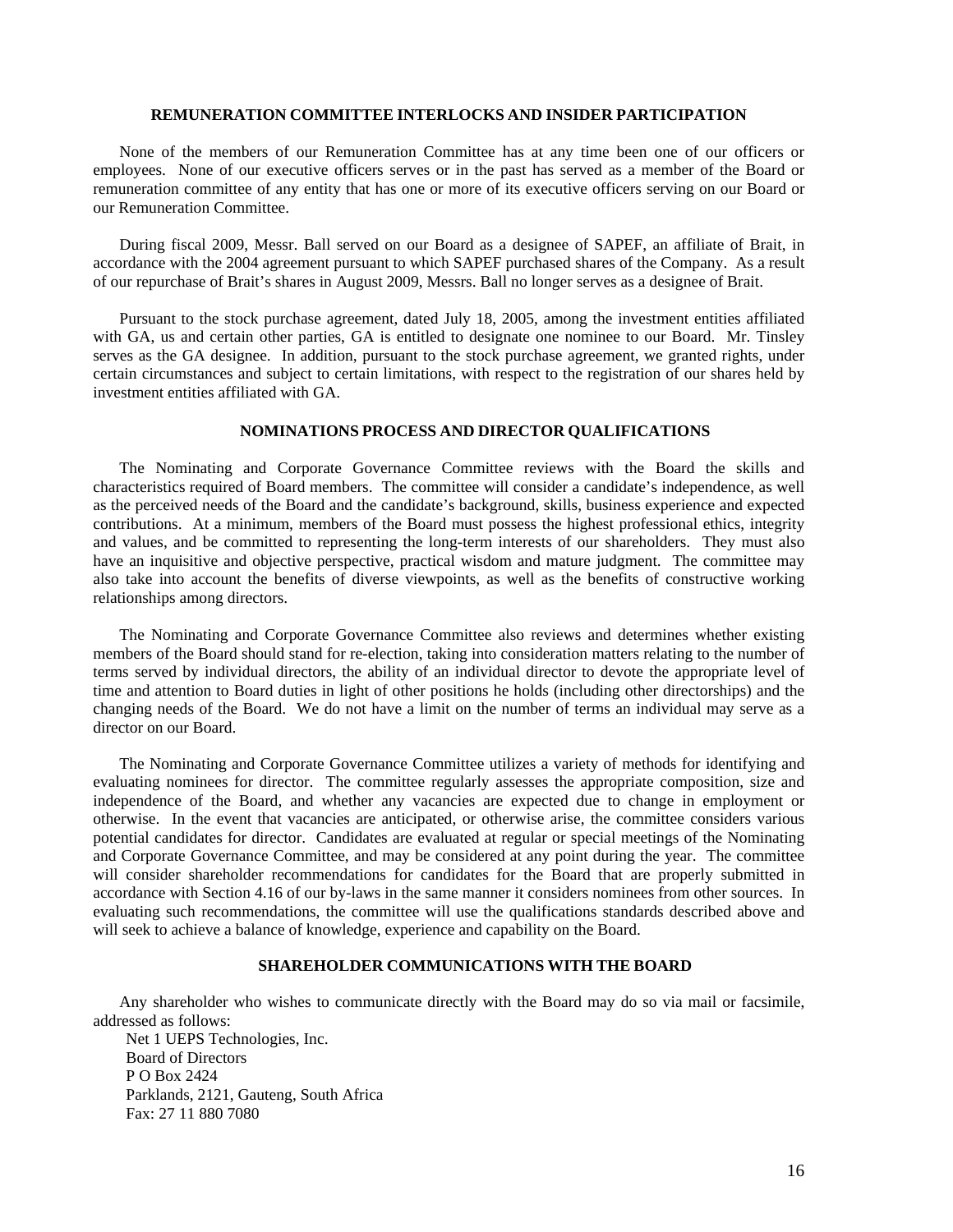The corporate secretary shall transmit any communication to the Board, or individual director(s), as applicable, as soon as practicable upon receipt. Absent safety or security concerns, the corporate secretary shall relay all communications, without any other screening for content.

#### **CORPORATE GOVERNANCE GUIDELINES**

The Board has adopted a set of corporate governance guidelines. We will continue to monitor our corporate governance guidelines and adopt changes as necessary to comply with rules adopted by the SEC and Nasdaq, and to conform to best industry practice. This will include comparing our existing policies and practices to policies and practices suggested by various groups or authorities active in corporate governance and the practices of other public companies. A copy of our corporate governance guidelines is available on our website at www.net1.com under the "Investor Relations – Governance" section.

#### **CODE OF ETHICS**

The Board has adopted a written code of ethics, as defined in the regulations of the SEC. We require all directors, officers, employees, contractors, consultants and temporary staff, including our Chief Executive Officer, Chief Financial Officer and Principal Accounting Officer or controller and other senior personnel performing similar functions, to adhere to this code in addressing the legal and ethical issues encountered in conducting their work. Our code of ethics requires avoidance of conflicts of interest, compliance with all laws and other legal requirements, conduct of business in an honest and ethical manner, integrity and actions in our best interest. Directors, officers and employees are required to report any conduct that they believe in good faith to be an actual or apparent violation of the code. The Sarbanes-Oxley Act of 2002 requires companies to have procedures to receive, retain and treat complaints received regarding accounting, internal accounting controls or auditing matters and to allow for the confidential and anonymous submission by employees of concerns regarding questionable accounting or auditing matters. We currently have such procedures in place. A copy of our code of ethics is available upon request made either by mail to our corporate secretary at Net 1 UEPS Technologies, Inc., P O Box 2424, Parklands 2121, Gauteng, South Africa or by telephone to our Investor Relations Department at  $+1$  604 484-8750. A copy of our code of ethics is also available free of charge on our website at www.net1.com under the "Investor Relations - Governance" section.

#### **COMPENSATION OF DIRECTORS**

Directors who are also executive officers do not receive separate compensation for their services as directors. During fiscal 2009, certain directors who are not executive officers received compensation as described below.

|               | <b>Fees Earned or Paid</b> |                     |           |
|---------------|----------------------------|---------------------|-----------|
| <b>Name</b>   | in Cash                    | <b>Stock Awards</b> | Total     |
| Christopher   |                            |                     |           |
| Seabrooke     | \$100,000                  | \$50,000(1)         | \$150,000 |
| Alasdair Pein | \$20,000                   |                     | \$20,000  |
| Paul Edwards  | \$65,000                   | \$35,000(2)         | \$100,000 |

(1) Represents 2,044 shares of restricted stock granted on August 27, 2008, one-third of which vested on August 27, 2009. One-half of the remaining shares vest on each of August 27, 2010 and 2011, respectively. Vesting of such shares is conditioned upon Mr. Seabrooke's continuous service as a member of our Board through the applicable vesting date. The value reflected is based on the closing price of our common stock on the date of grant.

(2) Represents 1,430 shares of restricted stock granted on August 27, 2008, one-third of which vested on August 27, 2009. One-half of the remaining shares vest on each of August 27, 2010 and 2011, respectively. Vesting of such shares is conditioned upon Mr. Edwards' continuous service as a member of our Board through the applicable vesting date. The value reflected is based on the closing price of our common stock on the date of grant.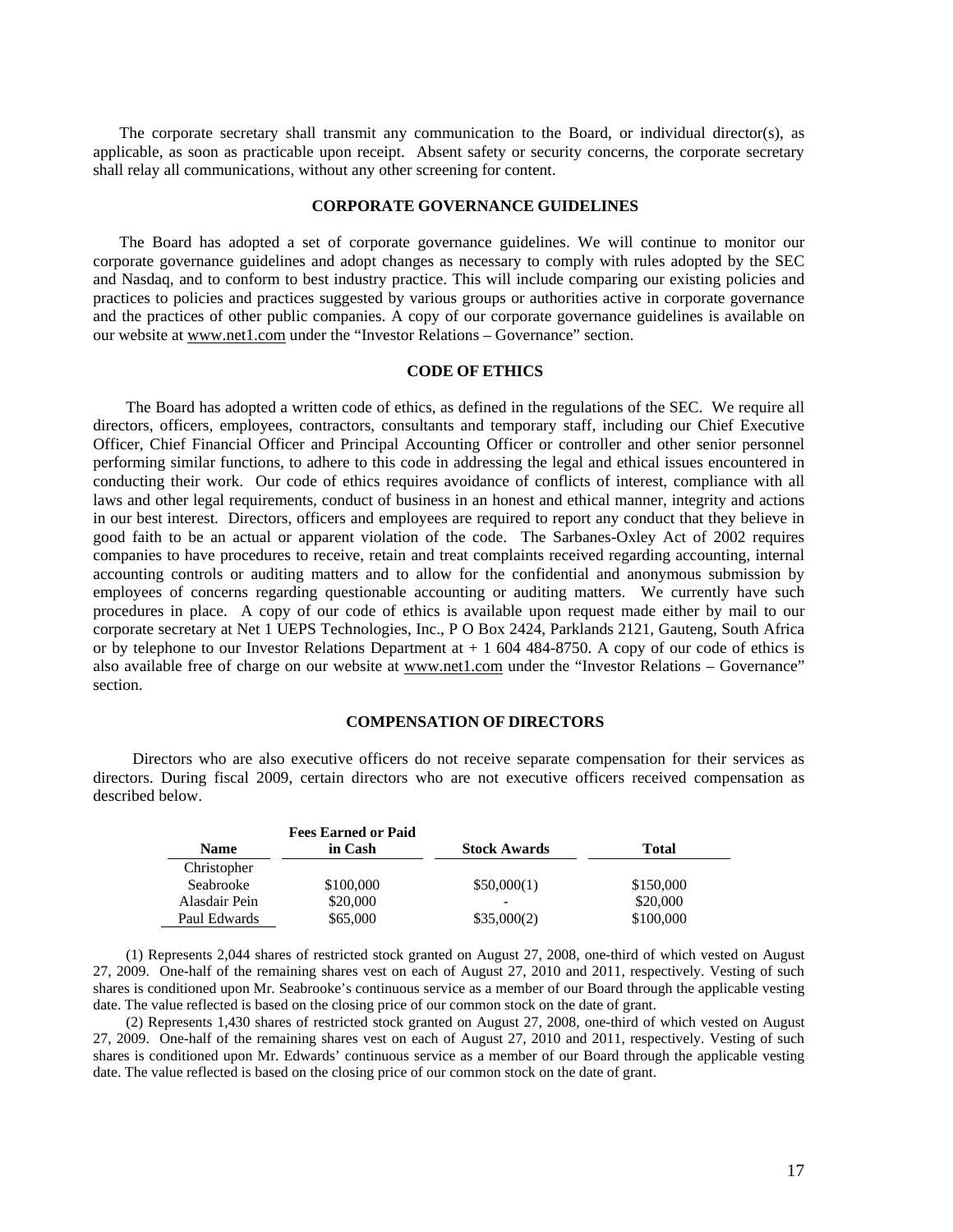During August 2008, our Board approved cash compensation for Messrs. Seabrooke and Edwards of \$100,000 and \$65,000, respectively, for their services in respect of fiscal 2009. In addition, during May 2009, our Board approved annual cash compensation for Mr. Pein of \$80,000, of which \$20,000 was paid in fiscal 2009. The Board made these determinations based on analysis of the annual compensation of non-executive directors of US and UK-listed transaction processor companies with a range of market equity capitalizations above, below and comparable to ours. The peer group comprised: Fiserv Inc., Heartland Payment Systems, Inc., Global Payments Inc., Wright Express Corporation, Euronet Worldwide, Inc., Verifone Holdings, Inc. and Dimension Data Holdings Plc. This peer group is similar to the peer group used to determine our executive officers' compensation. During fiscal 2009, we also reimbursed Mr. Pein's former employer for travel and accommodation expenses of approximately \$95,000 related to Mr. Pein's attendance at Board meetings.

During fiscal 2009, Mr. Ball served on our Board as SAPEF's designee. We did not pay Mr. Ball any compensation for his service as a director during fiscal 2009.

During fiscal 2009, Mr. Tinsley served as a director pursuant to an agreement between us and investment entities affiliated with GA. We did not pay Mr. Tinsley any compensation for his services as a director. Under this agreement, we are required to reimburse the travel and accommodation expenses incurred in connection with his attendance at our Board and committee meetings. Mr. Tinsley did not claim any reimbursements in the fiscal 2009 year.

### **EQUITY COMPENSATION PLAN INFORMATION**

The following table sets forth information regarding our compensation plans under which our equity securities are authorized for issuance as of June 30, 2009:

| <b>Plan Category</b>                                                               | Number of<br>securities to be<br>issued upon<br>exercise of<br>outstanding<br>options,<br>warrants and<br>rights<br>(a) | Weighted<br>average<br>exercise price<br>of<br>outstanding<br>options,<br>warrants and<br>rights<br>(b) | Number of<br>securities<br>remaining<br>available for<br>future issuance<br>under equity<br>compensation<br>plans (excluding<br>securities reflected<br>in column $(a)$ )<br>$\left( \mathbf{c} \right)$ |
|------------------------------------------------------------------------------------|-------------------------------------------------------------------------------------------------------------------------|---------------------------------------------------------------------------------------------------------|----------------------------------------------------------------------------------------------------------------------------------------------------------------------------------------------------------|
| Equity compensation plans approved by security holders                             |                                                                                                                         |                                                                                                         |                                                                                                                                                                                                          |
| Amended and Restated 2004 Stock Incentive Plan                                     | 1,758,918                                                                                                               | \$18.76                                                                                                 | 580,604                                                                                                                                                                                                  |
| Equity compensation plans not approved by security<br>holders                      |                                                                                                                         |                                                                                                         |                                                                                                                                                                                                          |
| Stock options granted to employees of Prism Holdings<br>Limited ("Prism") $^{(1)}$ | 230,046                                                                                                                 | \$22.51                                                                                                 |                                                                                                                                                                                                          |
| Total                                                                              | 1.988.964                                                                                                               |                                                                                                         | 580.604                                                                                                                                                                                                  |
|                                                                                    |                                                                                                                         |                                                                                                         |                                                                                                                                                                                                          |

(1) In connection with the acquisition of Prism in July 2006, we granted Prism employees options to purchase shares of common stock at an exercise price of \$22.51 per share, which was the average of the high and low sale prices of the common stock on the date of grant. These options become exercisable in five equal annual installments and expire on August 24, 2016.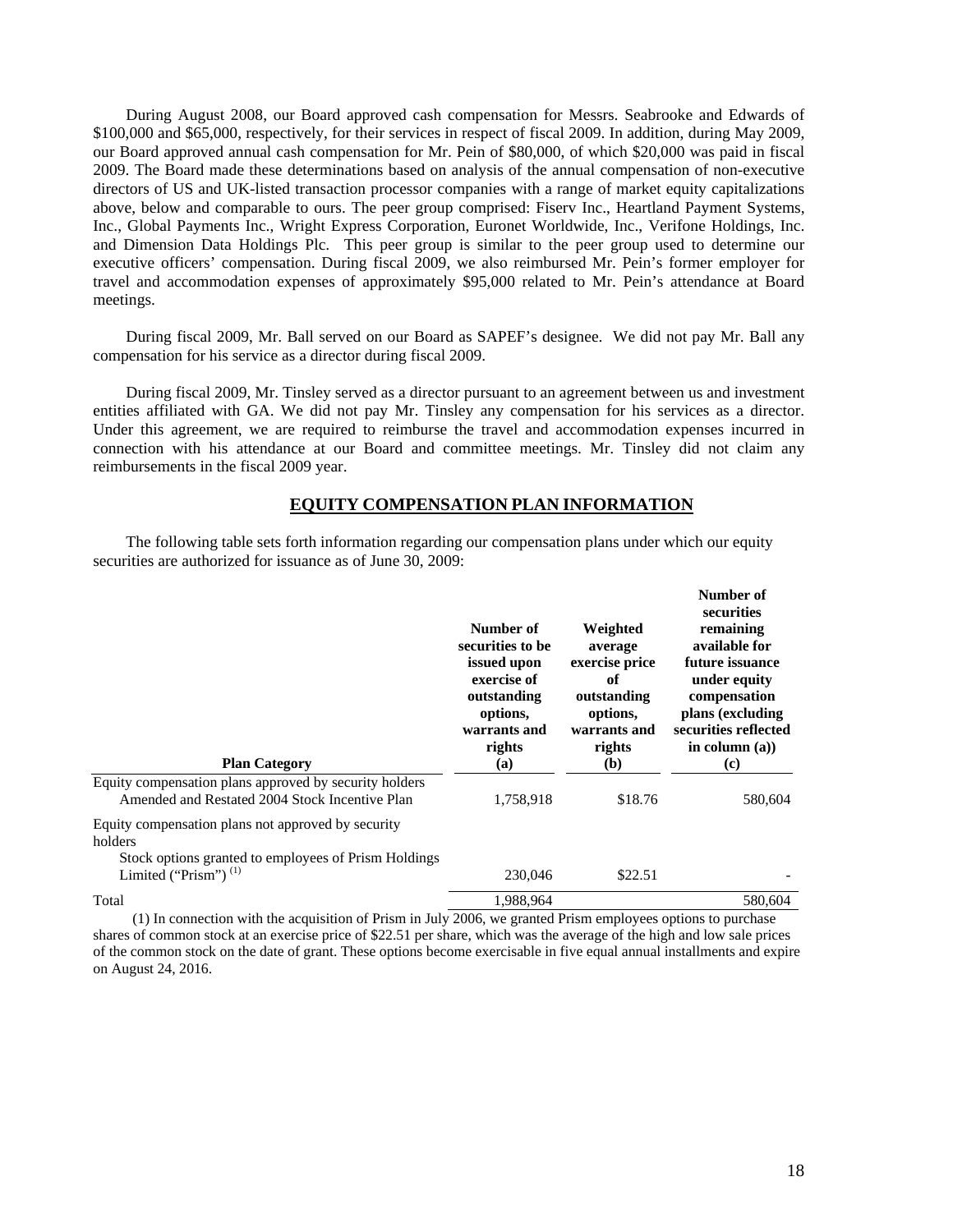### **EXECUTIVE COMPENSATION**

# **COMPENSATION DISCUSSION AND ANALYSIS**

#### **Overview**

The goal of our executive compensation program is the same as our goal for operating the company—to create long-term value for our shareholders. To achieve this goal, we seek to reward our named executive officers for sustained financial and operating performance and leadership excellence, to align their interests with those of our shareholders and to encourage them to remain with us for long and rewarding careers. This section of the proxy statement explains how our compensation program is designed and operates in practice with respect to the three individuals who comprised our named executive officers at the end of our 2009 fiscal year—our Chief Executive Officer, our Chief Financial Officer and our Senior Vice President-Information Technology. Our named executive officers have the broadest job responsibilities and are the only individuals who have policy-making authority.

Each element of our executive compensation program is designed to fulfill one or more of our performance, alignment and retention objectives. These elements consist of salary, bonus and both equity and non-equity incentive compensation. In determining the type and amount of compensation for each executive officer, we focus on both current pay and the opportunity for future compensation and seek to combine compensation elements so as to optimize his or her contribution to us. We consider the mix of our compensation components from year to year based on our overall performance, an executive's individual contributions, and compensation practices of other US- and UK-based public companies including companies in our "peer group" described below. We do not have an exact formula for allocating between cash and noncash compensation. We do, nonetheless, provide for a balanced mix of compensation components that are designed to encourage and reward behavior that promotes shareholder value in both the short and long term.

#### **Compensation Objectives**

*Performance*. Each of our named executive officers has had a long and distinguished career with us. In particular, our Chief Executive Officer founded the Company and developed the technology on which our products are based. We reward excellent performance by our named executive officers and motivate them to continue to produce superior, long-term results through a combination of cash bonuses, incentive payments that depend on achievement of pre-defined levels of financial and operating goals and equity awards in the form of stock options or restricted stock that derive their value from increases in our share price and/or satisfaction of other financial performance goals. Base salary, bonus and non-equity incentive compensation are designed to reward annual achievements and be commensurate with each executive officer's scope of responsibility, demonstrated ingenuity, dedication and leadership and management effectiveness. Equity incentive compensation focuses on achievement of longer term results.

*Alignment*. We seek to align the interests of our named executive officers with our shareholders by evaluating them on the basis of financial and non-financial measurements that we believe correlate to longterm shareholder value. Financial measures include growth in revenues, EBITDA and adjusted earnings per share (on both a South African rand, or ZAR and US dollar basis), while non-financial measures include international expansion of our business and the achievement of strategic and operational goals. The elements of our compensation package that we believe align these interests most closely are stock option awards which increase in value as our stock price increases and restricted stock awards which vest over time and upon the satisfaction of our performance goals.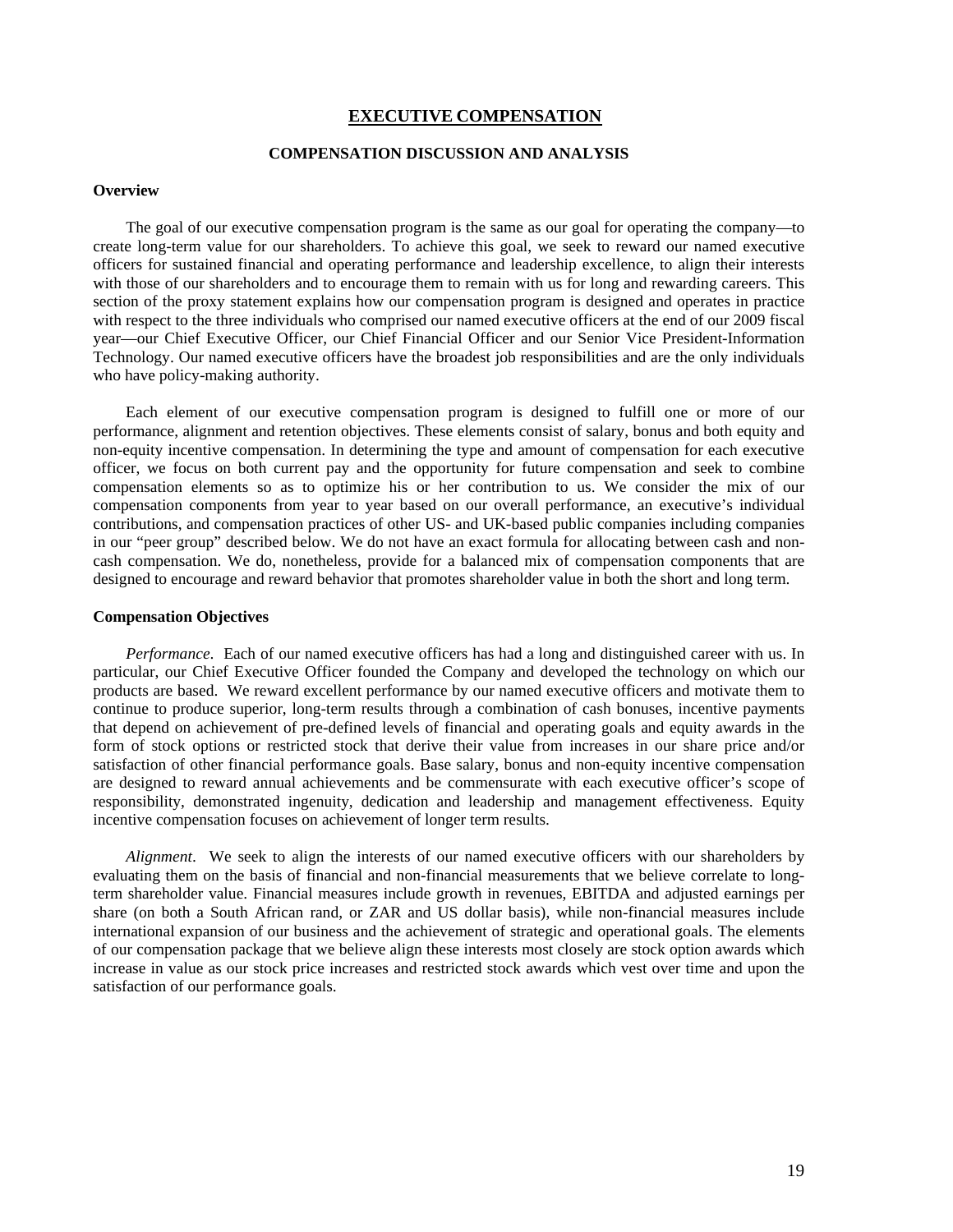*Retention*. Our executive officers and the Remuneration Committee recognize that the talent pool in South Africa is more limited than in other more developed countries. Even more significantly, the long tenure of our named executive officers has made them especially knowledgeable about our business and industry and thus particularly valuable to the Company. We wish to avoid losing these long-tenured officers and their invaluable knowledge, particularly given how important they are to the future performance of the Company. Therefore, retention is a key objective of our executive compensation program. We attempt to retain our key employees, including our named executive officers, by seeking to provide a competitive pay package and using continued service as a condition to receipt of full compensation. The extended vesting terms of stock options and restricted stock awards have the effect of tying this element of compensation to continued service with us.

#### **Implementing our Objectives**

*Process for Determining Compensation.* A substantial amount of the Remuneration Committee's responsibilities and efforts relate to the determination of compensation for our named executive officers. The Remuneration Committee obtains compensation data compiled from executive compensation surveys which include data gathered from annual reports and proxy statements of companies that it selects as a "peer group" for executive compensation analysis purposes. The Remuneration Committee's goal is that the total cash compensation for our named executive officers be at the 75th percentile and the overall equity compensation for named executive officers should be within the range of the 50th to 75th percentiles when our financial performance equals the average of our peer group companies. Because of the high proportion of cash compensation that is at risk, the Remuneration Committee reserves the right to adjust total cash compensation to be higher or lower, when our financial performance exceeds that of our peer group companies or is lower than that of our peer group companies, as the case may be. Our peer group consists of payment processing companies generally considered comparable to us as well other companies within the information technology sector and those engaged in emerging markets. The Remuneration Committee's intent generally is to choose peer group members that have one or more attributes significantly similar to us, such as that of being a payment systems provider.Our peer group, which includes both US and UK listed companies, consists of the following companies: Fiserv Inc., Global Payments Inc., Wright Express Corporation, Euronet Worldwide, Inc., Heartland Payment Systems, Inc., Verifone Holdings, Inc. and Dimension Data Holdings Plc.

The Remuneration Committee's process for determining compensation includes an analysis, for each executive officer, of all elements of compensation. The Remuneration Committee compares these compensation components separately and in total to compensation at the peer group companies. The Remuneration Committee sets the compensation of our Chief Financial Officer based on the total compensation package of our Chief Executive Officer. Since the role played by our Chief Financial Officer is significantly broader than that of a typical Chief Financial Officer, the Remuneration Committee's goal is to set this package at approximately 45%-65% of our Chief Executive Officer's total compensation package. Our other executive officer's compensation is then set at approximately 40% - 50% of the compensation of our Chief Financial Officer. Because the Remuneration Committee considers international comparables in its compensation analysis for both our Chief Executive Officer and Chief Financial Officer, their total compensation packages are denominated in US dollars. Because our other executive officer's compensation packages is derived from the amount of compensation we pay to our Chief Financial Officer, his compensation package is also denominated in US dollars. Our executive officers may elect to be paid in a currency other than USD, in which case the USD amount is converted into ZAR at the exchange rate in effect at the time of payment. In the first quarter of each year, the Remuneration Committee establishes base salaries and sets the short-term cash incentive plan remuneration targets and payment criteria. Following the end of each fiscal year, the Remuneration Committee determines the annual incentive cash payments and bonuses, if any, to be made to each executive officer based on their and our performance during the fiscal year.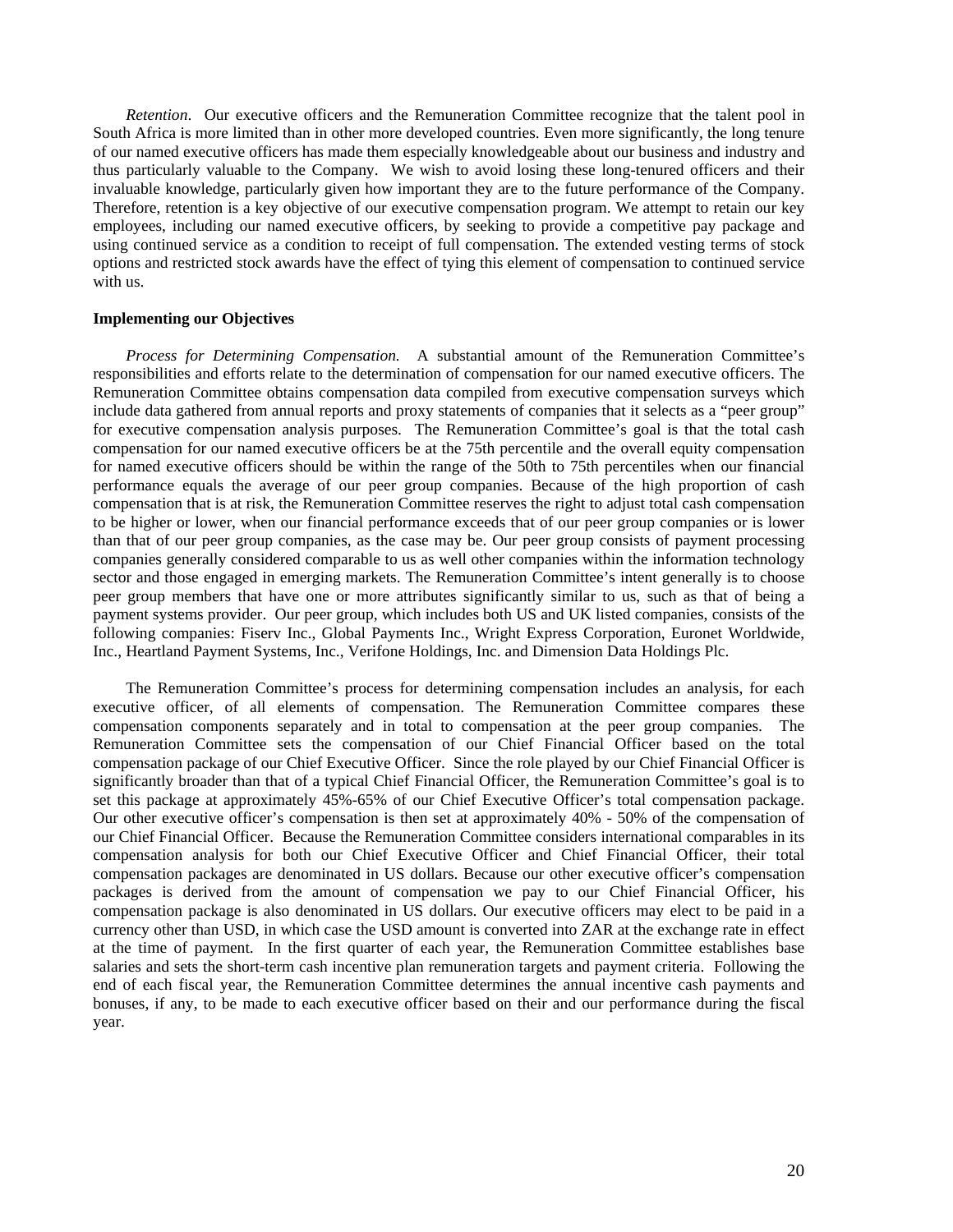Before the Remuneration Committee makes decisions on compensation for the year, it discusses with our Chief Executive Officer each executive officer's performance during the year, his or her accomplishments and specific areas of progress. Our Chief Executive Officer bases his evaluation on his knowledge of each executive officer's performance (with due regard to the operational environment) and targets that have been set for a particular performance period. The executive officers are then evaluated based on their individual performance during the fiscal year. The Chief Executive Officer makes a recommendation to the Remuneration Committee on each executive officer's compensation, except for his own and the Chief Financial Officer's compensation. Executive officers do not propose or seek approval for their own compensation. Our Chief Executive Officer's and Chief Financial Officer's annual performance review is developed by the Remuneration Committee as a whole. For our Chief Executive Officer's and Chief Financial Officer's reviews, formal feedback is received from the non-employee directors.

The Remuneration Committee also consults with our Chief Executive Officer and Chief Financial Officer regarding non-executive officer employee compensation and is responsible for approving all awards under our Stock Incentive Plan.

*Equity Grant Practices.* We believe that long-term performance is achieved through a culture that encourages such performance by our executive officers through the use of stock and stock-based awards. Accordingly, awards of stock options and restricted stock are a fundamental element in our executive compensation program because they emphasize long-term performance, as measured by creation of shareholder value, and foster a commonality of interest between shareholders and employees. We have granted equity awards through our Stock Incentive Plan which was adopted by our Board of Directors and approved by our shareholders to permit the grant of stock options and other stock-based awards to our employees, directors and consultants. Options granted under the plan vest ratably over a period of five years after grant unless otherwise provided in a particular award agreement and have ten-year terms from the date of grant. In determining the size of an equity award to an executive officer, the Remuneration Committee considers the executive's then current cash total compensation package (which includes salary, potential bonus and cash incentive plan compensation), any previously received equity awards, the value of the grant at the time of award and the number of shares available for grants pursuant to our Stock Incentive Plan.

We adopted Financial Accounting Standards Board Statement No. 123 (revised 2004), *Share-Based Payments* ("FAS 123R") at the beginning of fiscal year 2006 and, therefore, record stock-based compensation charges over the vesting term of the equity award. When awarding equity compensation, management and the Remuneration Committee seek to weigh the cost of these grants with their potential benefits as a compensation tool. We believe that combining grants of stock options and restricted stock effectively balances our objective of focusing our employees, including our named executive officers, on delivering longterm value to our shareholders, with our objective of providing value to our employees with the equity awards. Stock options have value only to the extent that our stock price on the date of exercise exceeds the stock price on the date of grant, and thus are an effective compensation tool only if the stock price appreciates during the vesting term. In this sense, stock options are a motivational tool.

*No Employment Agreements*. Our executive officers are all employed on an "at will" basis, without employment agreements, severance payment arrangements (except as required by local labor laws), or payment arrangements that would be triggered by a change in control. The absence of such arrangements enables us to terminate the employment of our named executive officers with discretion as to the terms of any severance arrangement that might be provided upon such termination. This is consistent with our performance-based employment and compensation philosophy. We do have restraint of trade agreements with each of our named executive officers. The terms of these agreements provide that upon the termination of the executive's employment, the executive is restricted, for a period of 24 months, from soliciting business from certain customers, working for or holding interests in our competitors or participating in a competitive activity within the territories where we do business.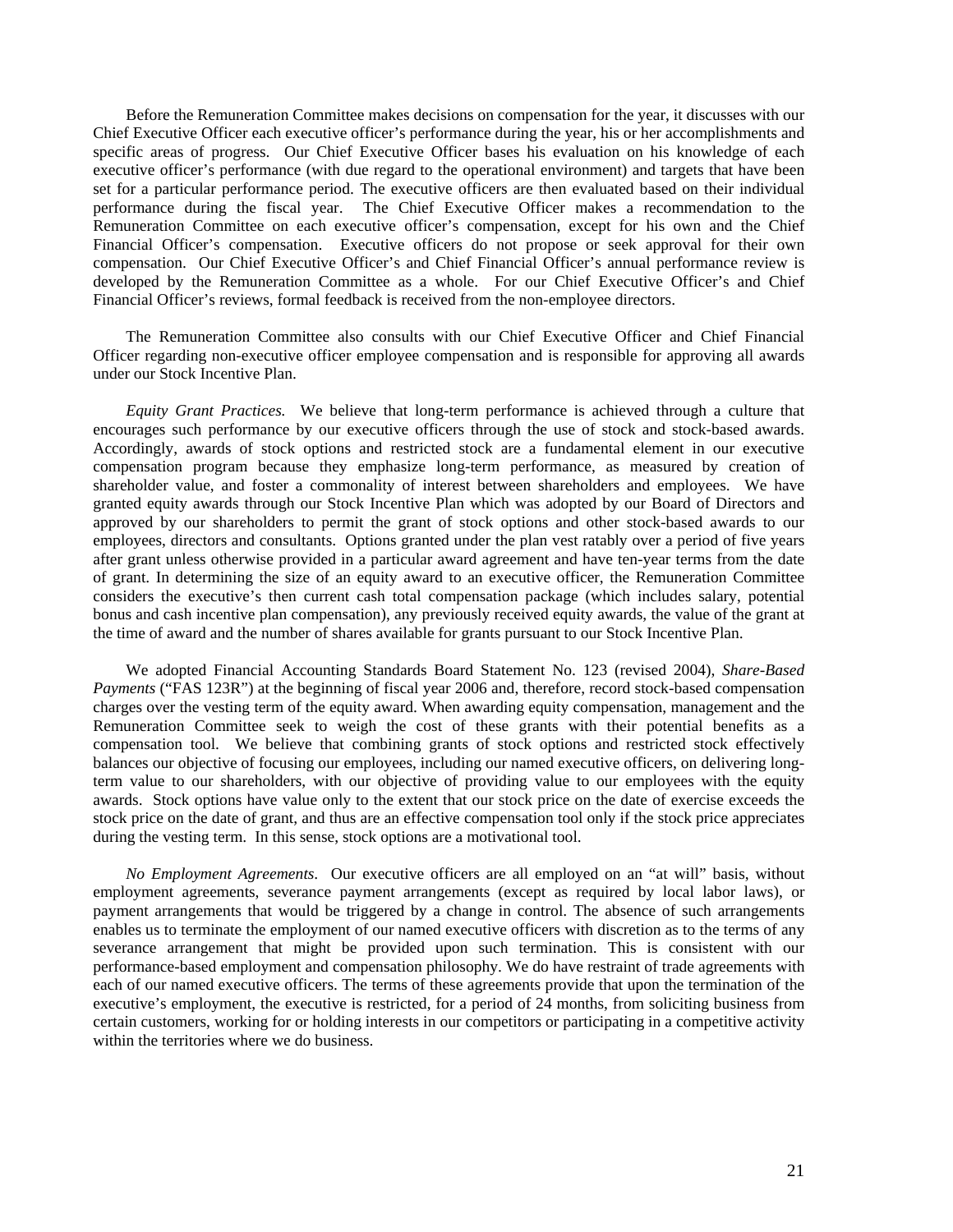*Considerations Regarding Tax Deductibility of Compensation.* Section 162(m) of the US tax code places a limit of \$1 million on the amount of compensation that we may deduct in any one year with respect to each of our named executive officers (other than our Chief Financial Officer, to whom these limits do not currently apply). Certain qualified performance-based compensation is not subject to this deduction limit. Our stock option awards under the Stock Incentive Plan have been structured with the intention that the compensation the executives will realize when the stock options are exercised will be qualified performancebased compensation not subject to the limitations imposed by Section 162(m). However, to maintain flexibility in compensating our named executive officers in a manner designed to promote our various corporate goals, it is not a policy of the Remuneration Committee that all executive compensation must be tax-deductible. For example, the bonuses and non-equity incentive compensation payments made to our named executive officers are not qualified performance-based compensation and may be subject to the tax deduction limitations imposed by Section 162(m). Similarly, the restricted stock granted to our named executive officers, the vesting of which is conditioned upon satisfaction of our performance goals, may be subject to the tax deductibility limitations imposed by Section 162(m) because the Remuneration Committee retained flexibility to adjust the performance goals to reflect extraordinary events. The Remuneration Committee believes that the importance of retaining this flexibility outweighs the benefits of tax deductibility.

*Compensation Consultants.* Neither we nor the Remuneration Committee have any contractual arrangement with any compensation consultant or used the services of any compensation consultant who has a role in determining or recommending the amount or form of executive officer compensation.

#### **Elements of 2009 Compensation**

There are four elements that comprised our compensation program in fiscal 2009: (i) base salary; (ii) cash incentive awards for our Chief Executive Officer and Chief Financial Officer; (iii) bonus for our Chief Financial Officer and our Senior Vice-President – Information Technology and (iv) equity incentive awards for each of our named executive officers. In addition, we cover all costs for security guards for our Chief Executive Officer. We did not provide any other type of compensation, retirement, healthcare, or welfare benefits to any of our named executive officers.

*Base Salary.* Salaries for fiscal 2009 were determined in the first quarter of the 2009 fiscal year after a review of our peer group companies described above.

*Cash Incentive Awards*. During the second quarter of fiscal 2009, the Remuneration Committee established a cash incentive plan for the Chief Executive Officer and the Chief Financial Officer pursuant to which each of these officers became eligible to receive a cash incentive payment upon the achievement of certain performance targets with respect to the 2009 fiscal year. The cash incentive plan provided for a target cash incentive award of 100% of the executive's base salary for fiscal 2009, 80% of which was to be based on achievement of the quantitative factors described below and 20% of which was to be based on the level of achievement of the qualitative factors described below.

The cash incentive plan provided that 100% of 80% of the target cash incentive award would be payable if we achieved a 25% increase in "fundamental earnings per share" in fiscal 2009 as compared with fiscal 2008, with a threshold based on the achievement of a 15% increase, with each percentage point increase between 15% and 30% resulting in a payment of 10% of the quantitative portion of the award. While the plan targeted a 100% award to be payable at the 25% threshold, in the event fundamental earnings per share achieved was 30% or greater than fiscal 2008, the quantitative award would be a maximum of 150% of 80% of the respective annual salary. Fundamental earnings per share was to be determined in US dollars and measured as our earnings per share determined in accordance with US generally accepted accounting principles to exclude the effects related to: (i) the amortization of intangible assets; (ii) stock-based compensation charges; and (iii) one-time, large, unusual items as determined in the discretion of the Remuneration Committee. Further, the calculation of fundamental earnings per share would assume no change in our effective tax rate from fiscal 2008. The cash incentive plan provided that 20% of the target cash incentive award was to be based on the following qualitative factors: (i) increasing management depth; (ii) integrating the BGS acquisition and (iii) expanding our foreign operations.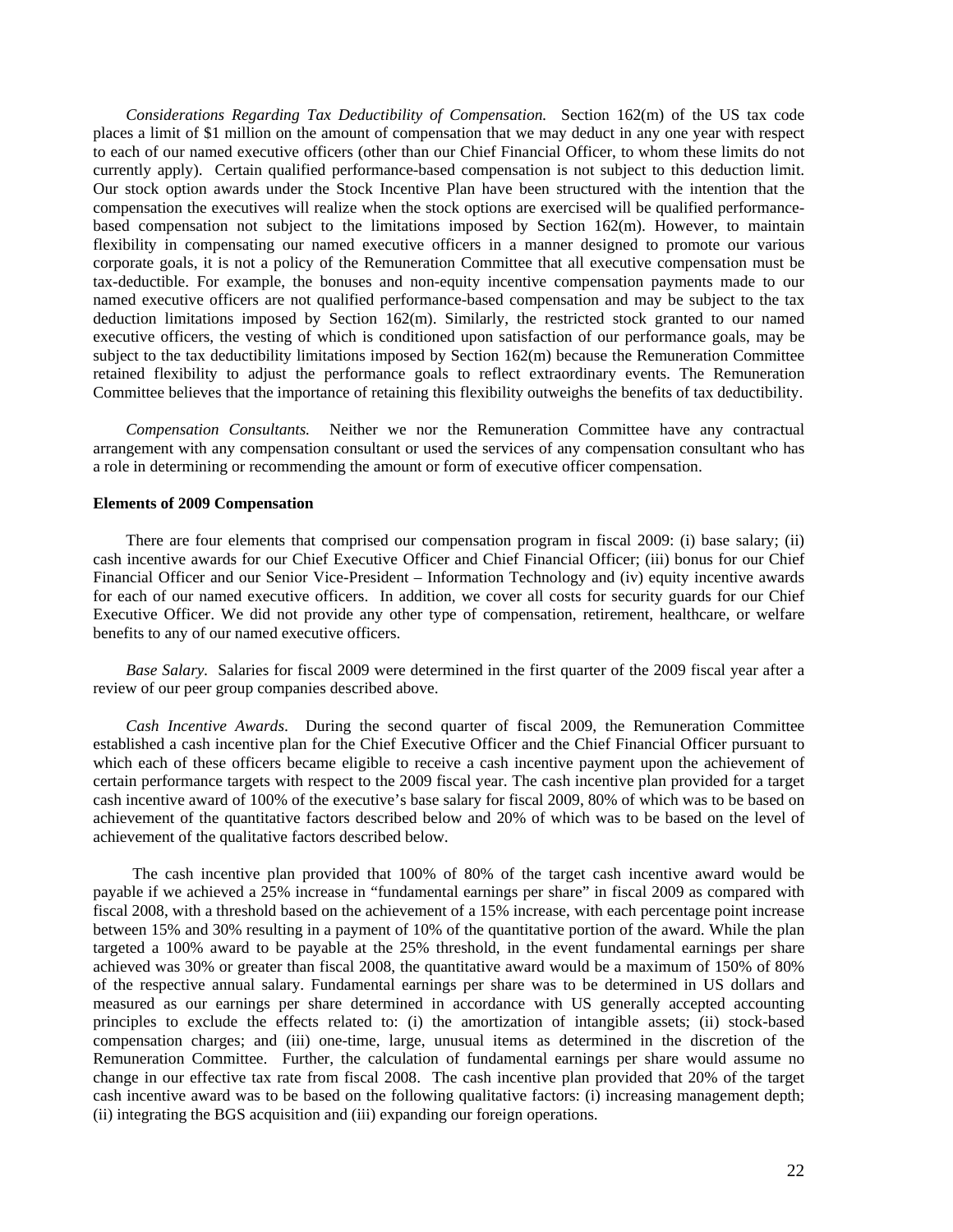The Remuneration Committee reserved the right to exercise judgment in the final determination of the quantitative portion of the cash incentive award as it recognized that changes in exchange rates between the US dollar, which is our reporting currency, and the South African rand, which is our primary functional currency, could have a substantial impact on our fundamental earnings per share which is reported in US dollars.

After the completion of the 2009 fiscal year, the Remuneration Committee met to discuss 2009 performance and whether and to what extent the cash incentive awards should be paid. The Remuneration Committee determined that the threshold targets to qualify for the minimum quantitative portion of the awards had not been met, largely because of the significant depreciation in the South African rand during fiscal 2009. The Remuneration Committee re-evaluated whether it was appropriate to use US dollar-based results to evaluate performance of the Chief Executive Officer and Chief Financial Officer and determined that it would be more appropriate to use rand-based results because the executives did not have control over currency fluctuations and because most of our revenues and expenses were rand-based. The Remuneration Committee also took into account that at least one peer company specifically excluded currency fluctuations when determining incentive awards. The Remuneration Committee determined to apply a similar percentage increase reference scale used to establish the cash incentive plan but to use a rand-based earnings target adjusted by an additional 5% hurdle to reflect the inflation differential between the United States and South Africa. Accordingly, the earnings increase required to achieve the minimum quantitative portion of the award would be 20%, rather than 15% and the maximum award would be payable at earnings increase of 35%. Based on the 2009 fiscal year 24% increase in rand-based fundamental earnings per share, the Remuneration Committee determined to award 40% of the 80% target quantitative cash incentive award to the Chief Executive Officer and Chief Financial Officer.

With respect to the qualitative portion of the cash incentive award, the Remuneration Committee determined that although good progress had been made in each of the areas to be considered, the level of progress did not warrant the full 20% award. After discussion with management the Committee noted that in addition recognition needed to be given to various other factors including among other things, the renegotiation of the SASSA contract, the BGS acquisition and the financing thereof, the inward listing on the JSE and the sale of the Moneyline business to Finbond Property Finance Limited. Following due consideration the Committee determined to award 75% of the 20% qualitative portion of the cash incentive awards.

Based on the deliberations as described above, the Remuneration Committee approved cash incentive awards of \$400,000 and \$200,000, to the Chief Executive Officer and Chief Financial Officer, respectively.

*Bonus.* Bonuses may be awarded for accomplishments during the previous fiscal year and are designed to be commensurate with the executive's scope of responsibilities, demonstrated leadership abilities, management experience and effectiveness. Likewise, with respect to the Chief Executive Officer and the Chief Financial Officer, bonuses may be paid for performance based on factors external to the ones considered in determining the payment of the cash incentive awards described above. Bonuses are determined by the Remuneration Committee with advice from the management directors (in the case of executives other than the Chief Executive Officer and the Chief Financial Officer), based upon the Remuneration Committee's assessment of the individual's contributions during the year, compared to, but not limited to, a list of individualized goals previously approved by the executive officers and the Remuneration Committee. The goal of this element of compensation focuses on motivating and challenging the executive to achieve superior, longer term, sustained results.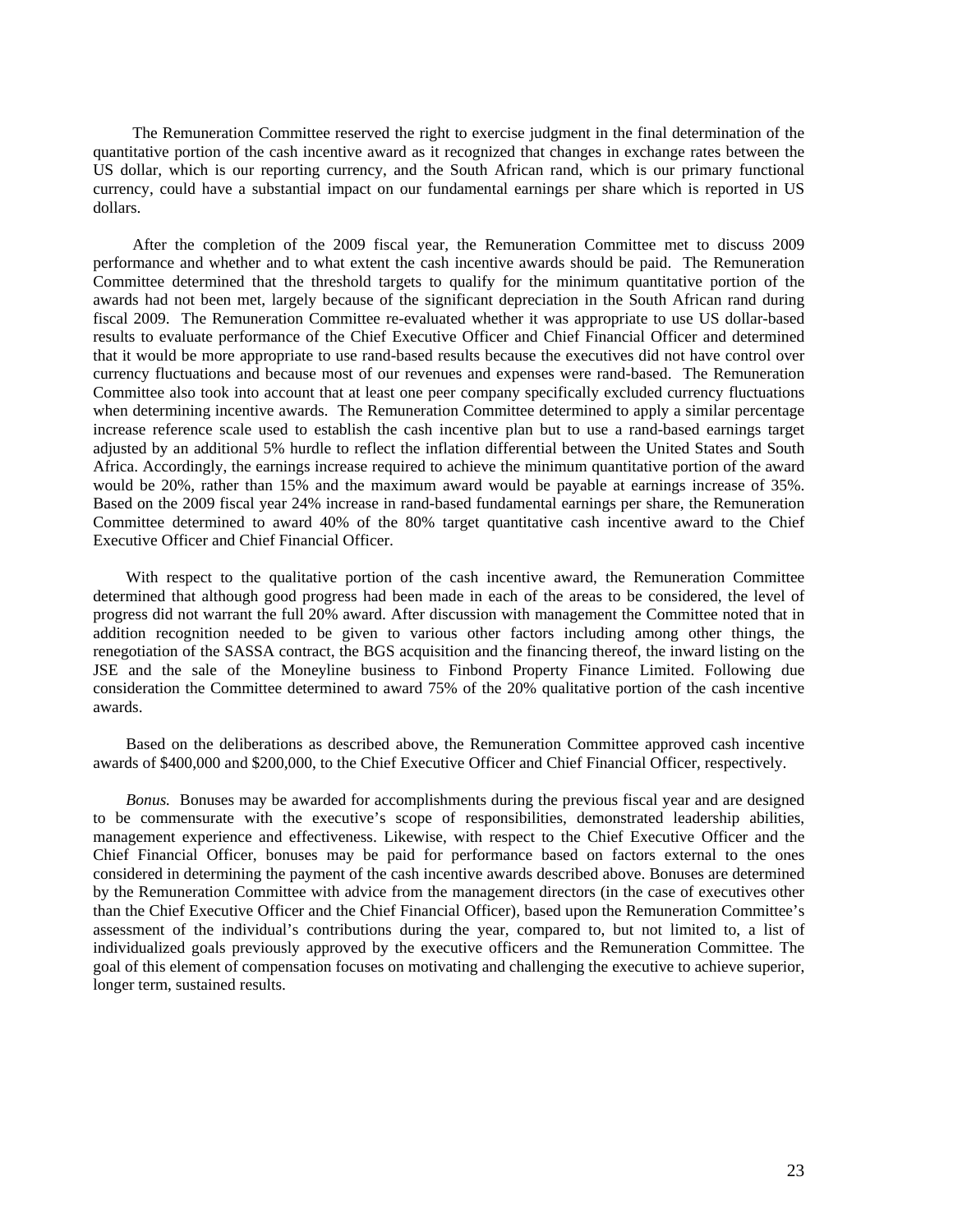The Remuneration Committee did not grant any bonus awards in the 2009 fiscal year to our Chief Executive Officer as it was of the opinion that the cash incentive award adequately compensated him. The Remuneration Committee granted a \$100,000 bonus to our Chief Financial Officer based on his significant contributions in fiscal 2009, most notably his management of the foreign exchange gain we realized in connection with the BGS acquisition. In addition, our Vice-President – Information Technology received a bonus of \$72,000 as a result of his contributions to the successful certification of various payment processing solutions and developing and demonstrating the functionality of the Virtual Card in a live environment and integration of certain UEPS functionality, primarily biometrics, into our DUET offering.

*Equity Incentive Awards.* On August 27, 2008 and May 20, 2009, respectively, our executive officers were awarded stock options to purchase an aggregate of 360,000 and 300,000 shares of our common stock under the Stock Incentive Plan as set out in more detail in the Grants of Plan-Based Awards table below at page 27. In addition, employees who were not executive officers received grants of stock options to purchase 200,000 and 260,000 shares on August 27, 2008 and May 20, 2009, respectively. The August 2008 grants were approved at a regularly scheduled meeting of the Remuneration Committee and the May 2009 grants were approved at a special meeting of the Remuneration Committee. The May 2009 grants were made in lieu of the grants that would have been made in August 2009. The Remuneration Committee decided to accelerate the August 2009 awards to May 2009 in recognition of the fact that, due to the significant decline in our stock price resulting from the global economic crisis, the exercise prices of the vast majority of our outstanding stock options were significantly below current market values. The Remuneration Committee believed that this stock price decline negatively impacted the incentivizing purpose of those options. Following considered deliberations at Remuneration Committee meetings in November 2008, February 2009 and in May 2009, the Remuneration Committee decided to accelerate the August 2009 stock option award across all levels of management and avail itself the opportunity to incent and reward a committed management team.

The stock options granted in August 2008 vest in 20% increments on May 8th of 2009, 2010, 2011, 2012 and 2013, and the stock options granted in May 2009 vest in 20% increments on May 8th of 2010, 2011, 2012, 2013 and 2014, in each case so long as the recipient remains employed with us through the applicable vesting date. The vesting provisions of the August 2008 and May 2009 stock option awards are described more fully below the Grants of Plan-Based Awards Table on page 27 of this proxy statement.

With regard to the 2007 performance-based restricted stock awards granted to the Chief Executive Officer and the Chief Financial Officer, the Remuneration Committee determined that the 2009 fundamental earnings per share was less than the amount required to vest the one-third of the stock awards that was scheduled to vest on September 1, 2009 if the requisite performance had been achieved but was also of the view that the one-time \$26.7 million foreign exchange gain that was excluded from the earnings calculation had nevertheless provided a significant benefit to us. The Remuneration Committee used its discretion to adjust the earnings targets stated in the restricted stock agreements to take into account unusual or nonrecurring events, and therefore determined that the vesting criteria for the Chief Executive Officer and the Chief Financial Officer should be considered to have been met and that one-third of their restricted shares would vest on September 1, 2009.

*Security Guards for our Chief Executive Officer*. We provide on-site residential security services for Dr. Belamant consisting of two armed guards. These services are provided based on bona fide business related security concerns and are an integral part of our overall risk management program. The Board believes that provision of these security services is a necessary and appropriate business expense because Dr. Belamant's personal safety and security are of the utmost importance to us and our shareholders. These security services may be viewed as conveying a personal benefit to Dr. Belamant and as a result, must be reported in the Summary Compensation Table below.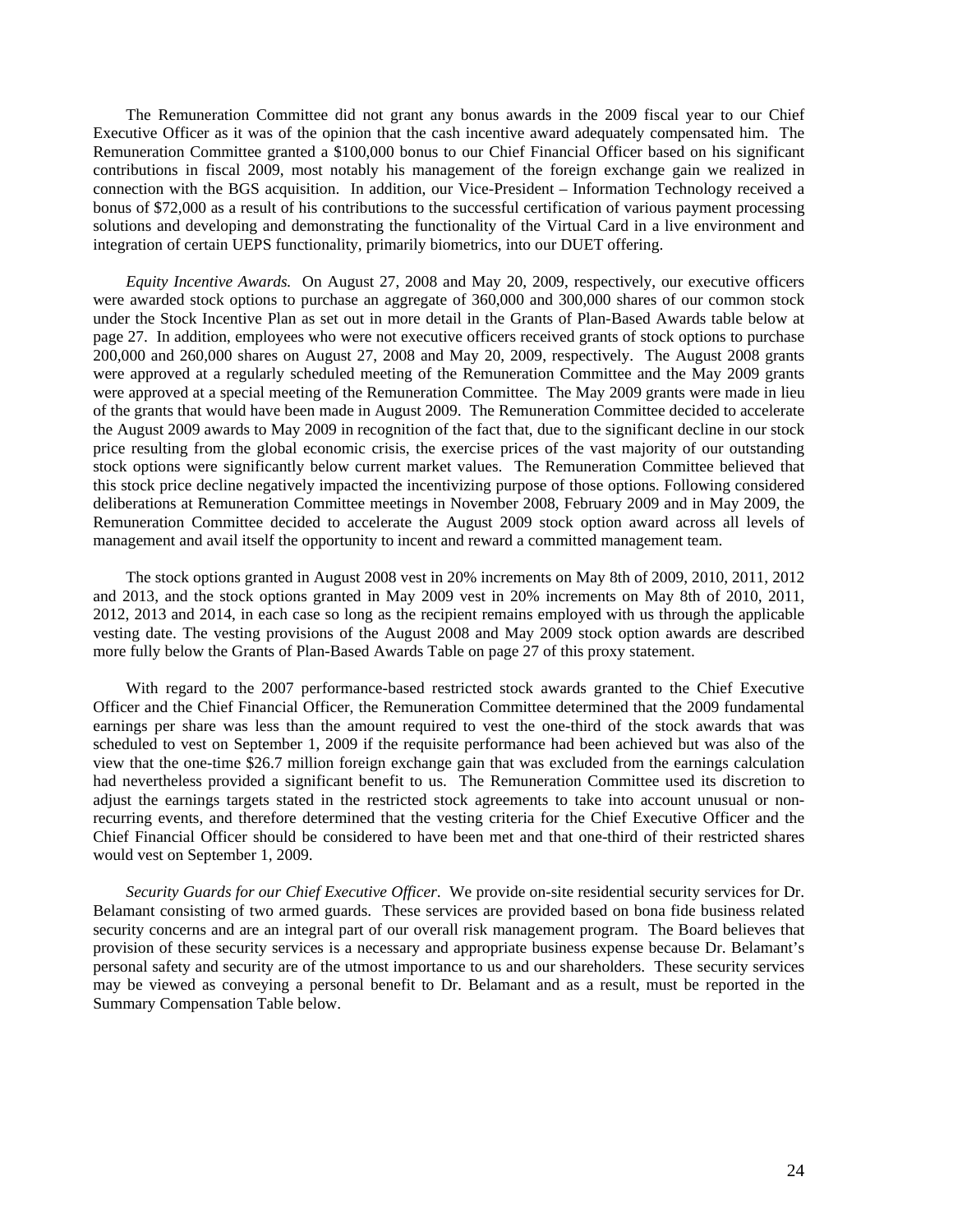### **REMUNERATION COMMITTEE REPORT**

#### **For the Year Ended June 30, 2009**

The Remuneration Committee, which comprises all the independent directors, has reviewed and discussed the "Compensation Discussion and Analysis" section of this proxy statement with the Chief Executive Officer, Dr. Serge C.P. Belamant, and the Chief Financial Officer, Herman G. Kotzé. Based on this review and discussion, the Remuneration Committee recommended to our Board of Directors that the "Compensation Discussion and Analysis" section be included in our Annual Report on Form 10-K and this proxy statement.

# **Remuneration Committee**

Alasdair J.K. Pein Christopher Stefan Seabrooke Antony Charles Ball Paul Edwards Tom C. Tinsley

#### **Executive Compensation Tables**

The following narrative, tables and footnotes describe the "total compensation" earned during fiscal years 2009, 2008 and 2007, as applicable, by our named executive officers. The total compensation presented below in the Summary Compensation Table does not reflect the actual compensation received by our named executive officers or the target compensation of our named executive officers in fiscal 2009. The actual value realized by our named executive officers in fiscal 2009 from long-term equity incentives (options and restricted stock) is presented in the Options Exercised and Stock Vested Table on page 29 of this proxy statement. Target annual incentive awards for fiscal 2009 are presented in the Grants of Plan-Based Awards table on page 27 of this proxy statement. The amounts reflected in the Summary Compensation Table for stock awards and option awards are the non-cash expense recognized by us for financial statement reporting purposes with respect to fiscal 2009, 2008 and 2007 for all such awards, including those granted in prior fiscal years, in accordance with FAS 123R.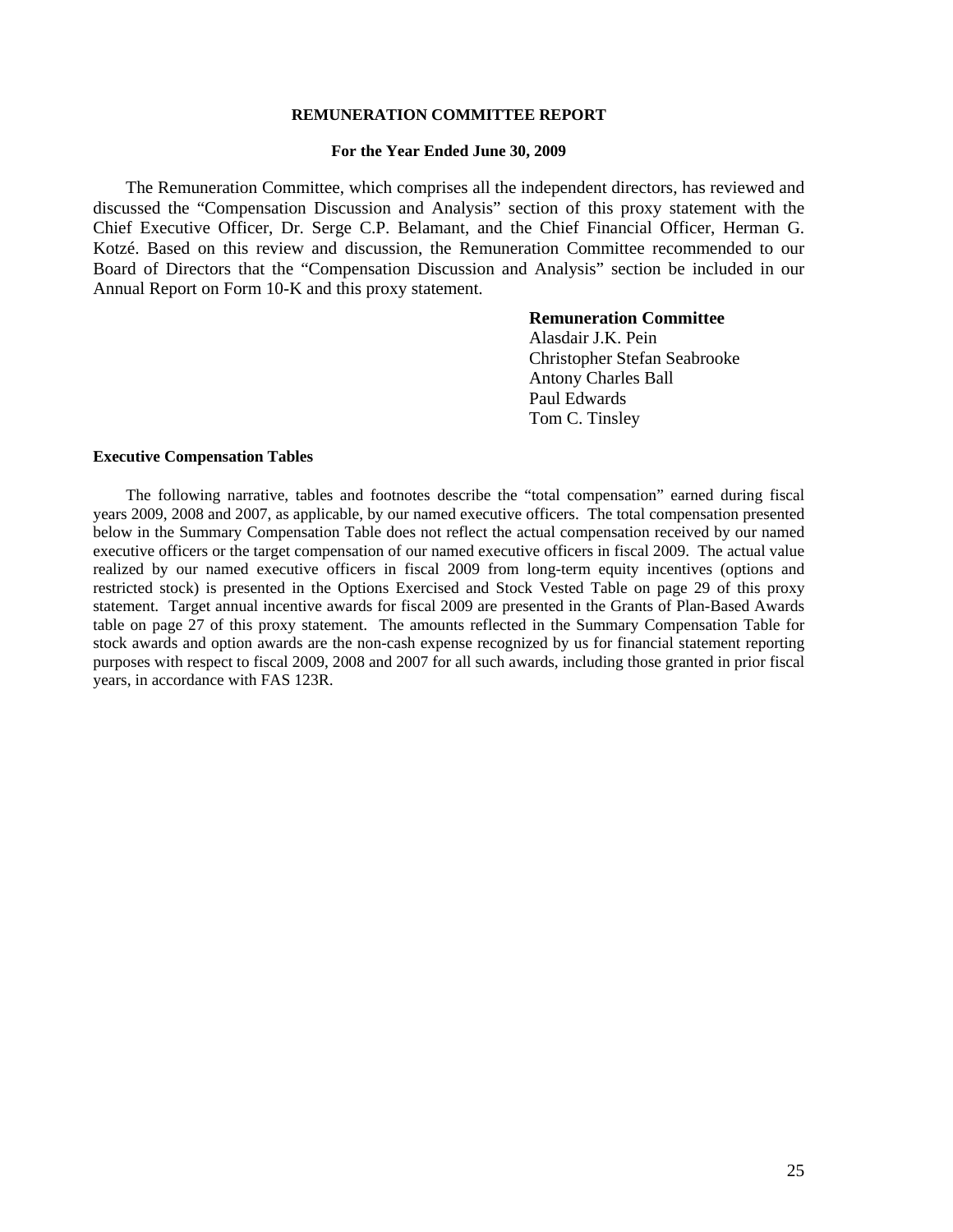# **SUMMARY COMPENSATION TABLE (1)**

The following table sets forth the compensation earned by our Chief Executive Officer, our Chief Financial Officer and our other named executive officer for services rendered during fiscal years 2009, 2008 and 2007.

| Name and<br><b>Principal Position</b>                                                       | Year | <b>Salary</b><br>$(\$'000)$<br>(2) | <b>Bonus</b><br>$(\$'000)$<br>(3) | <b>Stock</b><br><b>Awards</b><br>$(\$'000)$<br>(4) | Option<br><b>Awards</b><br>$(\$'000)$<br>(5) | Non-<br><b>Equity</b><br><b>Incentive</b><br>Plan<br><b>Compens</b><br>-ation<br>$(\$'000)$<br>(3) | All<br>Other<br><b>Compens</b><br>ation<br>$(\$'000)$<br>(6) | <b>Total</b><br>$(\$'000)$ |
|---------------------------------------------------------------------------------------------|------|------------------------------------|-----------------------------------|----------------------------------------------------|----------------------------------------------|----------------------------------------------------------------------------------------------------|--------------------------------------------------------------|----------------------------|
| Serge Belamant,<br>Chief<br>Dr.<br>Executive Officer, Chairman of<br>the Board and Director | 2009 | 850                                | $\overline{a}$                    | 224                                                | 354                                          | 400                                                                                                | 32                                                           | 1,860                      |
|                                                                                             | 2008 | 850                                |                                   | 205                                                | 88                                           | 850                                                                                                | 41                                                           | 2,034                      |
|                                                                                             | 2007 | 725                                |                                   |                                                    | 79                                           | 725                                                                                                | 39                                                           | 1,568                      |
| Herman Kotzé, Chief Financial<br>Officer, Treasurer,<br>Secretary<br>and Director           | 2009 | 425                                | 100                               | 224                                                | 174                                          | 200                                                                                                | $\overline{a}$                                               | 1,123                      |
|                                                                                             | 2008 | 425                                |                                   | 205                                                | 38                                           | 319                                                                                                |                                                              | 987                        |
|                                                                                             | 2007 | 350                                |                                   |                                                    | 35                                           | 263                                                                                                |                                                              | 648                        |
| Nitin Soma, Vice-President<br>- Information Technology                                      | 2009 | 288                                | 72                                | 169                                                | 103                                          |                                                                                                    | $\overline{\phantom{a}}$                                     | 632                        |
|                                                                                             | 2008 | 288                                | 72                                | 156                                                | 22                                           |                                                                                                    | $\overline{\phantom{0}}$                                     | 538                        |
|                                                                                             | 2007 | 230                                | 58                                |                                                    | 20                                           |                                                                                                    |                                                              | 308                        |

(1) Includes only those columns relating to compensation awarded to, earned by, or paid to the named executive officers in either fiscal 2009, 2008 or 2007. All other columns have been omitted.

- (2) The applicable amount for each named executive officer is denominated in USD and paid in ZAR at the exchange rate in effect at the time of payment.
- (3) Bonus and non-equity incentive plan compensation represent amounts earned for the fiscal years ended June 30, and were paid in September. The amounts for each executive officer are denominated in USD.
- (4) Represents grants of shares of restricted stock awarded to our named executive officers in August 2007, onethird of which vested on September 1, 2009. One-half of the remaining shares vest on each of September 1, 2010 and 2011. Vesting of the award shares is conditioned upon each recipient's continuous service through the applicable vesting date and the Company achieving the financial performance target set for that vesting date. See note 14 to the consolidated financial statements included in our Annual Reports on Form 10-K for the years ended June 30, 2006 and 2009 for the relevant assumptions used in calculating grant date fair value under FAS 123R. For further information about these awards, see "Compensation Discussion and Analysis – Elements of 2009 Compensation – Equity Incentive Awards" above.
- (5) Represents actual stock-based plan compensation charge related to stock options granted under the Stock Incentive Plan to our named executive officers. The amounts are valued based on the grant date fair value of the award determined under FAS123R. See note 14 to the consolidated financial statements included in our Annual Reports on Form 10-K for the years ended June 30, 2006 and 2009 for the relevant assumptions used in calculating grant date fair value under FAS 123R. For further information about these awards, see the Grants of Plan-Based Awards table below.
- (6) Represents costs for security guards for Dr. Belamant, which are paid in ZAR.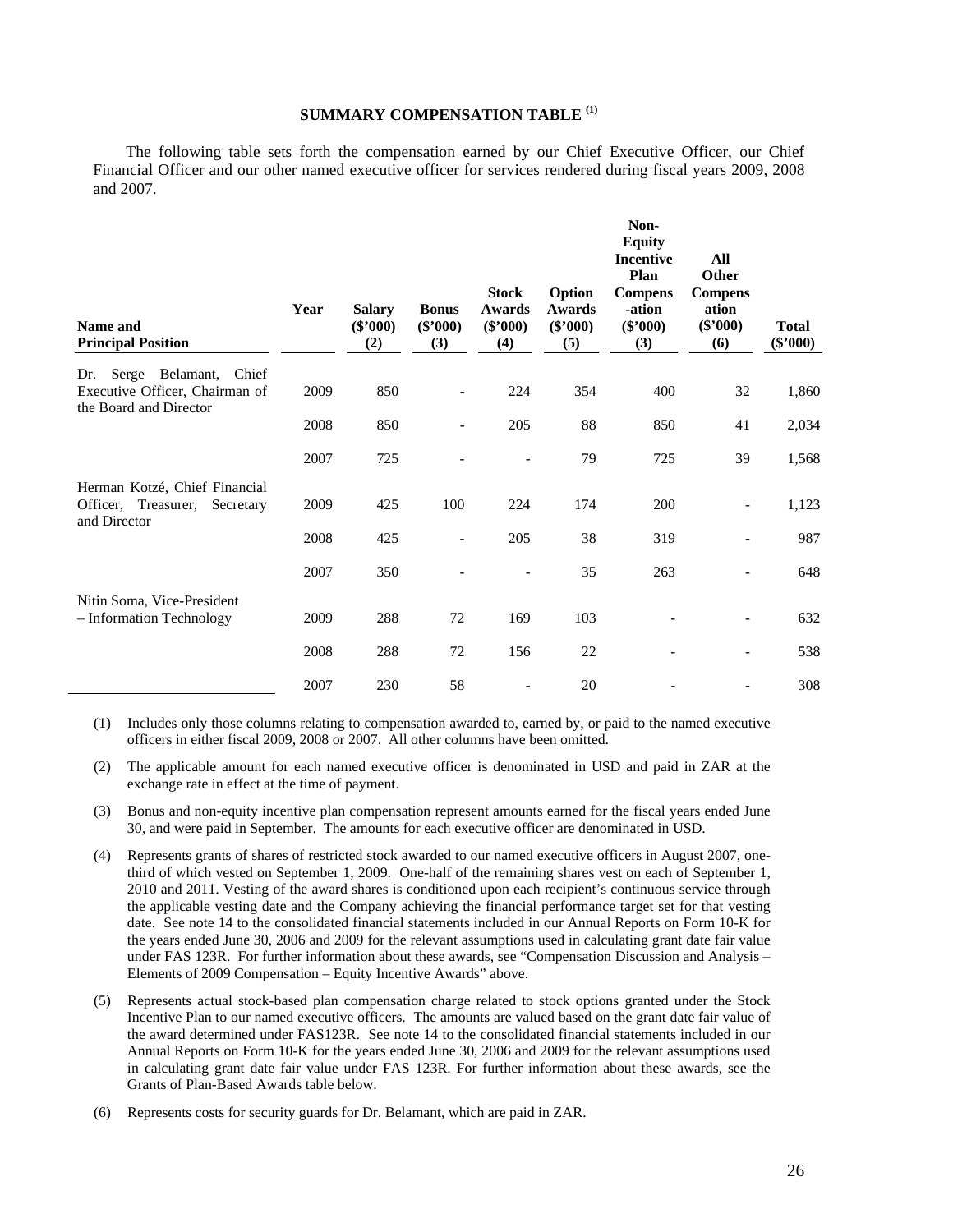### **GRANTS OF PLAN-BASED AWARDS (1)**

The following table provides information concerning awards under our Stock Incentive Plan and nonequity incentive awards granted during fiscal 2009 to each of our named executive officers.

|                 |                            |               |                                | <b>Non-Equity Incentive</b><br>Plan Awards (2) | <b>Estimated Possible Payouts Under</b> | <b>Equity Incentive Plan Awards</b>                                                                       |                                                                          |                                                                                          |
|-----------------|----------------------------|---------------|--------------------------------|------------------------------------------------|-----------------------------------------|-----------------------------------------------------------------------------------------------------------|--------------------------------------------------------------------------|------------------------------------------------------------------------------------------|
| <b>Name</b>     | <b>Type</b><br>of<br>Award | Grant<br>date | <b>Threshold</b><br>$(\$'000)$ | <b>Target</b><br>$(\$'000)$                    | <b>Maximum</b><br>$(\$'000)$            | Number of<br><b>Securities</b><br>Underlying<br><b>Options</b><br><b>Granted</b><br>(number<br>of shares) | <b>Exercise</b><br>or Base<br>Price<br>(price<br>per<br>share<br>in $$)$ | Grant<br>Date Fair<br>Value of<br><b>Stock and</b><br>Option<br>Awards<br>$(\$'000)$ (3) |
| Dr. Serge       | SO                         |               |                                |                                                |                                         |                                                                                                           |                                                                          |                                                                                          |
| <b>Belamant</b> |                            | 8/27/08       |                                |                                                |                                         | 200,000                                                                                                   | 24.46                                                                    | 1,434                                                                                    |
|                 | SO                         | 5/20/09       |                                |                                                |                                         | 130,000                                                                                                   | 13.16                                                                    | 527                                                                                      |
|                 | AC                         | 2/05/09       | 238,000                        | 850,000                                        | 1,190,000                               |                                                                                                           |                                                                          |                                                                                          |
| Herman          | SO                         |               |                                |                                                |                                         |                                                                                                           |                                                                          |                                                                                          |
| Kotzé           |                            | 8/27/08       |                                |                                                |                                         | 100,000                                                                                                   | 24.46                                                                    | 717                                                                                      |
|                 | SO                         | 5/20/09       |                                |                                                |                                         | 110,000                                                                                                   | 13.16                                                                    | 446                                                                                      |
|                 | AC                         | 2/0509        | 119,000                        | 425,000                                        | 595,000                                 |                                                                                                           |                                                                          |                                                                                          |
| Nitin           | SO                         |               |                                |                                                |                                         |                                                                                                           |                                                                          |                                                                                          |
| Soma            |                            | 8/27/08       |                                |                                                |                                         | 60,000                                                                                                    | 24.46                                                                    | 430                                                                                      |
|                 | SO                         | 5/20/09       |                                |                                                |                                         | 60,000                                                                                                    | 13.16                                                                    | 243                                                                                      |

SO: Stock Option

AC: Annual Cash Incentive

(1) Includes only those columns relating to grants awarded to the named executive officers in fiscal 2009. All other columns have been omitted.

(2) In the second quarter of fiscal 2009, the Remuneration Committee approved a cash incentive plan providing for a payment of 100% of Dr. Belamant's \$850,000 annual base salary and 100% of Mr. Kotze's \$425,000 annual base salary, if certain quantitative and qualitative requirements were met for our fiscal 2009 year. The Remuneration Committee determined that Dr. Belamant and Mr. Kotze satisfied a portion of the quantitative requirements and the qualitative requirements to justify a portion of the cash incentive award which was paid in September 2009. See the discussion under "Compensation Discussion and Analysis – Elements of 2009 Compensation – Cash Incentive Awards" for the performance targets established by the Remuneration Committee and the reasons underlying the Remuneration Committee's determination regarding the payment of the cash incentive awards.

(3) See note 14 to the consolidated financial statements included in our Annual Report on Form 10-K for the year ended June 30, 2009 for the relevant assumptions used in calculating grant date fair value under FAS 123R.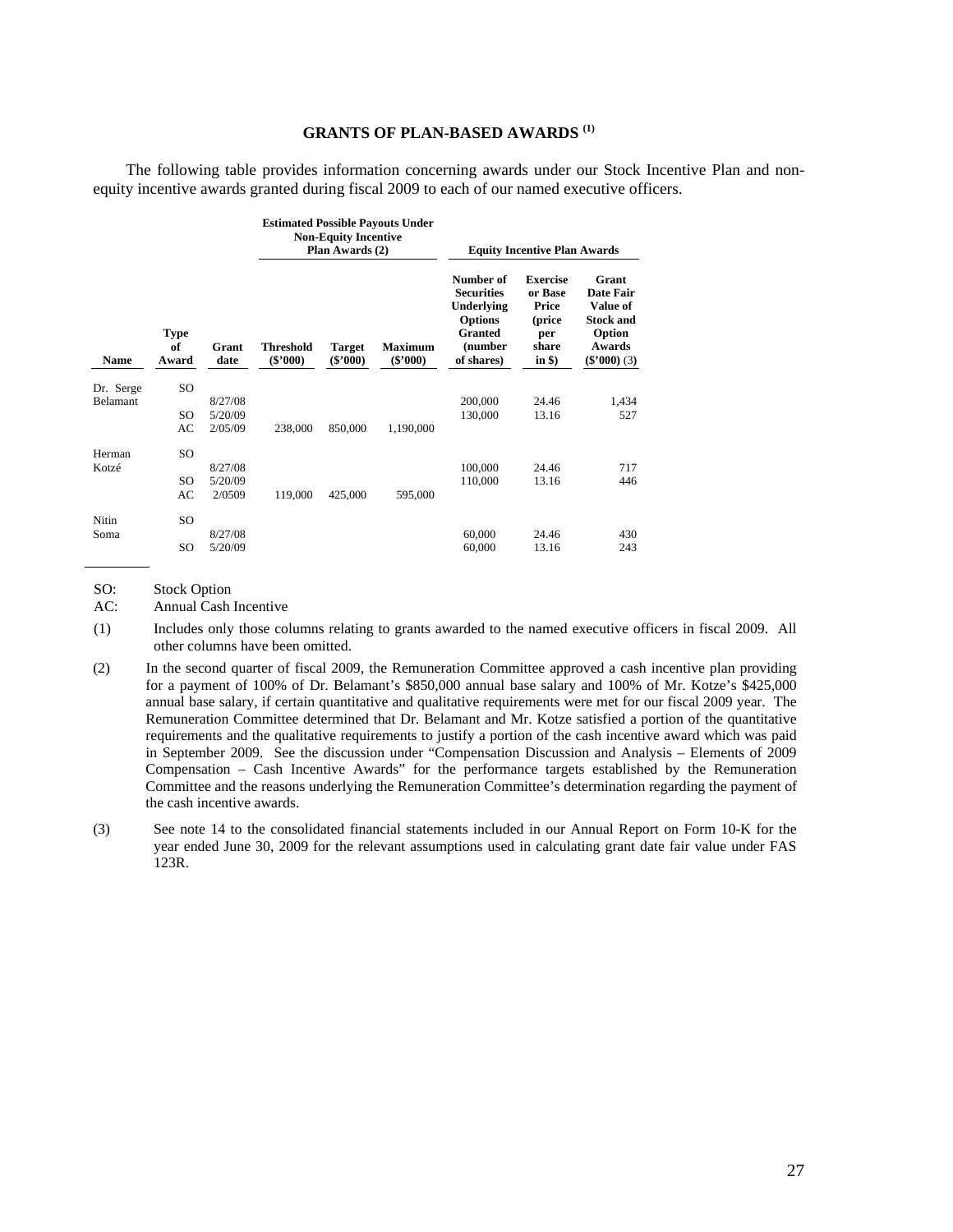# **OUTSTANDING EQUITY AWARDS AT 2009 FISCAL YEAR-END (1)**

The following table shows all outstanding equity awards held by our named executive officers at the end of fiscal 2009. The market value of unvested shares reflected in this table is calculated by multiplying the number of unvested shares by the closing price of \$13.59 of our common stock on June 30, 2009, the last trading day of the fiscal year.

|                    |                                                                                            | <b>Option Awards</b>                                                                                             |                                    |                                     |                                                                                                                                                                                                                      | <b>Stock Awards</b>                                                                                                                                                                                                                 |  |  |
|--------------------|--------------------------------------------------------------------------------------------|------------------------------------------------------------------------------------------------------------------|------------------------------------|-------------------------------------|----------------------------------------------------------------------------------------------------------------------------------------------------------------------------------------------------------------------|-------------------------------------------------------------------------------------------------------------------------------------------------------------------------------------------------------------------------------------|--|--|
|                    | Number of<br><b>Securities</b><br>Underlying<br>Unexer-<br>cised<br><b>Options</b><br>(# ) | <b>Number</b><br>of<br><b>Securities</b><br><b>Under-</b><br>lying<br>Unexer-<br>cised<br><b>Options</b><br>(# ) | Option<br><b>Exercise</b><br>Price | Option<br><b>Expiration</b>         | <b>Equity</b><br><b>Incentive</b><br>Plan<br>Awards:<br><b>Number</b><br>of<br><b>Unearned</b><br>Shares,<br><b>Units or</b><br><b>Other</b><br><b>Rights</b><br>That<br><b>Have Not</b><br><b>Vested</b><br>(number | <b>Equity</b><br><b>Incentive</b><br>Plan<br>Awards:<br><b>Market</b><br>or Payout<br>Value of<br><b>Unearned</b><br>Shares,<br><b>Units or</b><br><b>Other</b><br><b>Rights</b><br><b>That</b><br><b>Have Not</b><br><b>Vested</b> |  |  |
| <b>Name</b>        | <b>Exercisable</b>                                                                         | Unexercisable                                                                                                    | \$)                                | Date                                | of shares)                                                                                                                                                                                                           | $(\$' 000)$                                                                                                                                                                                                                         |  |  |
| Dr. Serge Belamant | 48,000<br>40,000                                                                           | 32,000(2)<br>160,000(3)<br>130,000(4)                                                                            | \$22.51<br>\$24.46<br>\$13.16      | 8/24/2016<br>8/24/2018<br>5/20/2019 | 40,000(5)                                                                                                                                                                                                            | 544(6)                                                                                                                                                                                                                              |  |  |
| Herman Kotzé       | 21,000<br>20,000                                                                           | 14,000(2)<br>80,000(3)<br>110,000(4)                                                                             | \$22.51<br>\$24.46<br>\$13.16      | 8/24/2016<br>8/24/2018<br>5/20/2019 | 40,000(5)                                                                                                                                                                                                            | 544(6)                                                                                                                                                                                                                              |  |  |
| Nitin Soma         | 12,000<br>12,000                                                                           | 8,000(2)<br>48,000(3)<br>60,000(4)                                                                               | \$22.51<br>\$24.46<br>\$13.16      | 8/24/2016<br>8/24/2018<br>5/20/2019 | 30,000(5)                                                                                                                                                                                                            | 408(6)                                                                                                                                                                                                                              |  |  |

(1) Includes only those columns that are relevant to the types of awards that remained outstanding as of the end of fiscal 2009.

(2) One-half of these options vest on each of May 8, 2010 and 2011, respectively.

- (3) One-fourth of these options vest on each of May 8, 2010, 2011, 2012 and 2013, respectively.
- (4) One-fifth of these options vest on each of May 8, 2010, 2011, 2012, 2013 and 2014, respectively.
- (5) Represents restricted stock of which one-third of the award shares vested on September 1, 2009. One-half of the remaining shares vest on September 1, 2010 and 2011. Vesting of the award shares is conditioned upon each recipient's continuous service through the applicable vesting date and our achieving the financial performance target set for that vesting date.
- (6) Assumes that all performance targets will be met in each year and all shares of restricted stock will vest on each of September 1, 2010 and 2011.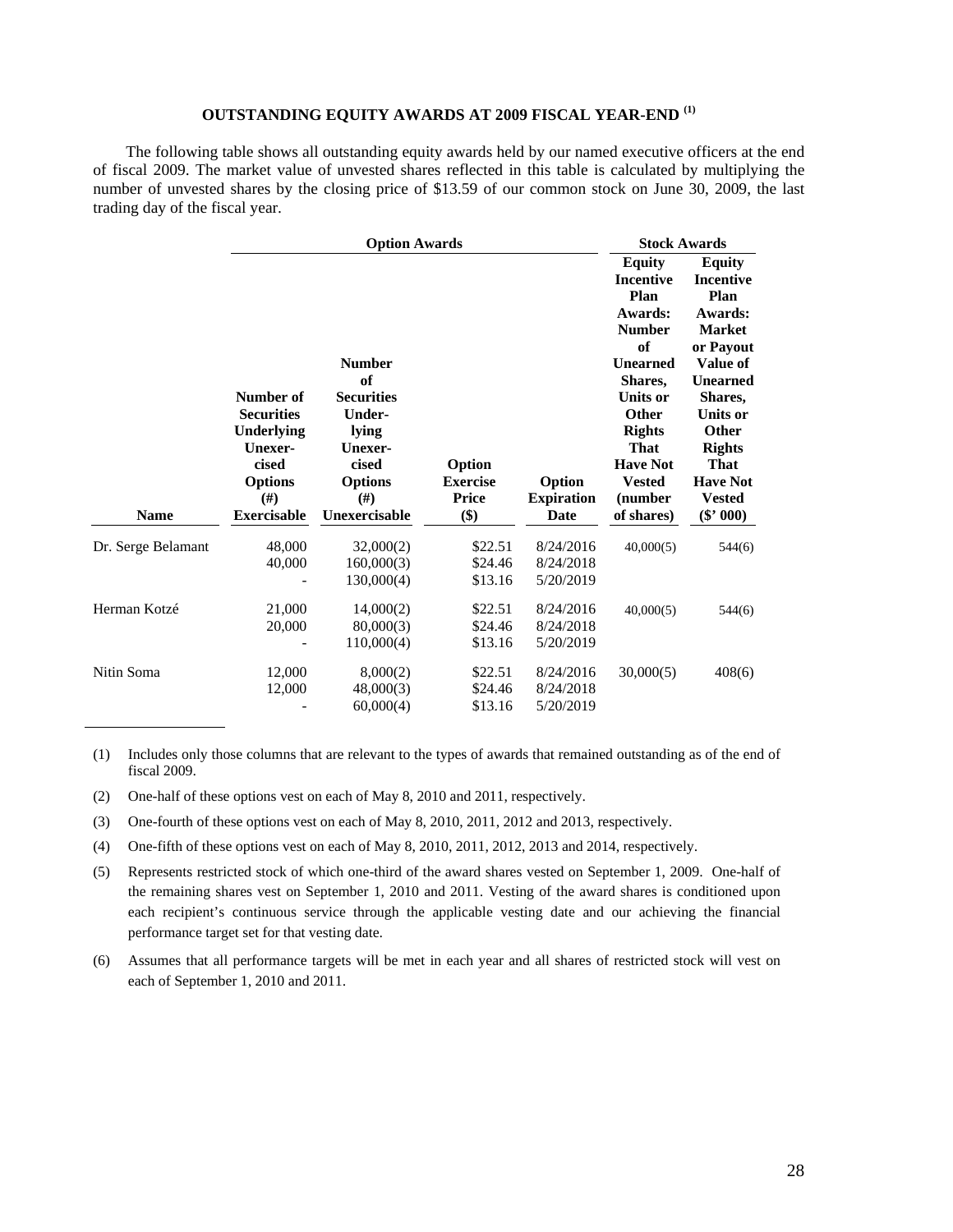### **OPTIONS EXERCISED AND STOCK VESTED**

The following table shows all stock options exercised and value realized upon exercise by the named executive officers during fiscal 2009.

|                    | <b>Stock options</b>                                   |                                                    |  |  |  |  |
|--------------------|--------------------------------------------------------|----------------------------------------------------|--|--|--|--|
| <b>Name</b>        | <b>Number of Shares Acquired on</b><br>Exercise $(\#)$ | <b>Value Realized on Exercise</b><br>$(\$'000)(1)$ |  |  |  |  |
| Dr. Serge Belamant | 16.670                                                 | 358                                                |  |  |  |  |
| Herman Kotzé       | 16.670                                                 | 358                                                |  |  |  |  |
| Nitin Soma         | -                                                      |                                                    |  |  |  |  |

(1) The value realized in connection with each option exercise is calculated as the difference between the per share exercise price of the option and the closing price of our common stock on the date of exercise, multiplied by the number of shares of common stock for which such option was exercised on that date.

### **POTENTIAL PAYMENTS UPON TERMINATION OR CHANGE-IN-CONTROL**

As described above under "Compensation Discussion and Analysis", we do not have employment, severance or change of control agreements with named executive officers. Accordingly, there would be no compensation, other than that prescribed by local labor laws in the case of unfair dismissal or retrenchment, that would become payable under the existing plans and arrangements if the employment of any of our named executive officers had terminated on June 30, 2009.

We do not have any on-going obligation to provide post-termination benefits to our named executive officers after termination of employment.

# **CERTAIN RELATIONSHIPS AND RELATED TRANSACTIONS**

### **Review, Approval or Ratification of Related Person Transactions**

We review all relationships and transactions in which we and our directors and named executive officers or their immediate family members are participants to determine whether such persons have a direct or indirect material interest. Our Chief Executive Officer and Chief Financial Officer are primarily responsible for the development and implementation of processes and controls to obtain information from the directors and named executive officers with respect to related person transactions and for then determining, based on the facts and circumstances, whether we or a related person has a direct or indirect material interest in the transaction. As required under SEC rules, transactions that are determined to be directly or indirectly material to us or a related person are disclosed in our proxy statement. In addition, our Audit Committee reviews and approves or ratifies any related person transaction that is required to be disclosed. In the course of its review and approval or ratification of a disclosable related party transaction, our Audit Committee considers:

- the nature of the related person's interest in the transaction;
- the material terms of the transaction, including, without limitation, the amount and type of transaction;
- the importance of the transaction to the related person;
- the importance of the transaction to us;
- whether the transaction would impair the judgment of a director or executive officer to act in our best interest; and
- any other matters the committee deems appropriate.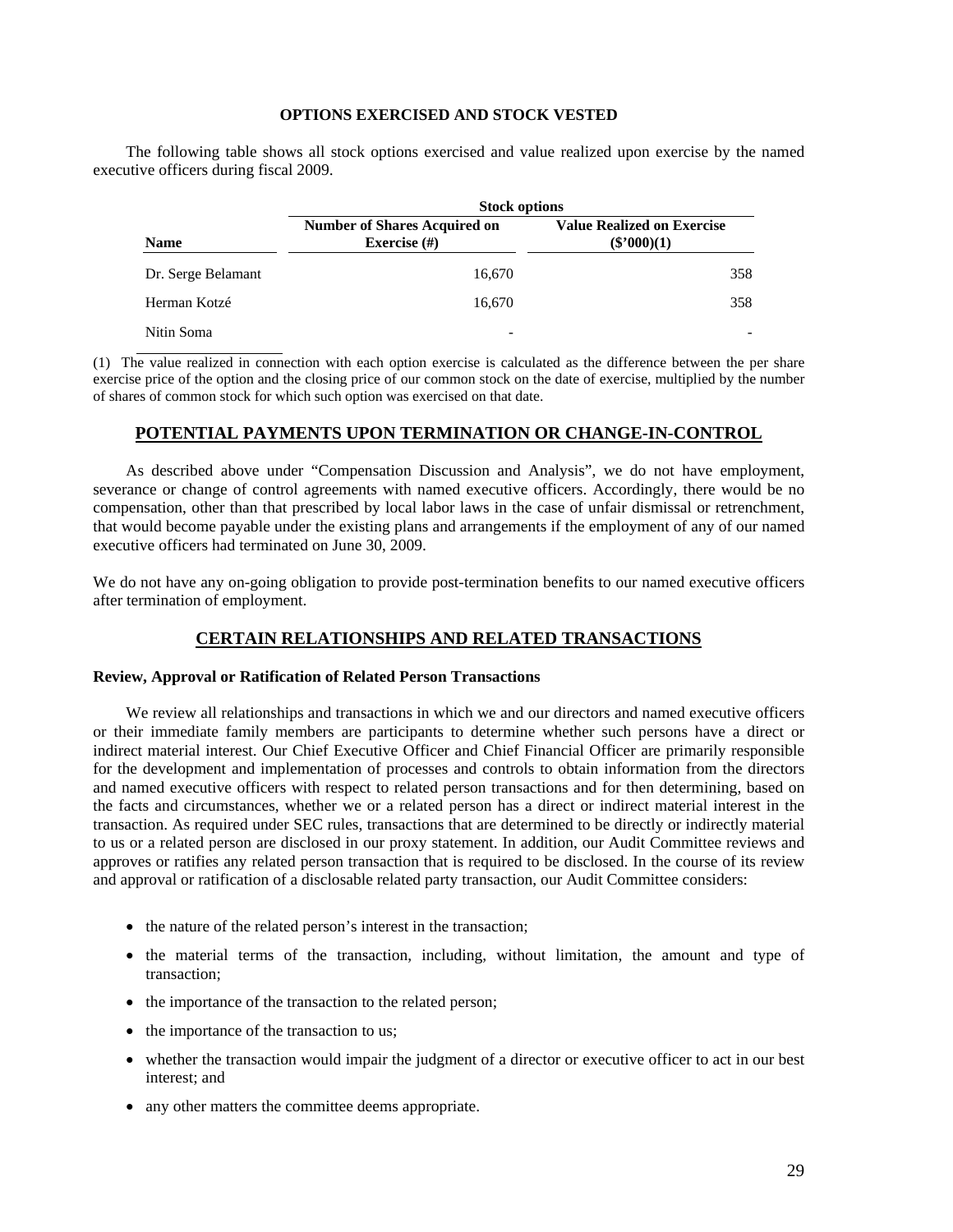Any member of the Audit Committee who is a related person with respect to a transaction under review may not participate in the deliberations or vote respecting approval or ratification of the transaction, provided, however, that such director may be counted in determining the presence of a quorum at a meeting of the committee that considers the transaction.

#### **Related Party Transactions**

Pursuant to the stock purchase agreement, dated July 18, 2005, among the investment entities affiliated with GA, us and certain other parties, GA is entitled to designate one nominee to our Board. This designee is currently Mr. Tinsley. In addition, pursuant to the stock purchase agreement, we granted rights, under certain circumstances and subject to certain limitations, with respect to the registration of our shares held by investment entities affiliated with GA.

### **AUDIT AND NON-AUDIT FEES**

The following table shows the fees that we paid or accrued for the audit and other services provided by Deloitte for the fiscal years ended June 30, 2009 and 2008.

|                           | 2009                     | 2008   |  |
|---------------------------|--------------------------|--------|--|
|                           | \$.000                   | \$.000 |  |
| <b>Audit Fees</b>         | 1,352                    | 1,329  |  |
| <b>Audit-Related Fees</b> | $\overline{\phantom{a}}$ |        |  |
| Tax Fees                  | $\overline{\phantom{a}}$ |        |  |
| All Other Fees            | $\overline{\phantom{a}}$ | -      |  |

Audit Fees – This category includes the audit of our annual consolidated financial statements, review of financial statements included in our quarterly reports on Form 10-Q, the required audit of management's assessment of the effectiveness of our internal control over financial reporting and the auditors' independent audit of internal control over financial reporting, and the services that an independent auditor would customarily provide in connection with subsidiary audits, statutory requirements, regulatory filings, and similar engagements for the fiscal year, such as comfort letters, attest services, consents, and assistance with review of documents filed with the SEC. This category also includes advice on audit and accounting matters that arose during, or as a result of, the audit or the review of interim financial statements.

Audit-Related Fees – This category consists of assurance and related services by the independent registered public accounting firm that are reasonably related to the performance of the audit or review of our financial statements and are not reported above under "Audit Fees." There were no such fees paid in the fiscal years ended June 30, 2009 or 2008.

Tax Fees – This category consists of professional services rendered by Deloitte for tax compliance and tax advice. The services for the fees disclosed under this category include tax return review and technical tax advice. There were no such fees paid in the fiscal years ended June 30, 2009 or 2008.

All Other Fees – There were no such fees paid in the fiscal years ended June 30, 2009 or 2008.

#### **Pre-Approval of Non-Audit Services**

Pursuant to our Audit Committee charter, our Audit Committee reviews and pre-approves both audit and non-audit services to be provided by our independent auditors. The authority to grant pre-approvals of nonaudit services may be delegated to one or more designated members of the Audit Committee whose decisions will be presented to the full Audit Committee at its next regularly scheduled meeting. During fiscal years 2009 and 2008, all of services provided by Deloitte with respect to fiscal years 2009 and 2008 were preapproved by the Board and the Audit Committee.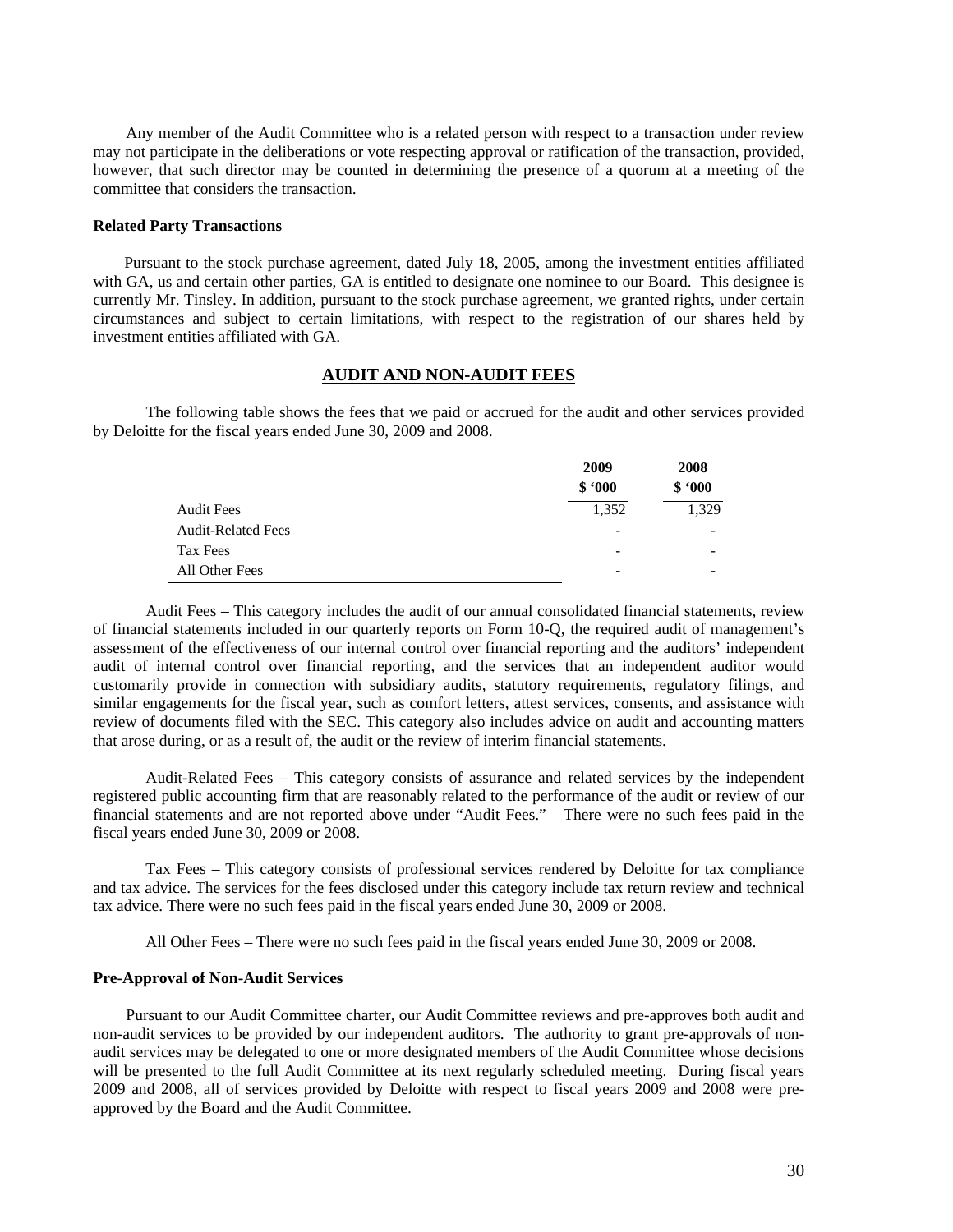### **AUDIT COMMITTEE REPORT**

The Audit Committee of the Board consists of three independent directors, as required by Nasdaq listing standards. The Audit Committee operates under a written charter adopted by the Board and available on our website at www.net1.com under the "Investor Relations – Governance" section. The Audit Committee is responsible for overseeing our financial reporting process on behalf of the Board. The members of the Audit Committee are Messrs. Seabrooke, Pein and Edwards. The committee selects, subject to shareholder ratification, our independent registered public accounting firm.

Management is responsible for our financial statements and the financial reporting process, including internal controls. The independent registered public accounting firm is responsible for performing an independent audit of our consolidated financial statements in accordance with auditing standards generally accepted in the United States and of our internal control over financial reporting and for issuing a report thereon. The committee's responsibility is to monitor and oversee these processes.

In this context, the Audit Committee has met and held discussions with management and Deloitte. Our Chief Executive Officer and Chief Financial Officer represented to the Audit Committee that the consolidated financial statements were prepared in accordance with accounting principles generally accepted in the United States, and the committee reviewed and discussed the consolidated financial statements with our Chief Executive Officer and Chief Financial Officer and Deloitte. The Audit Committee discussed with Deloitte the matters required to be discussed by the statement on Auditing Standards No. 61, as amended (AICPA, Professional Standards, Vol. 1. AU §380), as may be modified or supplemented. These matters included a discussion of Deloitte's judgments about the quality (not just the acceptability) of our accounting principles as applied to our financial reporting.

Deloitte also provided the Audit Committee with the written disclosures and letter required by Independence Standards Board Standard No. 1 (Independence Standards Board Standard No. 1, Independence Discussions with Audit Committees), and the Audit Committee discussed with Deloitte the firm's independence. The committee further considered whether the provision by Deloitte of the non-audit services described above is compatible with maintaining the auditors' independence.

Based upon the Audit Committee's discussion with management and Deloitte and the Audit Committee's review of the representations of management and the disclosures by Deloitte to the Audit Committee, the committee recommended to the Board that our audited consolidated financial statements be included in our Annual Report on Form 10-K for the year ended June 30, 2009, for filing with the SEC.

Audit Committee

 Christopher S. Seabrooke, Chairman Alasdair J. K. Pein Paul Edwards

### **SECURITY OWNERSHIP OF CERTAIN BENEFICIAL OWNERS**

The following table presents, as of October 16, 2009, information about beneficial ownership of our common stock by:

- each person or group of affiliated persons who or which, to our knowledge, owns beneficially more than 5% of our outstanding shares of common stock;
- each of our directors and named executive officers; and
- all of our directors and executive officers as a group.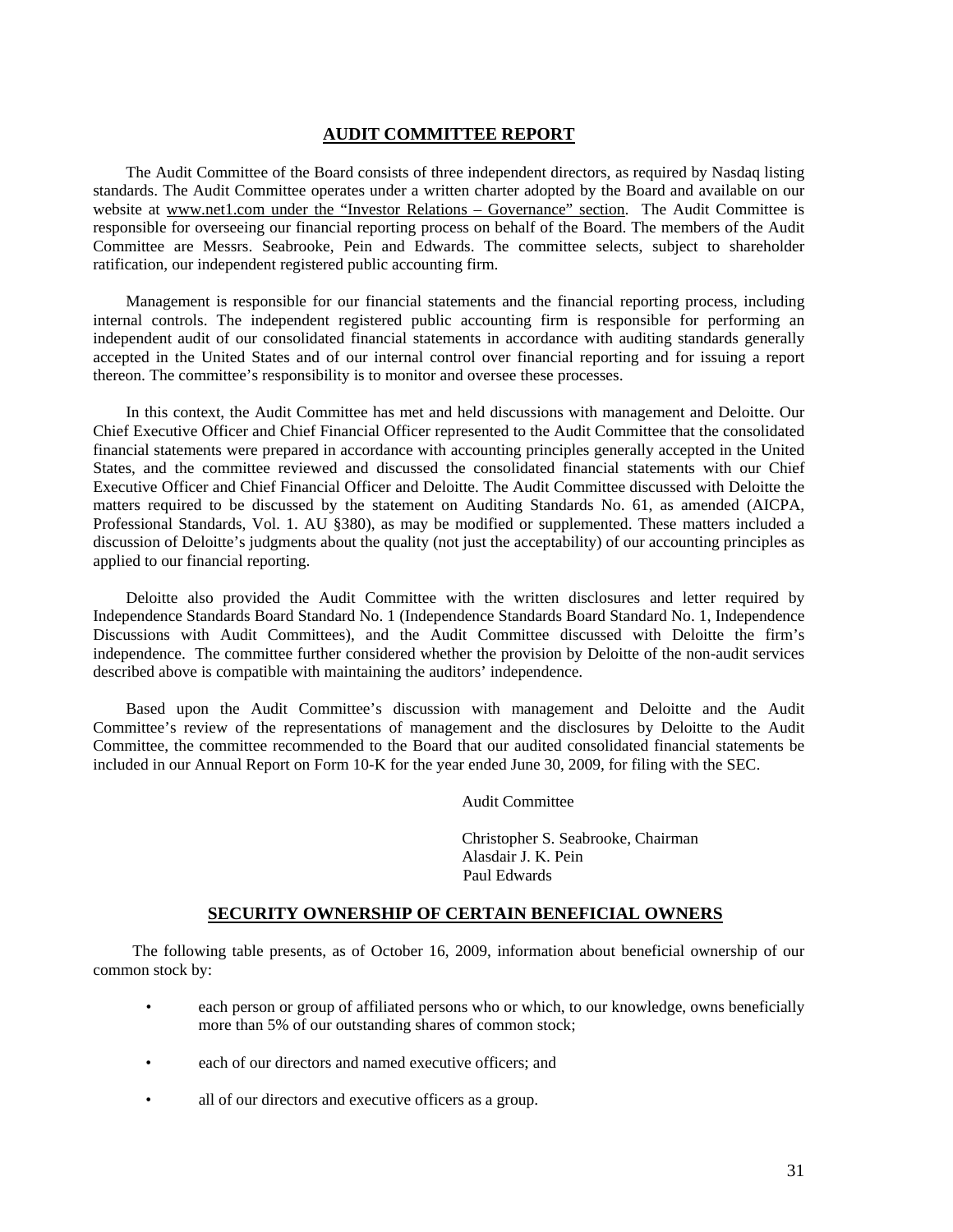Beneficial ownership of shares is determined in accordance with SEC rules and generally includes any shares over which a person exercises sole or shared voting or investment power. The beneficial ownership percentages set forth below are based on 45,378,397 shares of common stock outstanding as of October 16, 2009. All shares of common stock, including that common stock underlying stock options that are presently exercisable or exercisable within 60 days after October 16, 2009 (which we refer to as being currently exercisable) by each person are deemed to be outstanding and beneficially owned by that person for the purpose of computing the ownership percentage of that person, but are not considered outstanding for the purpose of computing the percentage ownership of any other person.

Unless otherwise indicated, to our knowledge, each person listed in the table below has sole voting and investment power with respect to the shares shown as beneficially owned by such person, except to the extent applicable law gives spouses shared authority. Except as otherwise noted, each shareholder's address is c/o Net 1 UEPS Technologies, Inc., President Place, 4th Floor, Corner of Jan Smuts Avenue and Bolton Road, Rosebank, Johannesburg, South Africa.

| <b>Name</b>                                          | <b>Shares of Common</b><br><b>Stock Beneficially Owned</b> |               |  |
|------------------------------------------------------|------------------------------------------------------------|---------------|--|
|                                                      | <b>Number</b>                                              | $\frac{0}{0}$ |  |
| Antony C. Ball $(1)$                                 | 1.365                                                      | $\star$       |  |
| Dr. Serge C.P Belamant(2)                            | 1,991,288                                                  | 4.4%          |  |
| Paul Edwards(3)                                      | 4.241                                                      | $\ast$        |  |
| Herman G. Kotzé(4)                                   | 67,666                                                     | $\ast$        |  |
| Alasdair J.K. Pein(5)                                | 157,853                                                    | $*$           |  |
| Chris S. Seabrooke(6)                                | 6.704                                                      | $\ast$        |  |
| Nitin Soma(7)                                        | 194,002                                                    | $\ast$        |  |
| Tom C. Tinsley $(8)$ $(9)$                           | 6,410,456                                                  | 14.1%         |  |
| Investment entities affiliated with General Atlantic |                                                            |               |  |
| LLC(9)                                               | 6,409,091                                                  | 14.1%         |  |
| Directors and Executive Officers as a group (10)     | 8,833,575                                                  | 19.4%         |  |

\*Less than one percent

- (1) Represents 1,365 shares of restricted stock, one-third of which vest annually commencing on August 27, 2010. Vesting of the restricted stock is conditioned on Mr. Ball's continued service as a member of our Board on the applicable vesting date.
- (2) CI Law Trustees Limited for the San Roque Trust dated 8/18/92 owns 725,799 shares of common stock. Dr. Serge C.P. Belamant as proxy of CI Law Trustees has the power to vote all of CI Law Trustees' shares. The remaining 1,265,489 shares are owned directly by Dr. Belamant and include 26,666 shares of restricted stock, the vesting of which is subject to the satisfaction of certain financial performance and other conditions described elsewhere in this proxy statement and (ii) options to purchase 88,000 shares of common stock, all of which are currently exercisable.
- (3) Includes 3,746 shares of restricted stock which vest over time and are subject to forfeiture. Vesting of the restricted stock is conditioned on Mr. Edwards' continued service as a member of our Board on the applicable vesting date.
- (4) Represents 26,666 shares of restricted stock, the vesting of which is subject to the satisfaction of certain financial performance and other conditions described elsewhere in this proxy statement and options to purchase 41,000 shares of common stock, all of which are currently exercisable.
- (5) Represents 155,124 shares of common stock held by a trust, settled by Mr. Pein and of which he is a beneficiary and 2,729 shares of restricted stock, one-third of which vest annually commencing on August 27, 2009. Vesting of the restricted stock is conditioned on Mr. Pein's continued service as a member of our Board on the applicable vesting date.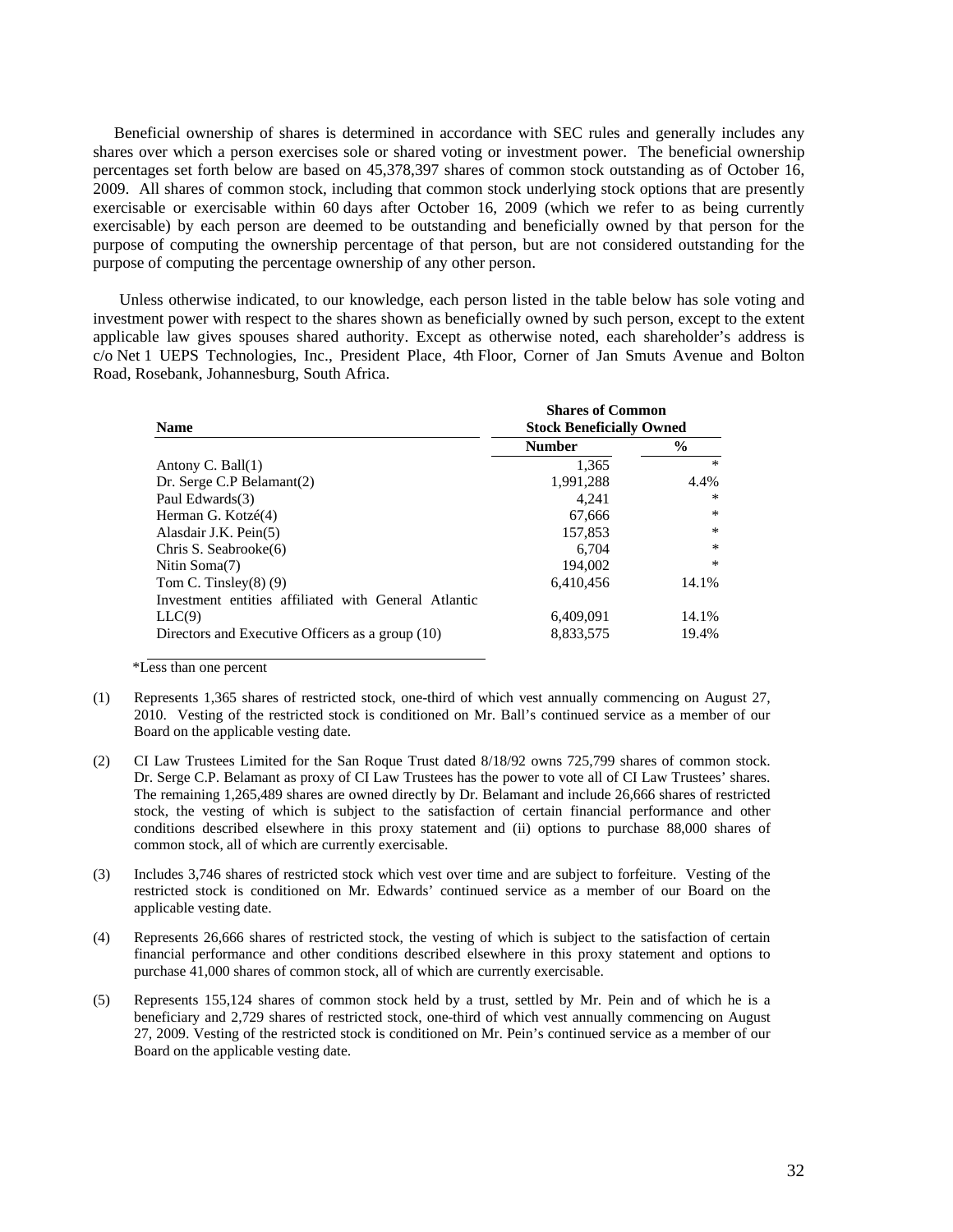- (6) Includes 5,379 shares of restricted stock which vest over time and are subject to forfeiture. Vesting of the restricted stock is conditioned on Mr. Seabrooke's continued service as a member of our Board on the applicable vesting date.
- (7) Includes 20,000 shares of restricted stock, the vesting of which is subject to certain financial performance and other conditions described elsewhere in this proxy statement and 24,000 options to purchase shares of common stock, all of which are currently exercisable.
- (8) Includes 1,365 shares of restricted stock, one-third of which vest annually commencing on August 27, 2009. Vesting of the restricted stock is conditioned on Mr. Tinsley's continued service as a member of our Board on the applicable vesting date. The business address of Mr. Tinsley is 2401 Pennsylvania Avenue NW, Washington DC 20037.
- (9) According to Amendment No. 1 to Schedule 13D, dated June 22, 2006, filed by General Atlantic LLC ("GA"), and its affiliates, General Atlantic Partners 80, L.P. ("GAP 80"), General Atlantic Partners 82, L.P. ("GAP 82"), GapStar, LLC ("GapStar"), GAP Coinvestments III, LLC, ("GAPCO III"), GAP Coinvestments IV, LLC, ("GAPCO IV"), GAPCO GmbH & Co. KG ("KG"), GAPCO Management GmbH, ("GmbH Management"), and GAP Coinvestments CDA, L.P. ("GAPCO CDA") and supplemental information provided to us by GA, these entities beneficially own, in the aggregate, 6,409,091shares of common stock. GA is the general partner of GAP 80, GAP 82 and GAPCO CDA. GA is also the sole member of GapStar. GmbH Management is the general partner of KG. The Managing Directors of GA are Steven A. Denning (Chairman), William E. Ford Chief Executive Officer), H. Raymond Bingham, Peter L. Bloom, Mark F. Dzialga, Klaus Esser, Vince Feng, William O. Grabe, Abhay Havaldar, David C. Hodgson, Rene M. Kern, Jonathan Korngold, Christopher G. Lanning, Jeff Leng, Anton J. Levy, Marc F. McMorris, Thomas J. Murphy, Matthew Nimetz, Ranjit Pandit, Andrew C. Pearson, Raul Rai, David A. Rosenstein, Sunish Sharma, Franchon M. Smithson, Oliver Thum, Tom C. Tinsley, Sean Tong, Philip P. Trahanas and Florian P. Wendelstadt (collectively, the "GA Managing Directors"). Mr. Tinsley is a director of the Company. The managing members of GAPCO III and GAPCO IV are GA Managing Directors. The business address of each of the GA Managing Directors (other than Messrs. Esser, Feng, Leng, Tong, Havaldar, Pandit, Rai, Sharma, Thum, Tinsley, Wendelstadt, Bingham and McMorris) is 3 Pickwick Plaza, Greenwich, Connecticut 06830. The business address of Messrs. Esser and Thum is Koenigsallee 62, 40212, Duesseldorf, Germany. The business address of Messrs. Feng, Leng and Tong is Suite 2007-10, One International Finance Centre, 1 Harbour View Street, Central, Hong Kong. The business address of Messrs. Havaldar, Pandit, Rai and Sharma is Room 151, 152 Maker Chambers VI, Naisman Point, Mumbai 400 021, India. The business address of Mr. Wendelstadt is 83 Pall Mall, London, SW1Y 5ES. The business address of Messrs. Bingham and McMorris is 228 Hamilton Avenue, Palo Alto, California 94301.
- (10) Represents shares beneficially owned by the directors and executive officers listed in the table. Includes options to purchase 153,000 shares of common stock, all of which are currently exercisable and 89,736 shares of restricted stock, the vesting of which is subject to certain conditions discussed above.

#### **ADDITIONAL INFORMATION**

### **Section 16(a) Beneficial Ownership Reporting Compliance**

Section 16(a) of the Exchange Act requires that our executive officers and directors, and persons who own more than 10% of a registered class of our equity securities, file reports of ownership and changes in ownership with the SEC and provide us with copies of such reports. We have reviewed such reports received by us and written representations from our directors and executive officers. Based solely on such review and representations, we believe that all filings requirements applicable to our executive officers, directors and more than 10% shareholders were complied with during fiscal year 2009; however we identified one filing that was not made on a timely basis. Dr. Belamant was late in filing one Form 4.

### **Other Matters**

Our Board knows of no other business that will be presented for consideration at the annual meeting. Return of a valid proxy, however, confers on the designated proxy holder's discretionary authority to vote the shares in accordance with their best judgment on such other business, if any, that may properly come before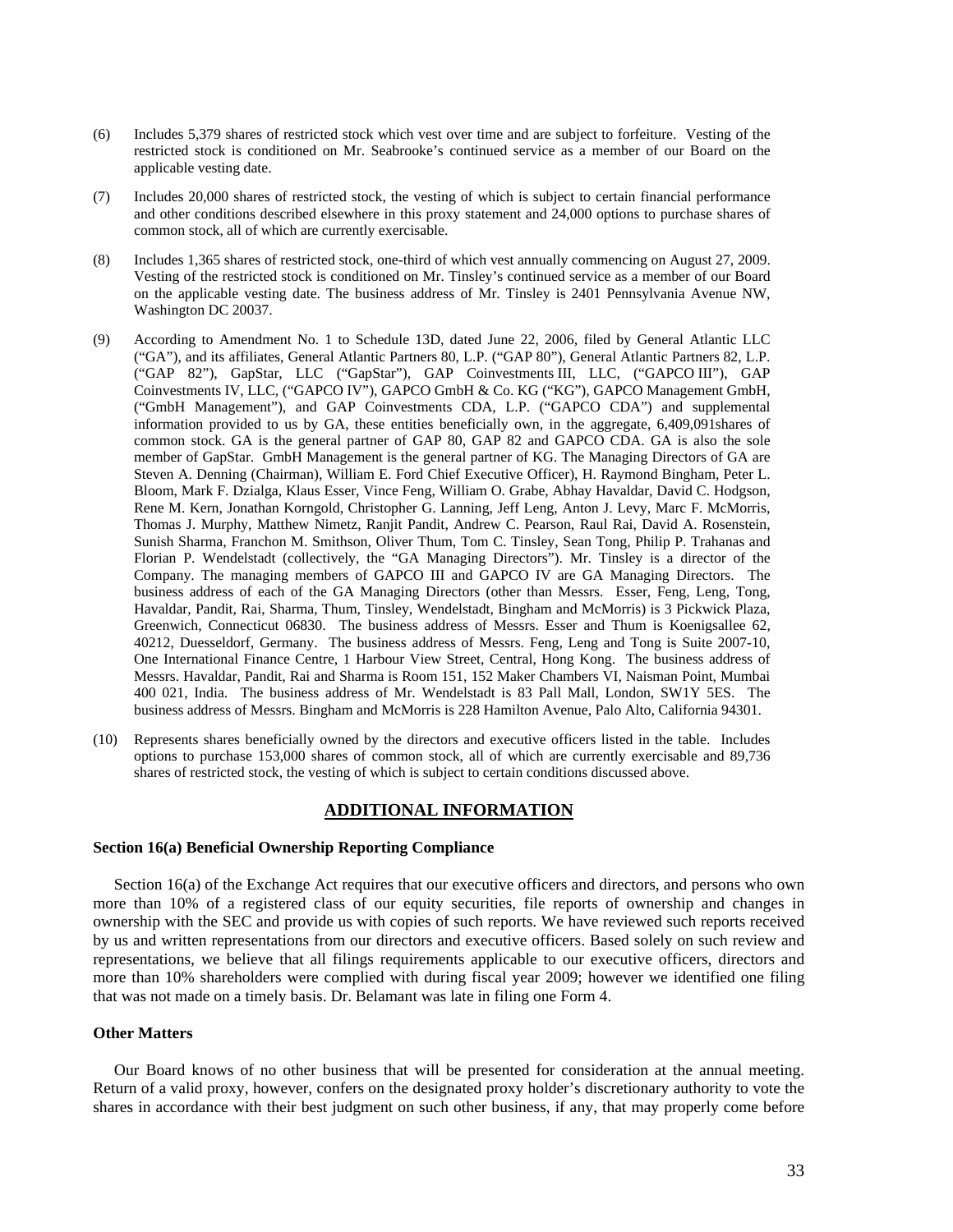the annual meeting or any adjournment or postponement thereof. It is important that the proxies be returned promptly and that your shares be represented. You are urged to sign, date and promptly return the enclosed proxy card in the enclosed envelope.

#### **Annual Report on Form 10-K**

A copy of our annual report on Form 10-K (without exhibits) for the fiscal year ended June 30, 2009 is being distributed along with this proxy statement. We refer you to such report for financial and other information about us, but such report is not incorporated in this proxy statement and is not deemed to be a part of the proxy solicitation material. It is also available on our website (www.net1.com). In addition, the report (with exhibits) is available at the SEC's website (www.sec.gov).

### **Shareholder Proposals for the 2010 Annual Meeting**

Qualified shareholders who wish to have proposals presented at the 2010 annual meeting of shareholders must deliver them to us by July 30, 2010, in order to be considered for inclusion in next year's proxy statement and proxy pursuant to Rule 14a-8 under the Exchange Act.

Any shareholder proposal or director nomination for our 2010 annual meeting that is submitted outside the processes of Rule 14a-8 will be considered "untimely" if we receive it after July 30, 2010. Such proposals and nominations must be made in accordance with Section 2.08 of our Amended and Restated By-Laws. An untimely proposal may be excluded from consideration at our 2010 annual meeting. All proposals and nominations must be delivered to us at our principal executive offices at P O Box 2424, Parklands 2121, Gauteng, South Africa.

#### **Householding of Proxy Materials**

We have adopted a procedure approved by the SEC called "householding." Under this procedure, multiple shareholders who share the same last name and address will receive only one copy of the annual proxy materials, unless they notify us that they wish to continue receiving multiple copies. We have undertaken householding to reduce our printing costs and postage fees.

If you wish to opt-out of householding and receive multiple copies of the proxy materials at the same address, you may do so at any time prior to 30 days before the mailing of proxy materials, which typically are mailed at the end of October of each year, by notifying us in writing at: Net 1 UEPS Technologies, Inc., P O Box 2424, Parklands 2121, Gauteng, South Africa, Attention: Corporate Secretary. You also may request additional copies of the proxy materials by notifying us in writing at the same address.

If you share an address with another shareholder and currently are receiving multiple copies of the proxy materials, you may request householding by notifying us at the above-referenced address.

By Order of the Board of Directors,

/s/ Serge Belamant

 Dr. Serge C. P. Belamant *Chairman and Chief Executive Officer* 

October 28, 2009

### **THE BOARD HOPES THAT YOU WILL ATTEND THE MEETING. WHETHER OR NOT YOU PLAN TO ATTEND, PLEASE PROMPTLY COMPLETE, DATE, SIGN AND RETURN THE ENCLOSED PROXY.**

\_\_\_\_\_\_\_\_\_\_\_\_\_\_\_\_\_\_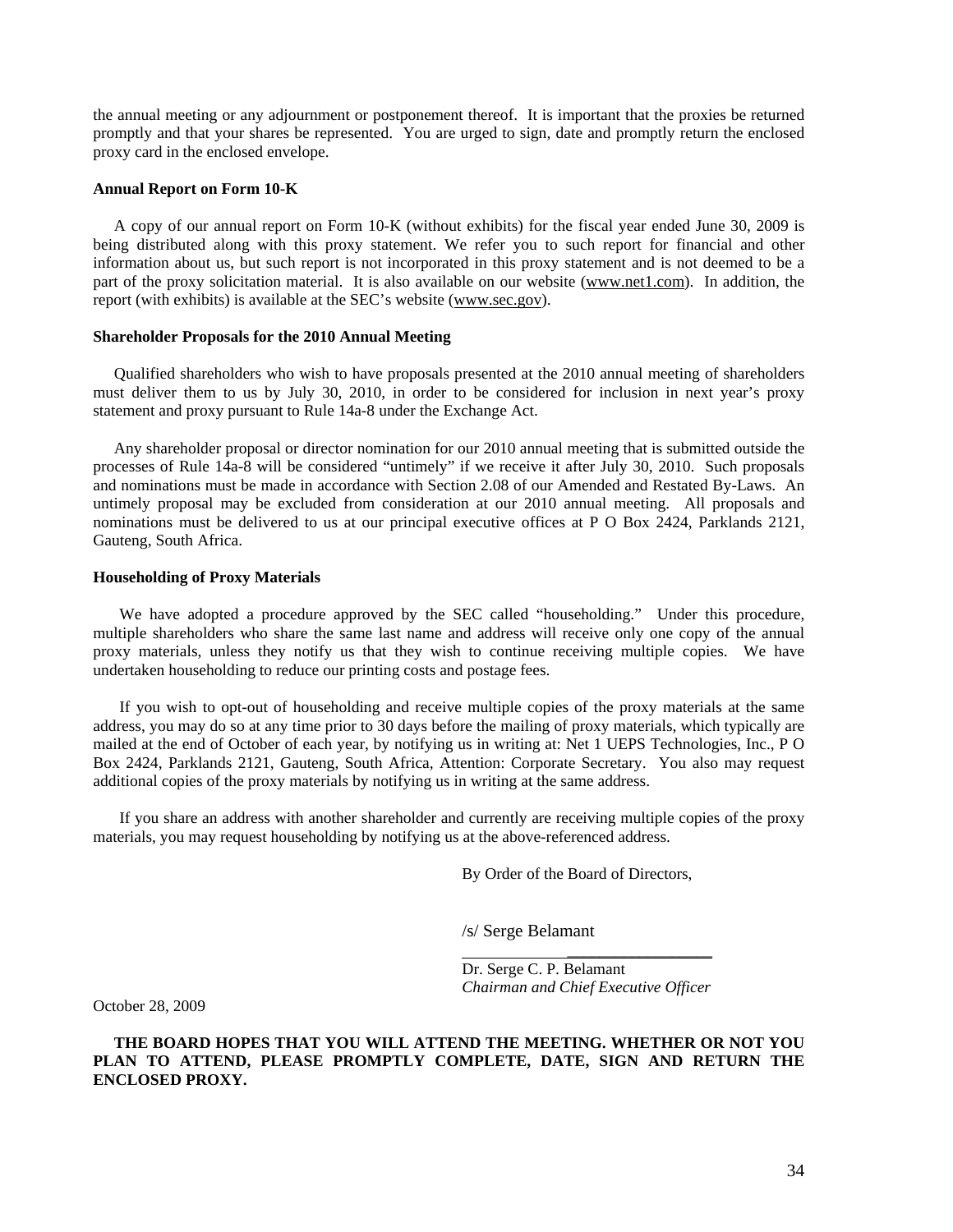# **AMENDED AND RESTATED STOCK INCENTIVE PLAN OF NET 1 UEPS TECHNOLOGIES, INC.**

# **1. PURPOSE OF THE PLAN**

The Company hereby establishes the Amended and Restated Stock Incentive Plan of Net 1 UEPS Technologies, Inc. (the "Plan"), which is a continuation, and amendment and restatement of the Amended and Restated 2004 Stock Incentive Plan of Net 1 UEPS Technologies, Inc., which in turn was the successor to the 2004 Stock Incentive Plan of Net 1 UEPS Technologies, Inc. and Its Subsidiaries, as amended. The purpose of the Plan is to aid the Company and its Affiliates in recruiting and retaining key employees, directors or consultants of outstanding ability and to motivate such employees, directors or consultants to exert their best efforts on behalf of the Company and its Affiliates by providing incentives through the granting of Awards. The Company expects that it will benefit from the added interest which such key employees, directors or consultants will have in the welfare of the Company as a result of their proprietary interest in the Company's success.

# **2. DEFINITIONS**

The following capitalized terms used in the Plan have the respective meanings set forth in this Section:

a. Act: The Securities Exchange Act of 1934, as amended, or any successor thereto.

b. Affiliate: With respect to the Company, any entity directly or indirectly controlling, controlled by, or under common control with, the Company or any other entity designated by the Board in which the Company or an Affiliate has an interest.

c. Award: An Option, Stock Appreciation Right or Other Stock-Based Award granted pursuant to the Plan.

d. Beneficial Owner: A "beneficial owner", as such term is defined in Rule 13d-3 under the Act (or any successor rule thereto).

e. Board: The Board of Directors of the Company.

f. Code: The Internal Revenue Code of 1986, as amended, or any successor thereto.

g. Committee: The Board, or such committee of the Board as it shall designate from time to time, in accordance with Section 4.

h. Company: Net 1 UEPS Technologies, Inc., a Florida corporation.

i. Disability: Inability of a Participant to perform in all material respects the Participant's duties and responsibilities to the Company, or any Subsidiary of the Company, by reason of a physical or mental disability or infirmity which inability is reasonably expected to be permanent and has continued (i) for a period of six consecutive months or (ii) such shorter period as the Committee may reasonably determine in good faith. The Disability determination shall be in the sole discretion of the Committee and a Participant (or the Participant's representative) shall furnish the Committee with medical evidence documenting the Participant's disability or infirmity which is satisfactory to the Committee.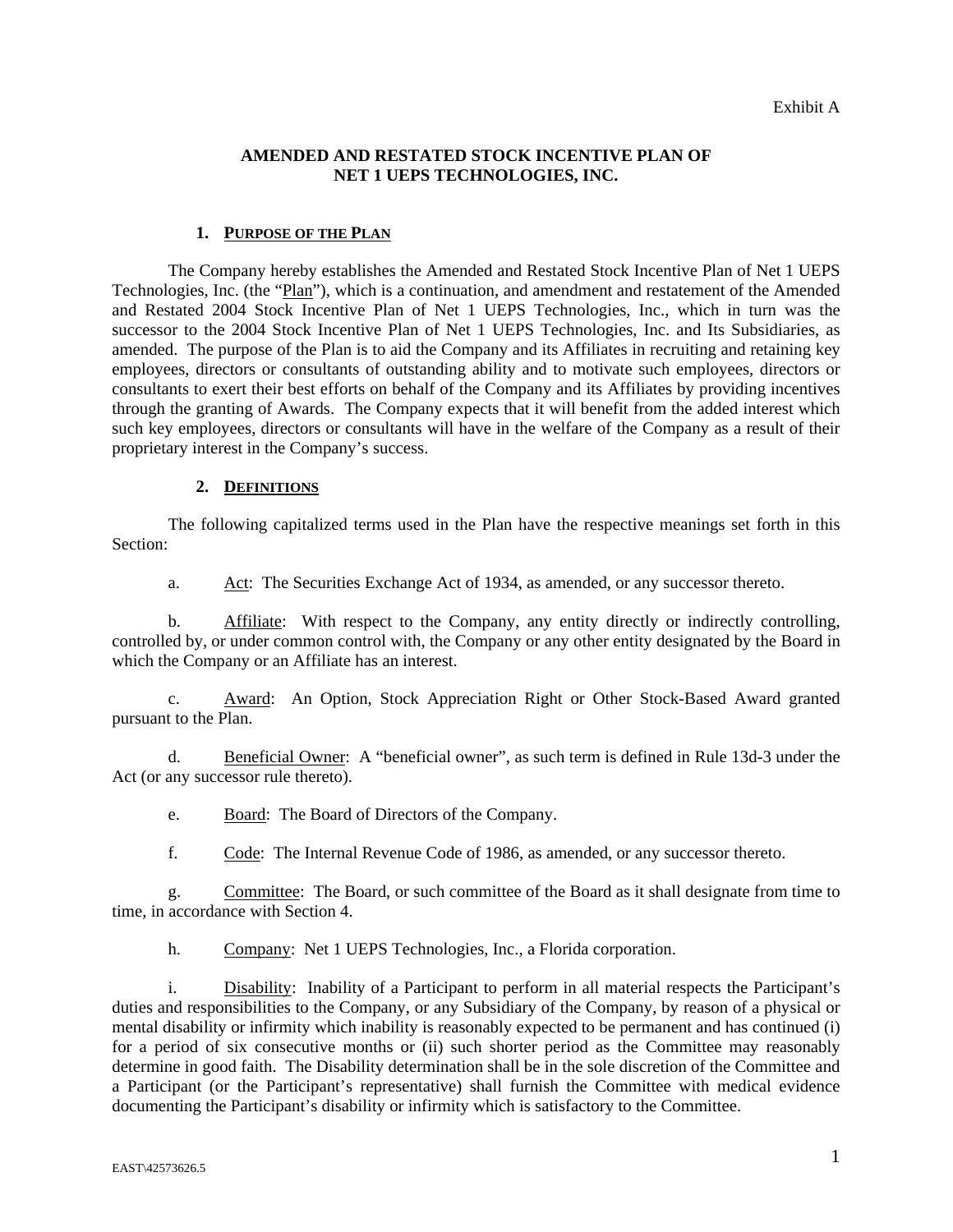j. Effective Date: June 7, 2004.

k. Employment: The term "Employment" as used herein shall be deemed to refer to (i) a Participant's employment if the Participant is an employee of the Company or any of its Affiliates, (ii) a Participant's services as a consultant, if the Participant is consultant to the Company or its Affiliates and (iii) a Participant's services as an non-employee director, if the Participant is a non-employee member of the Board.

l. Fair Market Value: On a given date, (i) if the Shares are registered under Section 12(b) or  $12(g)$  of the Act, and listed for trading on a national exchange or market, the term "Fair Market Value" shall mean, as applicable, (a) the official closing price on the relevant date, the average of the high and low sale price on the relevant date, or the average of the official closing price over a period of up to thirty consecutive days immediately prior to or including the relevant date, as determined in the Committee's discretion, as quoted on the New York Stock Exchange, the American Stock Exchange, the Nasdaq Global Select Market or the Nasdaq Global Market; (b) the last sale price on the relevant date or the average of the last sale price over a period of up to thirty consecutive days immediately prior to or including the relevant date, as determined in the Committee's discretion, as quoted on the Nasdaq Capital Market; (c) the average of the high bid and low asked prices on the relevant date quoted on the Nasdaq OTC Bulletin Board Service or by the National Quotation Bureau, Inc. or a comparable service as determined in the Committee's discretion; or (d) if the Shares are not quoted by any of the above, the average of the closing bid and asked prices on the relevant date furnished by a professional market maker for the Shares, or by such other source, selected by the Committee; provided, however, that if an average of prices over a period of days is not applicable and no public trading of the Shares occurs on the relevant date but the Shares are so listed, then Fair Market Value shall be determined as of the earliest preceding date on which trading of the Shares does occur; and (ii) if the Shares on the relevant date are not listed for trading on a national exchange or market, then Fair Market Value shall be the value established by the Committee in good faith.

m. ISO: An Option that is also an incentive stock option granted pursuant to Section 6.d of the Plan.

n. **LSAR:** A limited stock appreciation right granted pursuant to Section 7.d of the Plan.

o. Other Stock-Based Awards: Awards granted pursuant to Section 8 of the Plan.

p. Option: A stock option granted pursuant to Section 6 of the Plan.

q. Option Price: The purchase price per Share of an Option, as determined pursuant to Section 6.a of the Plan.

r. Participant: An employee, director or consultant of the Company or a Subsidiary who is selected by the Committee to participate in the Plan.

s. Performance-Based Awards: Certain Other Stock-Based Awards granted pursuant to Section 8.b of the Plan.

t. Person: A "person", as such term is used for purposes of Section 13(d) or 14(d) of the Act (or any successor section thereto).

u. Plan: The Amended and Restated Stock Incentive Plan of Net 1 UEPS Technologies, Inc.

v. Shares: Shares of common stock, par value \$0.001 per share, of the Company.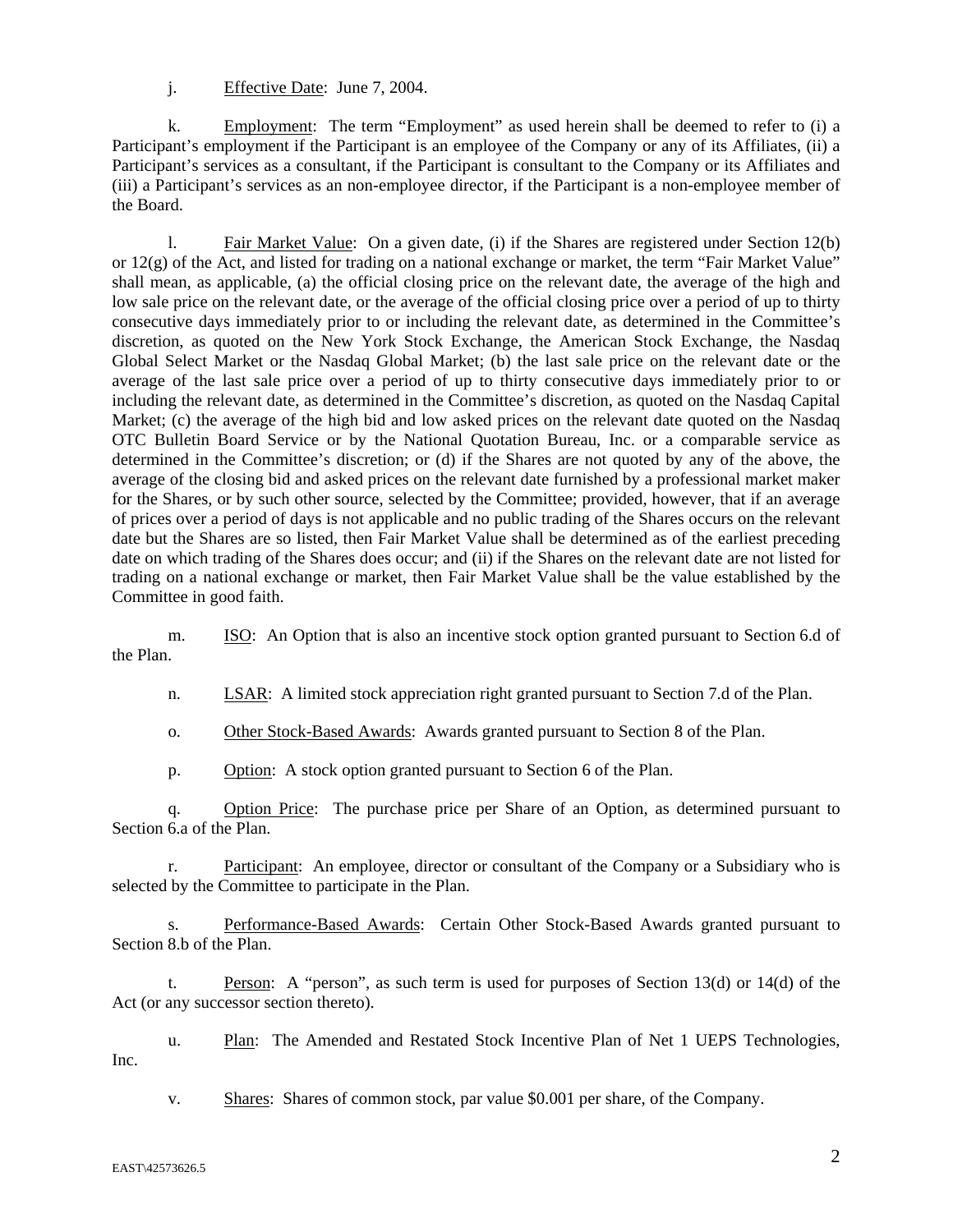w. Stock Appreciation Right: A stock appreciation right granted pursuant to Section 7 of the Plan.

x. Subsidiary: With reference to the Company, a subsidiary corporation, as defined in Section  $424(f)$  of the Code (or any successor section thereto).

### **3. SHARES SUBJECT TO THE PLAN**

The total number of Shares which may be issued under the Plan, measured from the Effective Date, is 8,552,580. The maximum number of Shares for which Options, Stock Appreciation Rights, or Other Stock-Based Awards (other than Performance-Based Awards granted pursuant to Section 8.b), in any combination, may be granted during a calendar year to any Participant shall be 569,120 Shares. The Shares may consist, in whole or in part, of unissued Shares or treasury Shares. The issuance of Shares or the payment of cash upon the exercise of an Award or in consideration of the cancellation or termination of an Award shall reduce the total number of Shares available under the Plan, as applicable. Shares which are subject to Awards which terminate or lapse without the payment of consideration may be granted again under the Plan. Shares delivered to the Company as part or full payment for the exercise of an Option or to satisfy withholding obligations upon the exercise of an Option, in each case if permitted by the Committee, may be granted again under the Plan.

### **4. ADMINISTRATION**

The Plan shall be administered by the Committee, which may delegate its duties and powers in whole or in part to any subcommittee thereof, which Committee shall consist, unless otherwise determined by the Board, (i) during any period that the Company is subject to Section 16 of the Act, solely of at least two individuals who are intended to qualify as "Non-Employee Directors" within the meaning of Rule 16b-3 under the Act (or any successor rule thereto) and (ii) during any period that the Company is subject to Section 162(m) of the Code, solely of "outside directors" within the meaning of Section 162(m) of the Code (or any successor section thereto). Awards may, in the discretion of the Committee, be made under the Plan in assumption of, or in substitution for, outstanding awards previously granted by the Company or its affiliates or a company acquired by the Company or with which the Company combines. The number of Shares underlying such substitute awards shall be counted against the aggregate number of Shares available for Awards under the Plan. The Committee is authorized to interpret the Plan, to establish, amend and rescind any rules and regulations relating to the Plan, to grant awards consistent with the terms of the Plan, and to make any other determinations that it deems necessary or desirable for the administration of the Plan. The Committee may correct any defect or supply any omission or reconcile any inconsistency in the Plan in the manner and to the extent the Committee deems necessary or desirable. Any decision of the Committee in the interpretation and administration of the Plan, as described herein, shall lie within its sole and absolute discretion and shall be final, conclusive and binding on all parties concerned (including, but not limited to, Participants and their beneficiaries or successors). The Committee shall have the full power and authority to establish the terms and conditions of any Award consistent with the provisions of the Plan and to waive any such terms and conditions at any time (including, without limitation, accelerating or waiving any vesting conditions). Notwithstanding the foregoing, the Committee shall not, without obtaining prior shareholder approval, modify or amend any outstanding Award, nor grant an Award in substitution for an outstanding Award, if such modification, amendment or substitution results in repricing the Award, within the meaning of Nasdaq Marketplace Rule 5635(c) and IM-5635-1, or any successor provision. The Committee shall require payment of any amount it may determine to be necessary to withhold for federal, state, local or other taxes as a result of the exercise, grant or vesting of an Award. Unless the Committee specifies otherwise, the Participant may elect to pay a portion or all of such withholding taxes, not in excess of the amount necessary to satisfy the statutory minimum withholding amount due, by (a) delivery in Shares or (b) having Shares withheld by the Company from any Shares that would have otherwise been received by the Participant.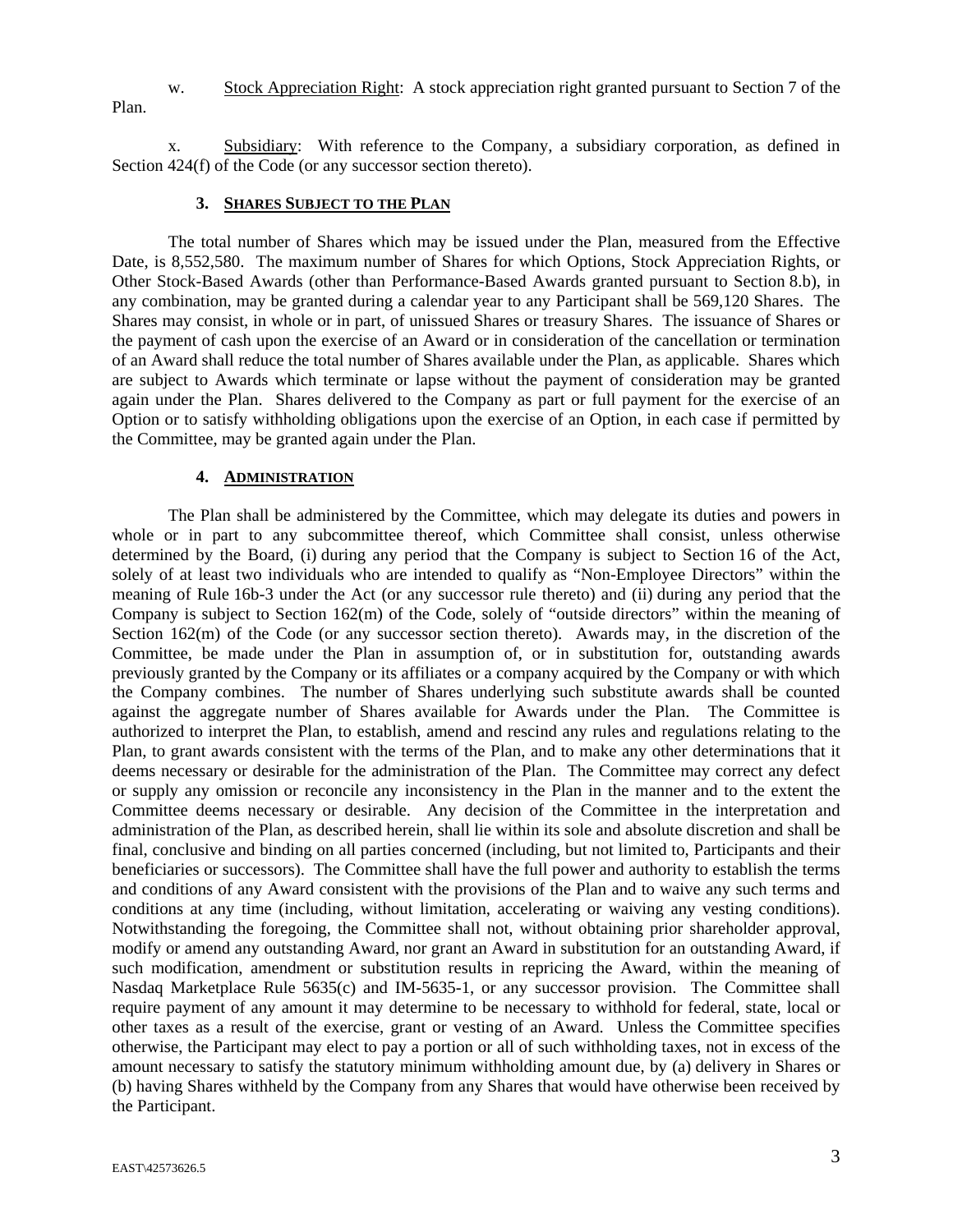# **5. LIMITATIONS**

No Award may be granted under the Plan after June 7, 2019, but Awards granted on or before June 7, 2019 may extend beyond that date.

### **6. TERMS AND CONDITIONS OF OPTIONS**

Options granted under the Plan shall be, as determined by the Committee, nonqualified or incentive stock options for federal income tax purposes, as evidenced by the related Award agreements, and shall be subject to the foregoing and the following terms and conditions and to such other terms and conditions, not inconsistent therewith, as the Committee shall determine:

a. Option Price. The Option Price per Share shall be determined by the Committee, but shall not be less than 100% of the Fair Market Value of the Shares on the date an Option is granted.

b. Exercisability. Options granted under the Plan shall vest and become exercisable at such time and upon such terms and conditions as may be determined by the Committee, but in no event shall an Option be exercisable more than ten years after the date it is granted. Unless otherwise provided in an Award agreement, an Option shall vest with respect to twenty percent (20%) of the Shares initially covered by the Option on each of the first, second, third, fourth and fifth anniversaries of the date the Option was granted, subject to the Participant's continued Employment with the Company and the other terms and conditions of the Plan and the Award agreement.

c. Exercise of Options. Except as otherwise provided in the Plan or in an Award agreement, an Option may be exercised for all, or from time to time any part, of the Shares for which it is then exercisable. For purposes of Section 6 of the Plan, except as otherwise provided in an Award agreement, the exercise date of an Option shall be the later of the date a notice of exercise is received by the Company and, if applicable, the date payment is received by the Company pursuant to the following sentence. The purchase price for the Shares as to which an Option is exercised shall be paid to the Company in full, in accordance with Committee procedures, at the election of the Participant (i) in cash (US dollars) or cash equivalent acceptable to the Committee (including offset against US dollars, if any, owed by the Company to the Participant as of the date of exercise, subject to any required regulatory approval), (ii) if permitted by the Committee, by tender to the Company, or attestation to the ownership, of whole Shares owned by the Participant, including Shares deliverable upon exercise of the Option, (iii) to the extent permitted by the Committee, if there is a public market for the Shares at such time, through the delivery of irrevocable instructions to a broker in a form acceptable to the Committee providing for the assignment to the Company of the proceeds of a sale or loan with respect to some or all of the Shares obtained upon the exercise of the Option, (iv) if permitted by the Committee, with a promissory note in such form as the Committee may specify that bears a market rate of interest and is fully recourse, (v) by any other means acceptable to the Committee, or (vi) by any combination of the foregoing as may be permitted by the Committee, in its sole discretion. Shares tendered in payment of the Exercise Price will be valued at their Fair Market Value as of the date that the exercise occurs. No Participant shall have any rights to dividends or other rights of a shareholder with respect to Shares subject to an Option until the Participant has given written notice of exercise of the Option, paid in full for such Shares and, if applicable, has satisfied any other conditions imposed by the Committee pursuant to the Plan.

d. ISOs. The Committee may grant Options under the Plan that are intended to be ISOs. Such ISOs shall comply with the requirements of Section 422 of the Code (or any successor section thereto). No ISO may be granted to any Participant who at the time of such grant owns ten percent or more of the total combined voting power of all classes of stock of the Company or of any Subsidiary, unless (i) the Option Price for such ISO is at least 110% of the Fair Market Value of a Share on the date the ISO is granted and (ii) the date on which such ISO terminates is a date not later than the day preceding the fifth anniversary of the date on which the ISO is granted. Any Participant who disposes of Shares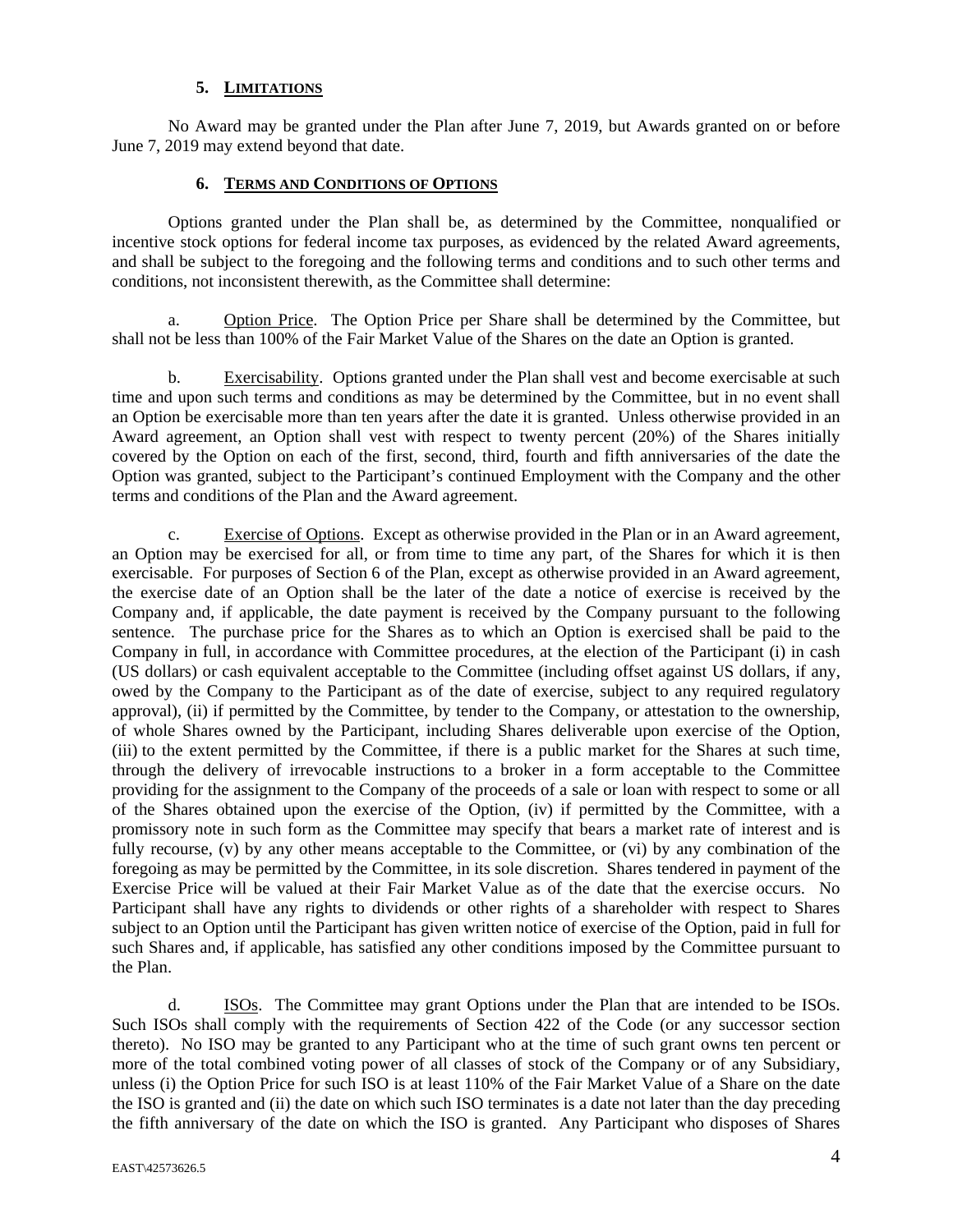acquired upon the exercise of an ISO either (i) within two years after the date of grant of such ISO or (ii) within one year after the transfer of such Shares to the Participant, shall notify the Company of such disposition and of the amount realized upon such disposition. All Options granted under the Plan are intended to be nonqualified stock options, unless the applicable Award agreement expressly states that the Option is intended to be an ISO. If an Option is intended to be an ISO, and if for any reason such Option (or portion thereof) shall not qualify as an ISO, then, to the extent of such nonqualification, such Option (or portion thereof) shall be regarded as a nonqualified stock option granted under the Plan; provided that such Option (or potion thereof) otherwise complies with the Plan's requirements relating to nonqualified stock options. In no event shall any member of the Committee, the Company or any of its Affiliates (or their respective employees, officers or directors) have any liability to any Participant (or any other Person) due to the failure of an Option to qualify for any reason as an ISO.

e. Attestation. Wherever in this Plan or any agreement evidencing an Award a Participant is permitted to pay the exercise price of an Option or taxes relating to the exercise of an Option by delivering Shares, the Participant may, subject to procedures satisfactory to the Committee, satisfy such delivery requirement by presenting proof of beneficial ownership of such Shares, in which case the Company shall treat the Option as exercised without further payment and shall withhold such number of Shares from the Shares acquired by the exercise of the Option.

# **7. TERMS AND CONDITIONS OF STOCK APPRECIATION RIGHTS**

a. Grants. The Committee also may grant (i) a Stock Appreciation Right independent of an Option or (ii) a Stock Appreciation Right in connection with an Option, or a portion thereof. A Stock Appreciation Right granted pursuant to clause (ii) of the preceding sentence (A) may be granted at the time the related Option is granted or at any time prior to the exercise or cancellation of the related Option, (B) shall cover the same number of Shares covered by an Option (or such lesser number of Shares as the Committee may determine) and (C) shall be subject to the same terms and conditions as such Option except for such additional limitations as are contemplated by this Section 7 (or such additional limitations as may be included in an Award agreement).

b. Terms. The exercise price per Share of a Stock Appreciation Right shall be an amount determined by the Committee but in no event shall such amount be less than the greater of (i) the Fair Market Value of a Share on the date the Stock Appreciation Right is granted or, in the case of a Stock Appreciation Right granted in conjunction with an Option, or a portion thereof, the Option Price of the related Option and (ii) the minimum amount permitted by applicable laws, rules, by-laws or policies of regulatory authorities or stock exchanges. Each Stock Appreciation Right granted independent of an Option shall entitle a Participant upon exercise to an amount equal to (i) the excess of (A) the Fair Market Value on the exercise date of one Share over (B) the exercise price per Share, times (ii) the number of Shares covered by the Stock Appreciation Right. Each Stock Appreciation Right granted in conjunction with an Option, or a portion thereof, shall entitle a Participant to surrender to the Company the unexercised Option, or any portion thereof, and to receive from the Company in exchange therefore an amount equal to (i) the excess of (A) the Fair Market Value on the exercise date of one Share over (B) the Option Price per Share, times (ii) the number of Shares covered by the Option, or portion thereof, which is surrendered. The date a notice of exercise is received by the Company shall be the exercise date. Payment shall be made in Shares or in cash, or partly in Shares and partly in cash (any such Shares valued at such Fair Market Value), all as shall be determined by the Committee. Stock Appreciation Rights may be exercised from time to time upon actual receipt by the Company of written notice of exercise stating the number of Shares with respect to which the Stock Appreciation Right is being exercised. No fractional Shares will be issued in payment for Stock Appreciation Rights, but instead cash will be paid for a fraction or, if the Committee should so determine, the number of Shares will be rounded downward to the next whole Share. No Stock Appreciation Right shall have a term longer than ten years' duration.

c. Limitations. The Committee may impose, in its discretion, such conditions upon the exercisability or transferability of Stock Appreciation Rights as it may deem fit.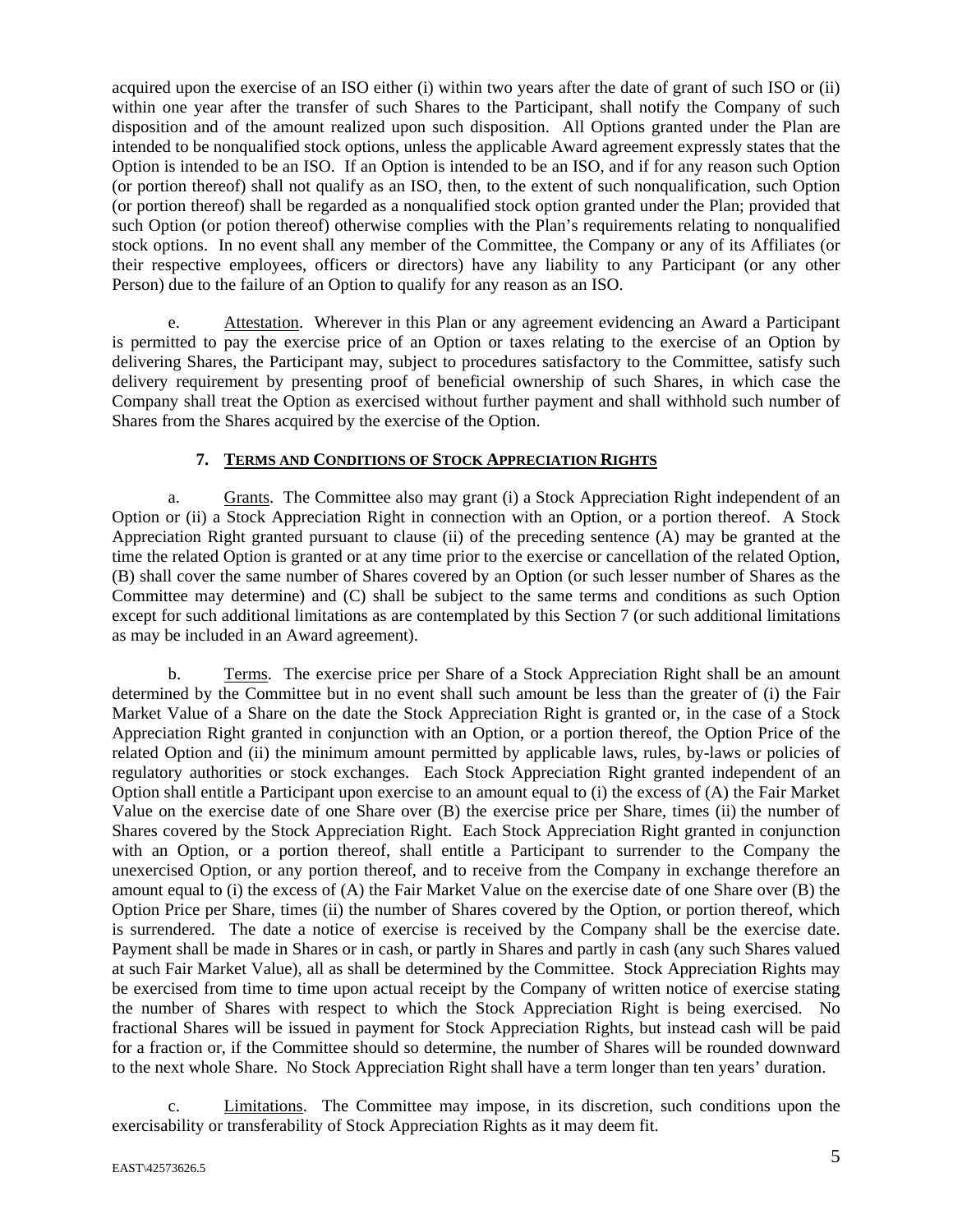d. Limited Stock Appreciation Rights. The Committee may grant LSARs that are exercisable upon the occurrence of specified contingent events. Such LSARs may provide for a different method of determining appreciation, may specify that payment will be made only in cash and may provide that any related Awards are not exercisable while such LSARs are exercisable. Unless the context otherwise requires, whenever the term "Stock Appreciation Right" is used in the Plan, such term shall include LSARs.

# **8. OTHER STOCK-BASED AWARDS**

a. Generally. The Committee, in its sole discretion, may grant or sell Awards of Shares, Awards of restricted Shares and Awards that are valued in whole or in part by reference to, or are otherwise based on the Fair Market Value of, Shares ("Other Stock-Based Awards"). Such Other Stock-Based Awards shall be in such form, and dependent on such conditions, as the Committee shall determine, including, without limitation, the right to receive, or vest with respect to, one or more Shares (or the equivalent cash value of such Shares) upon the completion of a specified period of service, the occurrence of an event and/or the attainment of performance objectives. Other Stock-Based Awards may be granted alone or in addition to any other Awards granted under the Plan. Subject to the provisions of the Plan, the Committee shall determine to whom and when Other Stock-Based Awards will be made, the number of Shares to be awarded under (or otherwise related to) such Other Stock-Based Awards; whether such Other Stock-Based Awards shall be settled in cash, Shares or a combination of cash and Shares; and all other terms and conditions of such Awards (including, without limitation, the vesting provisions thereof and provisions ensuring that all Shares so awarded and issued shall be fully paid and nonassessable). Unless otherwise provided in an Award agreement, Other Stock-Based Awards shall vest with respect to twenty percent (20%) of the Shares initially covered by such Other Stock-Based Award on each of the grant date and the first, second, third and fourth anniversaries of the date such Award was granted, subject to the Participant's continued Employment with the Company and the other terms and conditions of the Plan and the Award agreement.

b. Performance-Based Awards. Notwithstanding anything to the contrary herein, certain Other Stock-Based Awards granted under this Section 8 may be granted in a manner which is deductible by the Company under Section 162(m) of the Code (or any successor section thereto) ("Performance-Based Awards"). A Participant's Performance-Based Award shall be determined based on the attainment of written performance goals approved by the Committee for a performance period established by the Committee (i) while the outcome for that performance period is substantially uncertain and (ii) no more than 90 days after the commencement of the performance period to which the performance goal relates or, if less, the number of days which is equal to 25% of the relevant performance period. The performance goals, which must be objective, shall be based upon one or more of the following criteria: (i) consolidated earnings before or after taxes (including earnings before interest, taxes, depreciation and amortization); (ii) net income; (iii) operating income; (iv) earnings per Share or fundamental earnings per Share; (v) book value per Share; (vi) return on shareholders' equity; (vii) expense management; (viii) return on investment; (ix) improvements in capital structure; (x) profitability of an identifiable business unit or product; (xi) maintenance or improvement of profit margins; (xii) stock price; (xiii) market share; (xiv) revenues or sales; (xv) costs; (xvi) cash flow; (xvii) working capital and (xviii) return on assets. The foregoing criteria may relate to the Company, one or more of its Subsidiaries or one or more of its divisions or units, or any combination of the foregoing, and may be applied on an absolute basis and/or be relative to one or more peer group companies or indices, or any combination thereof, all as the Committee shall determine. In addition, to the degree consistent with Section 162(m) of the Code (or any successor section thereto), the performance goals may be calculated without regard to extraordinary items. The maximum amount of Performance-Based Awards that may be granted during a calendar year to any Participant shall be: (x) with respect to Performance-Based Awards that are Options, Options covering 569,120 Shares and (y) with respect to Performance-Based Awards that are not Options, Awards having an aggregate value as of the grant date of \$20,000,000. The Committee shall determine whether, with respect to a performance period, the applicable performance goals have been met with respect to a given Participant and, if they have, to so certify and ascertain the amount of the applicable Performance-Based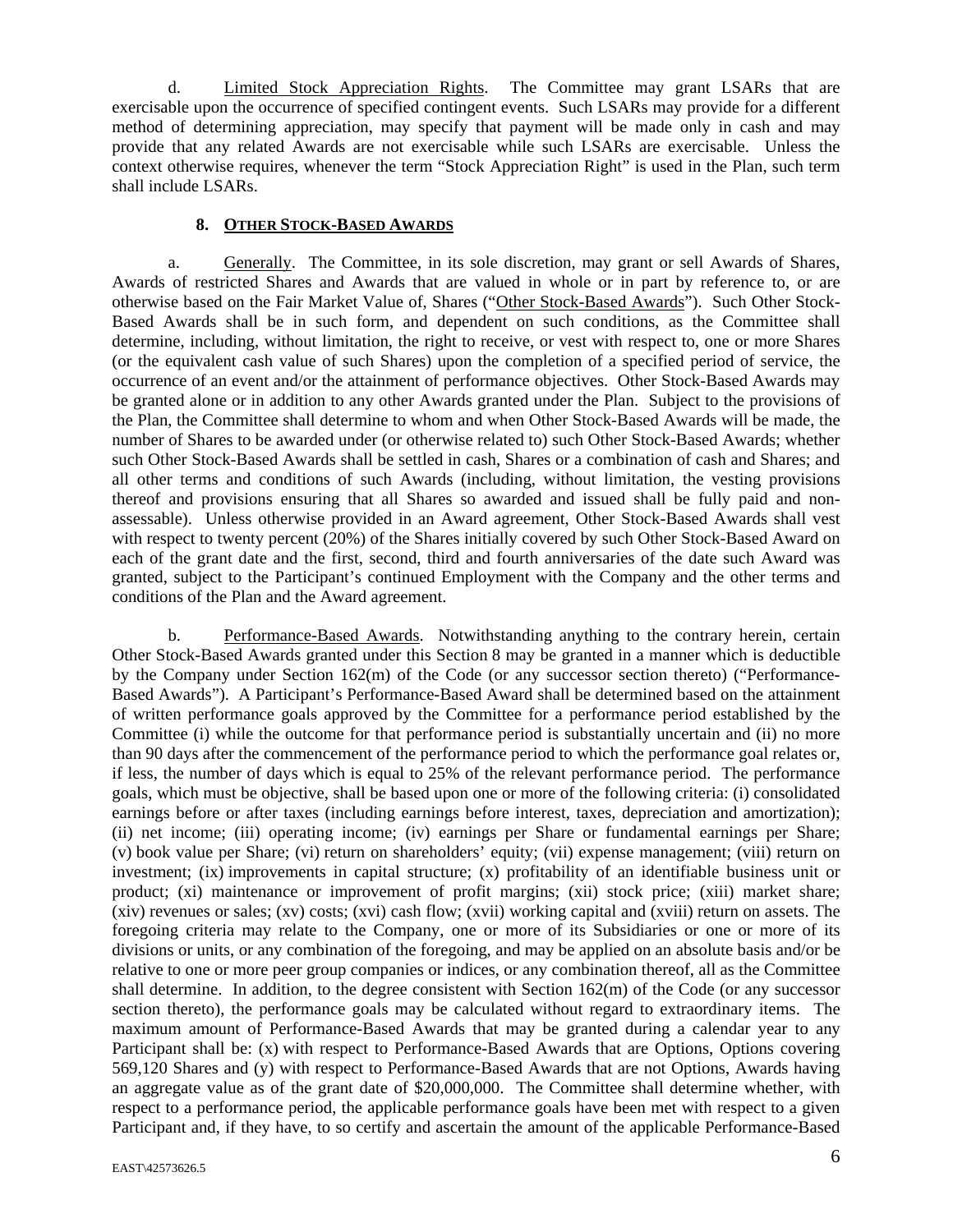Award. No Performance-Based Awards will be paid for such performance period until such certification is made by the Committee. The amount of the Performance-Based Award actually paid to a given Participant may be less than the amount determined by the applicable performance goal formula, at the discretion of the Committee. The amount of the Performance-Based Award determined by the Committee for a performance period shall be paid to the Participant at such time as determined by the Committee in its sole discretion after the end of such performance period; provided, however, that a Participant may, if and to the extent permitted by the Committee and consistent with the provisions of Sections 162(m) and 409A of the Code, to the extent applicable, elect to defer payment of a Performance-Based Award.

# **9. ADJUSTMENTS UPON CERTAIN EVENTS**

Notwithstanding any other provisions in the Plan to the contrary, the following provisions shall apply to all Awards granted under the Plan:

a. In the event of any change in the outstanding Shares after the Effective Date by reason of any Share dividend or split, reorganization, recapitalization, merger, consolidation, spinoff, combination or transaction or exchange of Shares or other corporate exchange, or any distribution to shareholders of Shares other than regular cash dividends or any transaction similar to the foregoing, the Committee shall make such substitution or adjustment, as it deems to be equitable in its sole discretion and without liability to any person, as to (i) the number or kind of Shares or other securities issued or reserved for issuance pursuant to the Plan or pursuant to outstanding Awards, (ii) the maximum number of Shares for which Options or Stock Appreciation Rights may be granted during a calendar year to any Participant, (iii) the maximum amount of a Performance-Based Award that may be granted during a calendar year to any Participant, (iv) the Option Price or exercise price of any stock appreciation right and/or (v) any other affected terms of such Awards.

b. In the event a significant corporate transaction, such as sale of voting stock, merger, sale of substantial assets, or other similar corporate event involving the Company, occurs after the Effective Date, (i) if determined by the Committee in the applicable Award agreement or otherwise, any outstanding Awards then held by Participants which are unexercisable or otherwise unvested or subject to lapse restrictions may automatically be deemed exercisable or otherwise vested or no longer subject to lapse restrictions, as the case may be, as of immediately prior to such corporate transaction, and (ii) the Committee may, but shall not be obligated to, (A) cancel such Awards for fair value (as determined in the sole discretion of the Committee) which, in the case of Options and Stock Appreciation Rights, may equal the excess, if any, of value of the consideration to be paid in such corporate transaction to holders of the same number of Shares subject to such Options or Stock Appreciation Rights (or, if no consideration is paid in any such transaction, the Fair Market Value of the Shares subject to such Options or Stock Appreciation Rights) over the aggregate exercise price of such Options or Stock Appreciation Rights or (B) provide for the issuance of substitute Awards that will substantially preserve the otherwise applicable terms of any affected Awards previously granted hereunder as determined by the Committee in its sole discretion or (C) provide that for a period of at least 15 days prior to the consummation of such corporate transaction, such Options shall be exercisable as to all shares subject thereto and that upon the consummation of such corporate transaction, such Options shall terminate and be of no further force and effect. Notwithstanding anything in the Plan to the contrary, in no event shall the Committee exercise its discretion to accelerate the payment or settlement of an Award where such payment or settlement is on behalf of a United States taxpayer and constitutes deferred compensation within the meaning of Section 409A of the Code unless, and solely to the extent, that such accelerated payment or settlement is permissible under Treasury Regulation section 1.409A-3(j)(4) or any successor provision.

# **10. NO RIGHT TO EMPLOYMENT OR AWARDS**

The granting of an Award under the Plan shall impose no obligation on the Company or any Subsidiary to continue the Employment of a Participant and shall not lessen or affect the Company's or